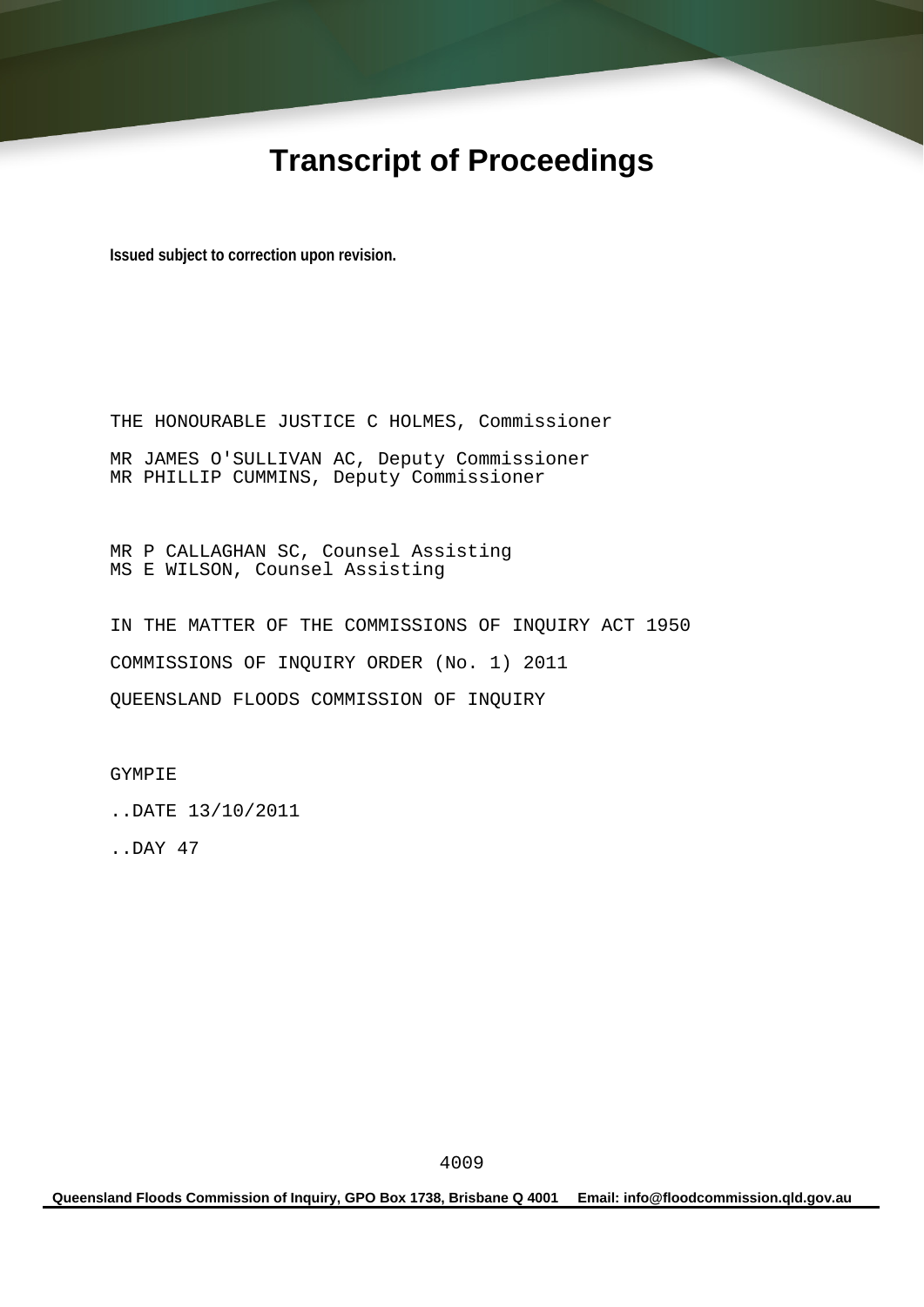THE COMMISSION RESUMED AT 9.31 A.M.

COMMISSIONER: Mr Ure, you appear for?

MR URE: The Gympie Regional Council.

COMMISSIONER: Thank you.

MR CALLAGHAN: Thank you, Madam Commissioner. Between the 7th of January and the 11th of January, heavy rainfall led to widespread flooding in rivers and creeks in the Mary River catchment and the South Burnett region. The creeks rose quickly causing flooding in the towns of Kingaroy and Nanango. A land slip on the Blackbutt Range led to the closure of the D'Aguilar Highway causing trucks and travellers to turn back, or at least take significant detours. This near constant rain also isolated the town of Cherbourg.

By the 10th of January, having been isolated for several days, Cherbourg required resupply of food and other essentials such as medication. Inundation damaged some parts of the town's water supply and sewerage treatment infrastructure and caused power outages which, in turn, threatened to interrupt Cherbourg's supply of fresh water.

Similar issues - power outages, isolation and damage to essential infrastructure - also affected the nearby towns of Murgon and Wondai. Council officers worked hard to protect the town's water supply, and Ergon Energy, working closely with the South Burnett Local Disaster Management Group, worked to restore power to these small towns.

Similarly, in the western parts of Gympie's Council region, local creeks flooded rapidly causing a wall of water to flow through the town of Kilkivan. This water flooded the Kilkivan show grounds, washing away buildings and causing damage to some houses in the town. The townships of Woolooga and Goomeri also suffered inundation.

As a result of this heavy rain and flooding in Kilkivan and other parts of Gympie's western region, the Gympie Local Disaster Management Group was activated. Council officers and other concerned locals remained on alert as the rain continued to fall.

In the early morning of 11 January 2011, the Mary River peaked at 19.45 metres. Significant parts of the Gympie town centre were inundated. Gympie itself was divided by flood water. Roads into and out of the town were cut. The two main bridges - the Kidd Bridge and the Normanby Bridge were closed for days. Council records indicate that by the 13th of January, over 70 houses and 60 businesses had suffered inundation.

To accommodate those whose homes had been flooded, evacuation centres were established on either side of the city, which

MR CALLAGHAN 4010 4010 OPENING

**60** 

**40** 

**50** 

**20** 

**10**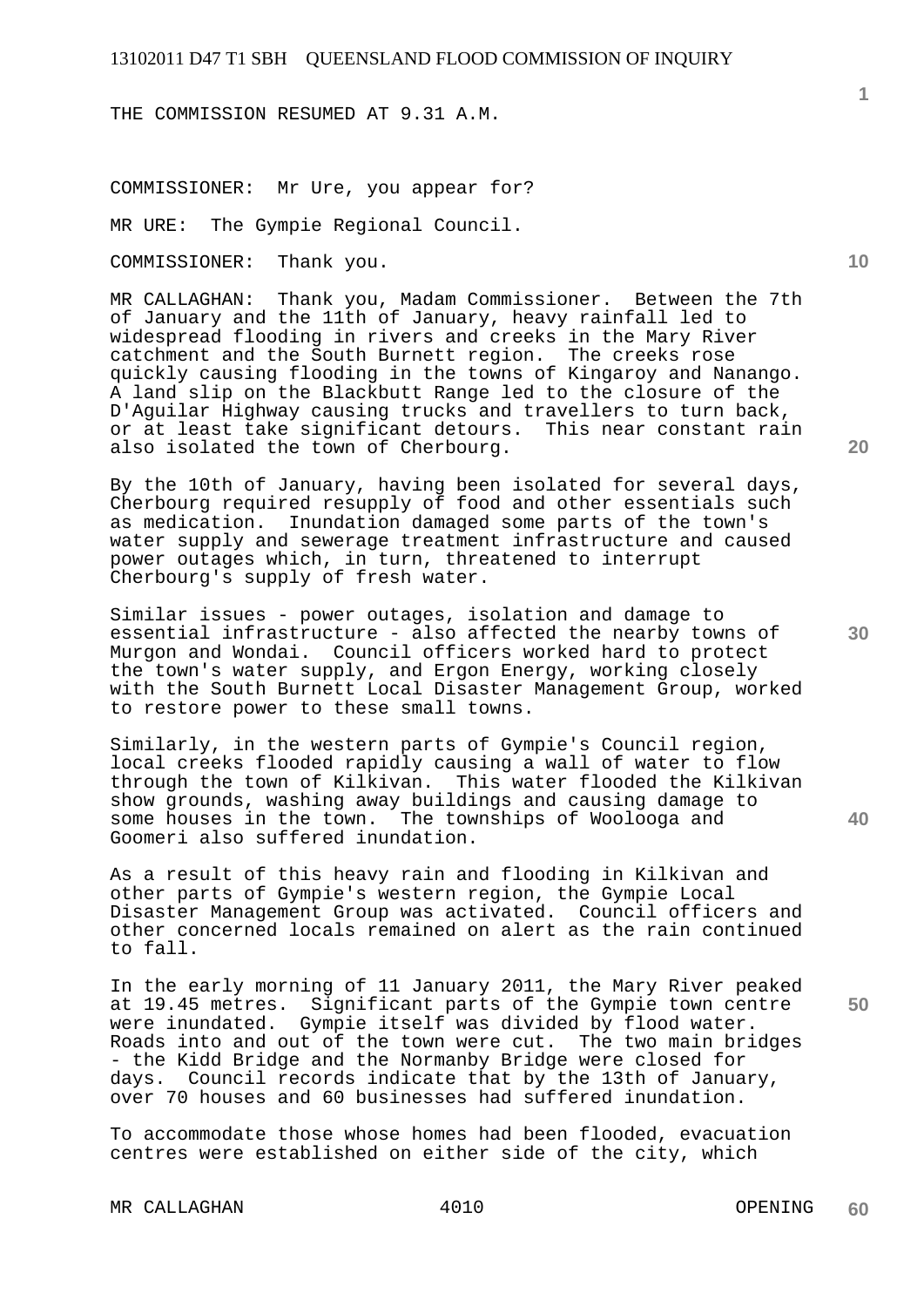remained partitioned for several days. In some, for this region, as for many others, January's rain caused isolation, damage and interruption to essential services.

On the 1st of August, the Commission delivered its interim report which made recommendations about planning and preparation for the next wet season. These recommendations addressed the means by which communities, cut off by flood waters, can better prepare for isolation and methods by which Council and those who deliver essential services can ensure the continued supply of clean water, sewage treatment, power and communications.

We do not propose to call further oral evidence in relation to these issues today, but we will further furnish the permanent record of these events and to that end, I now tender statements made by those who were involved in the response to the flooding in the Gympie and South Burnett region in January 2011.

First is the statement of Acting Superintendent Ron Van Saane, the Gympie District Coordinator. I tender his statement.

COMMISSIONER: Exhibit 802.

ADMITTED AND MARKED "EXHIBIT 802"

MR CALLAGHAN: The second is the statement of Mr Ron Potter, Gympie's Local Disaster Co-ordinator. I tender his statement.

COMMISSIONER: Exhibit 803.

ADMITTED AND MARKED "EXHIBIT 803"

MR CALLAGHAN: The Commission has now turned the attention of these public hearings to longer-term measures, such as land planning systems, in an effort to assess whether they can minimise the effects of flooding on property and infrastructure. That flood might affect land use is not a proposition that is novel to the town of Gympie, which lies adjacent to the Mary River and, according to records kept since the 1870s, has been repeatedly inundated by major floods. Whilst the 2011 floods in Gympie have added to the record books, at least 12 floods greater than January's have affected this town previously. The flood of 1893 at 25.45 metres AHD still stands as Gympie's greatest recorded flood, and the 1999 flood, which reached a height of just under 22 metres, would be prominent in the living memory of many locals.

**10** 

**20** 

**1**

**30**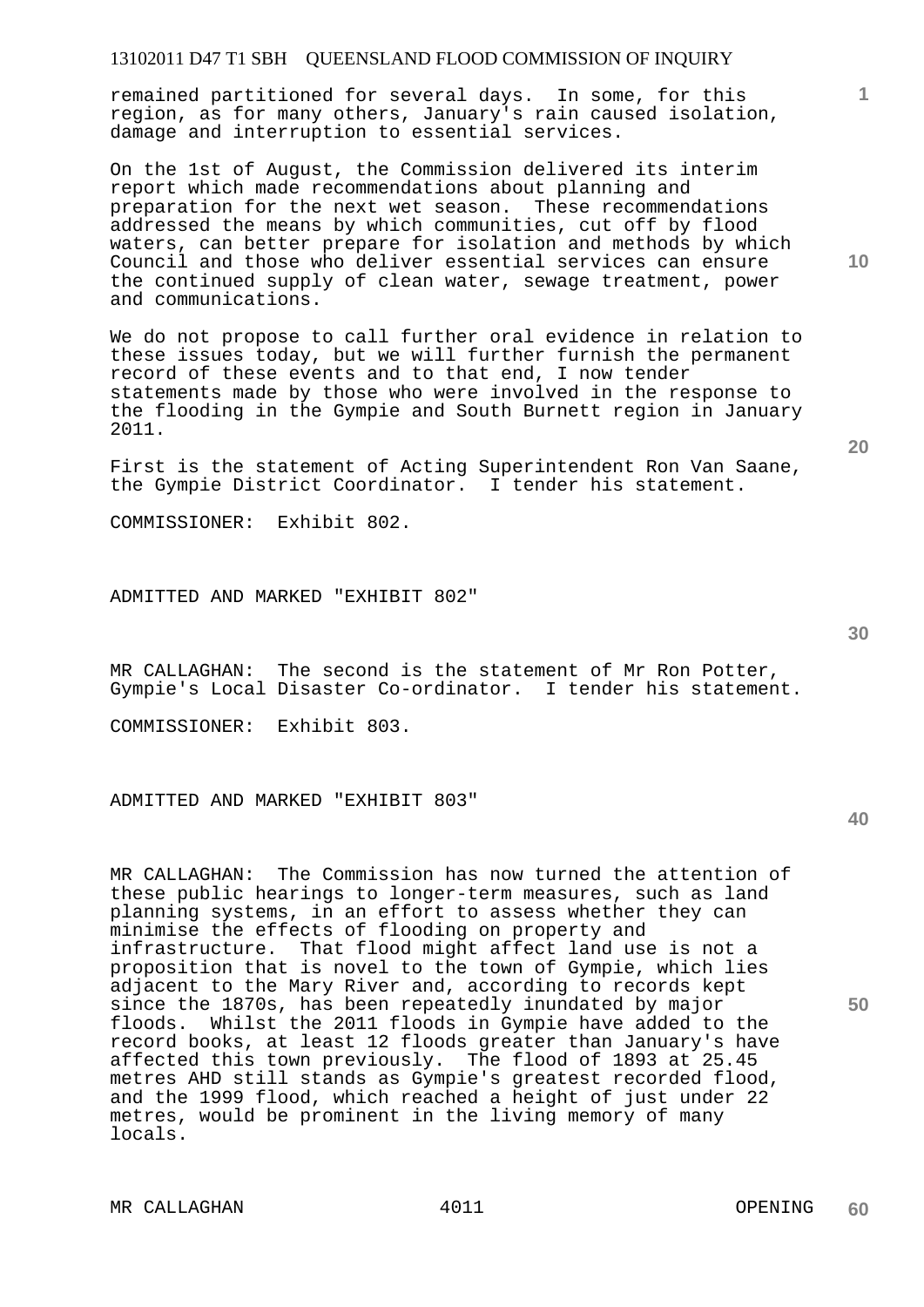Perhaps due to the history of significant flooding, those who live and work in Gympie have demonstrated some relevant initiative and resilience. In that regard, the Commission will see how Gympie businesses have drawn on their experience to create an Emergency Action Plan for flood-prone businesses in the city's main street. A long-standing resident of Gympie, Mr Gary Davison, will give evidence about the creation of this plan, called the Gympie CBD Flood Sub-Plan, and the amendments which have been undertaken to that plan in response to flood events.

The speed with which Gympie's traders are able to return to business are another issue of interest to this Commission and Miss Mandy White of Big Bargain Furnishers will give evidence today about her business practices which allowed the business to reopen for trading less than one week after the January floods.

The issues raised by Mr Davison and Ms White have some relevance to the terms of reference already examined by the Commission, but they are relevant to the Commission's more recent focus on land use planning. The relevant term of reference requires the Commission to grapple with how, in the future, decisions about land planning are made so that new development is adequately protected from flooding. Any look to the future requires a consideration of whether the Gympie Regional Council's land planning processes adequately take into account the risk of flooding when assessing new developments.

To explain the Council's planning schemes and processes, the Commission will hear from Mr Mike Hartley, Director of<br>Planning and Development at Gympie Regional Council. It is in Planning and Development at Gympie Regional Council. this context, too, that the Commission will hear evidence from a local business owner, Ms Roselys Blaich. Ms Blaich moved to Gympie after 1999 and thus had no knowledge of Gympie's recent flooding. She, with her husband, began developing their business in 2006. The January flood caused extensive damage to that business, rendering it inoperable for some time.

Ms Tania Stenholm, the Manager of Development and Compliance within Council will give evidence about the considerations of the Council when approving Ms Blaich's development application, and whether those considerations adequately took into account the risk of flooding on the site will be the subject of some examination today.

Also giving evidence today is Mr Bob Fredman, the Council's Director of Engineering, who can explain what information is currently available to the Council about flood levels in Gympie's Council region, how that information is used by the Council, and how that information is provided to the public.

For other parts of the Council's region, the events of January were unprecedented. Those living in the western town of Kilkivan described how a wall of water inundated homes and infrastructure in the Kilkivan area. The Commission understands that similar events unfolded in the towns of

MR CALLAGHAN 4012 4002 40012

**60** 

**30** 

**40** 

**50** 

**10** 

**20**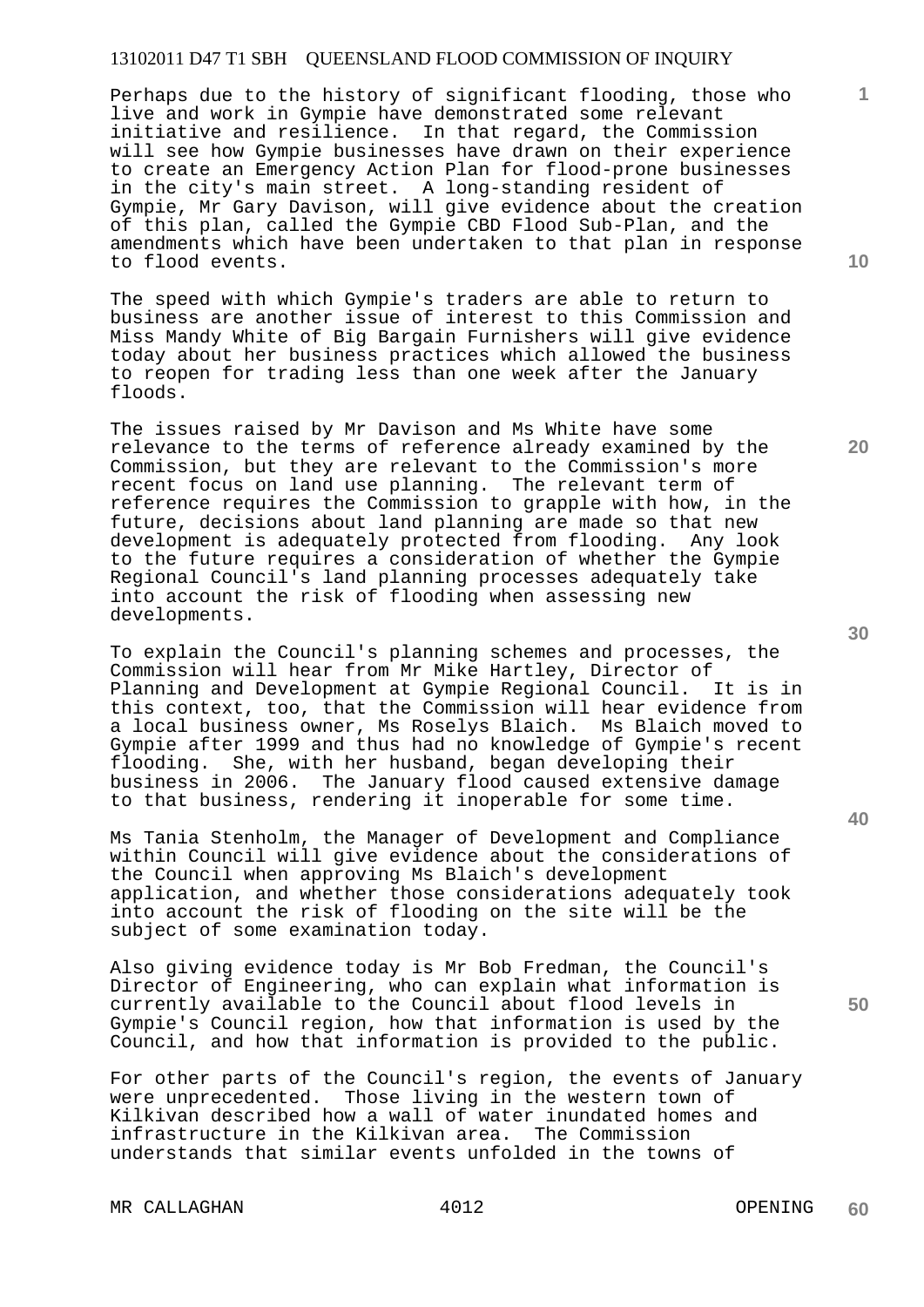Goomeri, Woolooga and Widgee. These towns were isolated from Gympie and more than 350 people required evacuation as Queensland Fire and Rescue, local police and local SES responded to the flooding.

In response to the flooding in Kilkivan, the resources of the SES in particular were stretched. The Commission is continuing its examination of matters associated with recruiting, funding, training and equipping Queensland's SES who, as was the case for the flooding in Kilkivan, are often the first to respond to a disaster. The evidence of Kilkivan's SES member Mr Brian Thomas about his experience will remind us of that which is involved in this important issue.

We've also been reminded in our investigations referable to this region of the mandate to investigate the operations and systems of dams across the State. This area - that is, the area covered by the Regional Councils of Gympie and South Burnett - is home to 10 dams, and the Commission has investigated the operating procedures and emergency management of each. These dams have little or no flood mitigation capacity and exist primarily to provide a water supply to surrounding towns and areas. The release of water is something that the operators cannot control. Once the dam level reaches a certain height, water will begin to release from the dam. It follows that the focus of emergency management for these dams is on the operator's procedures for providing warnings to disaster management personnel and to local communities.

Many of the issues and recommendations made by the Commission in its interim report relate to emergency management at dams and are applicable to the dams in this area, and, as a result, once again, this is not something on which it will be necessary to adduce oral evidence today. The relevant materials will form part of the Commission's records.

The evidence which we will hear shall commence with Ms Blaich, from whom I propose we hear after a short adjournment.

COMMISSIONER: We'll adjourn for five minutes.

THE COMMISSION ADJOURNED AT 9.45 A.M.

**50** 

**40** 

**30** 

**10** 

**20**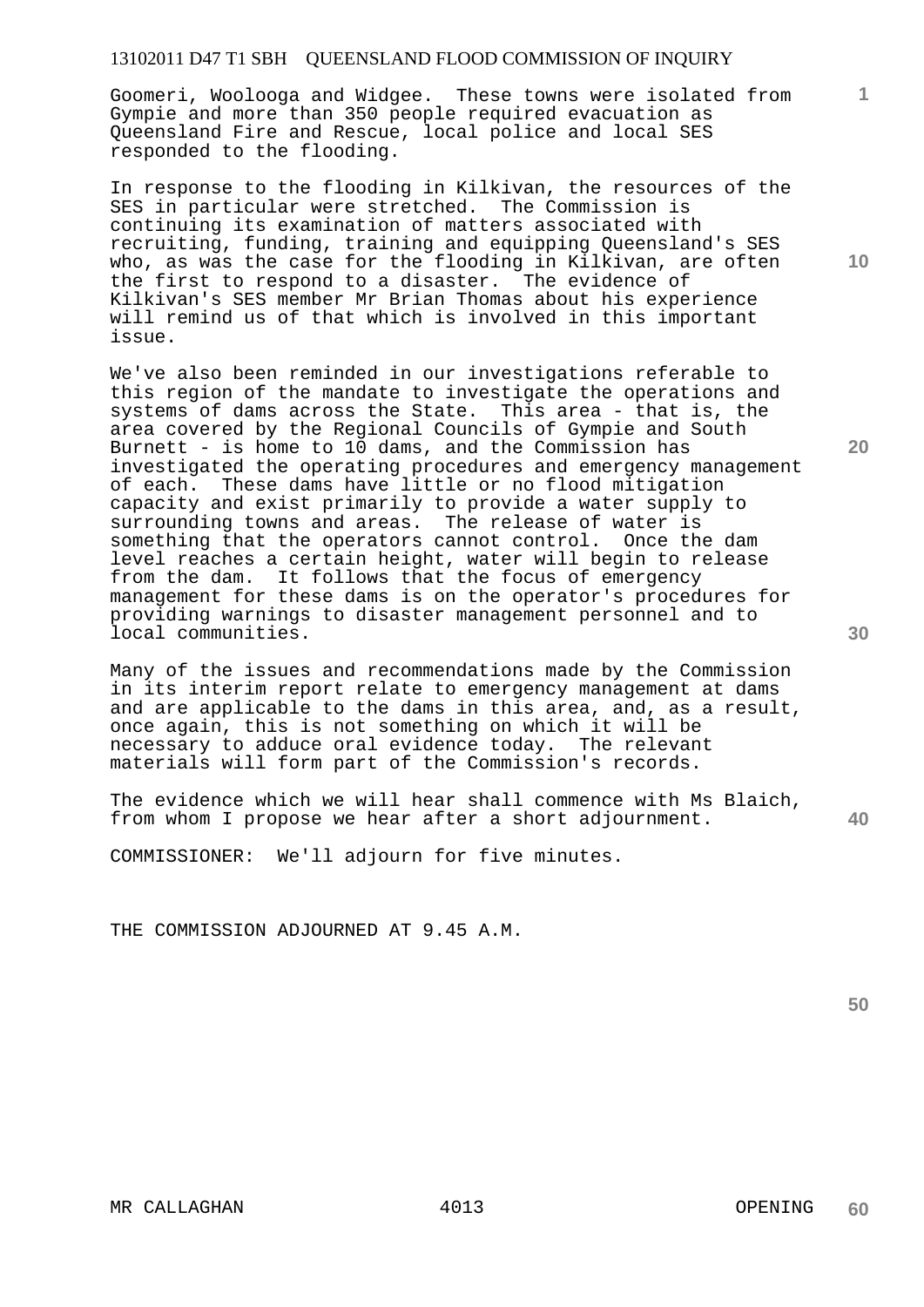THE COMMISSION RESUMED AT 9.51 A.M.

MR CALLAGHAN: I call Roselys Blaich.

ROSELYS BLAICH, SWORN AND EXAMINED:

MR CALLAGHAN: Your full name is Roselys Blaich?-- Yes.

And Ms Blaich, you are the author of a statement which has been prepared for the purposes of the Commission; is that correct?-- That's correct.

**20**  I will show you a copy of that. That's your statement and the accompanying exhibits?-- I beg your pardon, I missed that.

That is your statement?-- Yes, it is.

I tender that.

COMMISSIONER: Exhibit 804.

ADMITTED AND MARKED "EXHIBIT 804"

MR CALLAGHAN: You indicate in your statement that you'd purchased a property at 34 Violet Street in Gympie?-- That's correct.

And you purchased this land for the purposes of developing a business which was the Quick and Easy Car Wash; is that correct?-- Yes.

Look, we're all probably familiar with the sort of service that you provided, but can you just tell us a little bit about the business?-- Yes. The business is a four bay manual car wash, which is designated for self serve so our customers can wash their own cars. It also has an auto - a machine - where the machine will wash the car for you - you just drive through. We organised provisions for - as we hoped the business would grow - to also include another auto, so we had left the space appropriate for that. We then decided, as we were going through the processes of planning, to include two dog washes, so customers can wash their dogs there. We also have eight vacuum bays so they can clean their cars.

And, again, this is probably obvious, and you talk about it in paragraph 7 of your statement, but can you just give us a brief indication of the sort of equipment that needed to be

**40** 

**50** 

**10**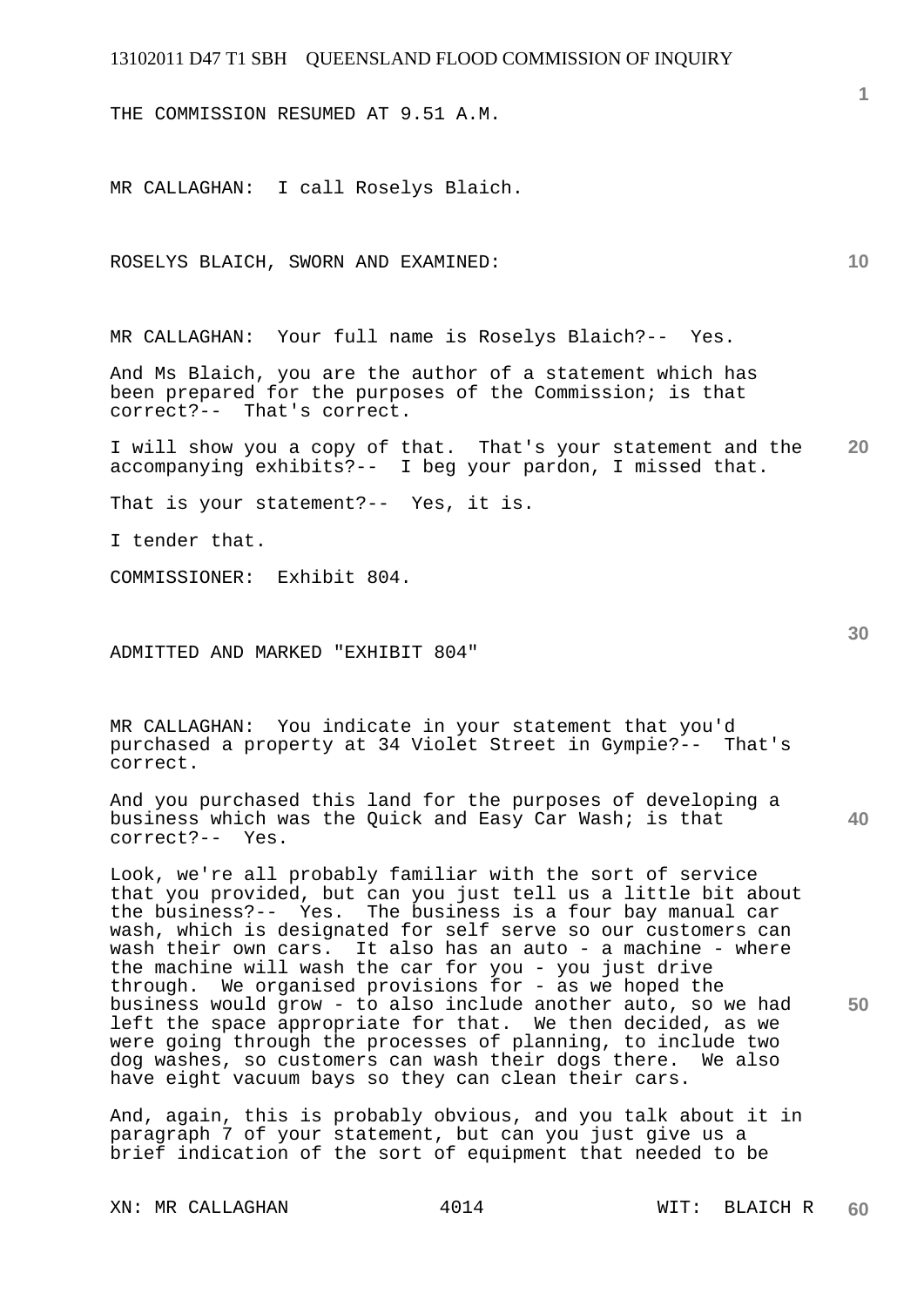installed for this business to develop?-- Yes, we wanted to adopt - we knew at the time that clean and green initiatives were very important to our communities, and we wanted to adopt clean and green policies and initiatives, so we included recycling machines that would harvest water and also prepare that water to be reused. We thought this would provide a saving to the community, because at the time we were going through drought and, of course, washing at home, one would use more volumes of water, so we were offering incentives to save water.

All right. Now, in terms of what happened to your business during the January flood, the picture probably tells it all. You've annexed some photographs of your business during January to your statement; is that right?-- Yes, we have.

If we look at Attachment A, and perhaps the second photograph might be the best one to demonstrate it if we can get that up? That's now on the screen there, Ms Blaich, and I know you have your own copy, but we see the sign advertising your business there and, as I say, the picture probably speaks for itself. How long was your business inundated for?-- It was inundated for a good part of the whole week. It started, I think, about the 8th or 9th of January and we weren't able to access our property until the 13th.

And how long was it inoperable for?-- Inoperable for approximately two months.

Have you actually been able to get it up and going again?-- Yes, we have - through an incredible amount of diligence and hard work we have. There's still machinery and equipment that is not functioning as it did prior to the floods.

Okay. Well, if we can go back to your statement in paragraph 5, you express the concern that the Council was not forthcoming with information about how flood-prone the site was; is that right?-- Yes.

And you go on in paragraph 6 to develop that and express the concern that the Council failed to pass on its knowledge of flood heights to you; is that right?-- That's correct.

Do you just want to - and, again, you've expressed your concerns in your statement, but do you just want to give voice to the concerns that you have in that regard?-- Yes, I do. We feel that Council didn't pass on knowledge that they had, particularly we've now learnt that they had been through a flood only 10 years or so prior. They had also approved, prior to us purchasing the land some 10 years ago, that's now come to our attention, a development application to actually lift the existing building at the time up on girders. It was to include the raising of that building and - in addition to that building - and that was after the floods. So, it was in August that that application was submitted to Council and approved, and yet the flood had only been in, I think, February or March of that year.

XN: MR CALLAGHAN 4015 WIT: BLAICH R

**20** 

**40** 

**50** 

**1**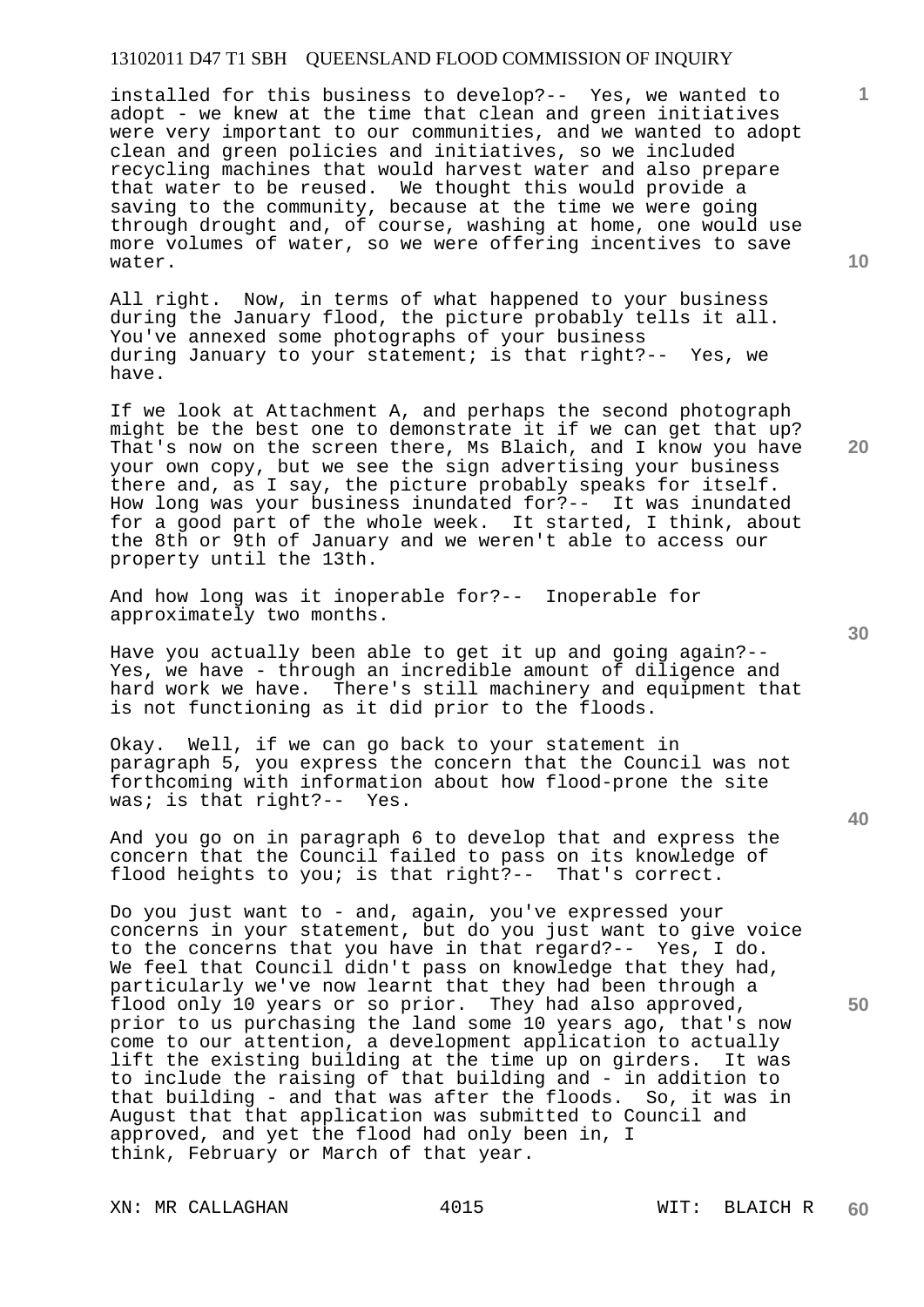Of which year?-- Of 1999. So, they had a history of this particular site that was not passed on to us. We also feel that had they passed on the information that was available about drainage and problems of drainage in the area that we would have been able to reconsider that site and had the information to make informed choices.

What particularly about the drainage?-- We came to understand that prior to the flood event in January there had been quite a lot of rainfall, and there were homes - and I don't know if other businesses were involved - but areas above us and around us that had been affected by sewage flowing into the drainage systems, so those houses were sitting in sewage.

COMMISSIONER: Can you just help me with what was approved in 1999?-- Yes.

You said it was a raising and the use of girders?-- Yes.

Did that actually happen?-- Yes. When we actually viewed this property, it was sitting - there was a building - a very old building sitting on girders and that's how - was removed by us once we were given our approvals to develop that site.

MR CALLAGHAN: Since this event, you have actually gone through your records and located a rates search which was provided to you as part of the purchase of the site; is that correct?-- Well, yes and no. Firstly, we engaged solicitors to do our searches. They had submitted to us through that process certain documentation in relation to their searches. It wasn't actually until the day - which was unnoticed by us, because we were busy on settlement day - that it was actually sent to us - the search that the Flood Commission sent to me - Council searches relating to flood - on the day of settlement.

And since you purchased - since that date of settlement, have you received any information about flooding at the site?-- No.

Not-----?-- Not from Council. I've obtained my own knowledge since then, I've done my own research since then-----

It wasn't?-- -----and I've just been shocked that - how easily that information was actually available, and particularly would have been for Council very accessible.

It wasn't part of the development application process-----?--  $T-----$ 

-----the information that you're talking about?-- No, it was not provided to me, no.

You do note at paragraph 2 of your statement, I think, that the Council did, in fact, impose other requirements on you to meet environmental standards for waste disposal and so on?-- Yes.

**20** 

**10** 

**50** 

**30**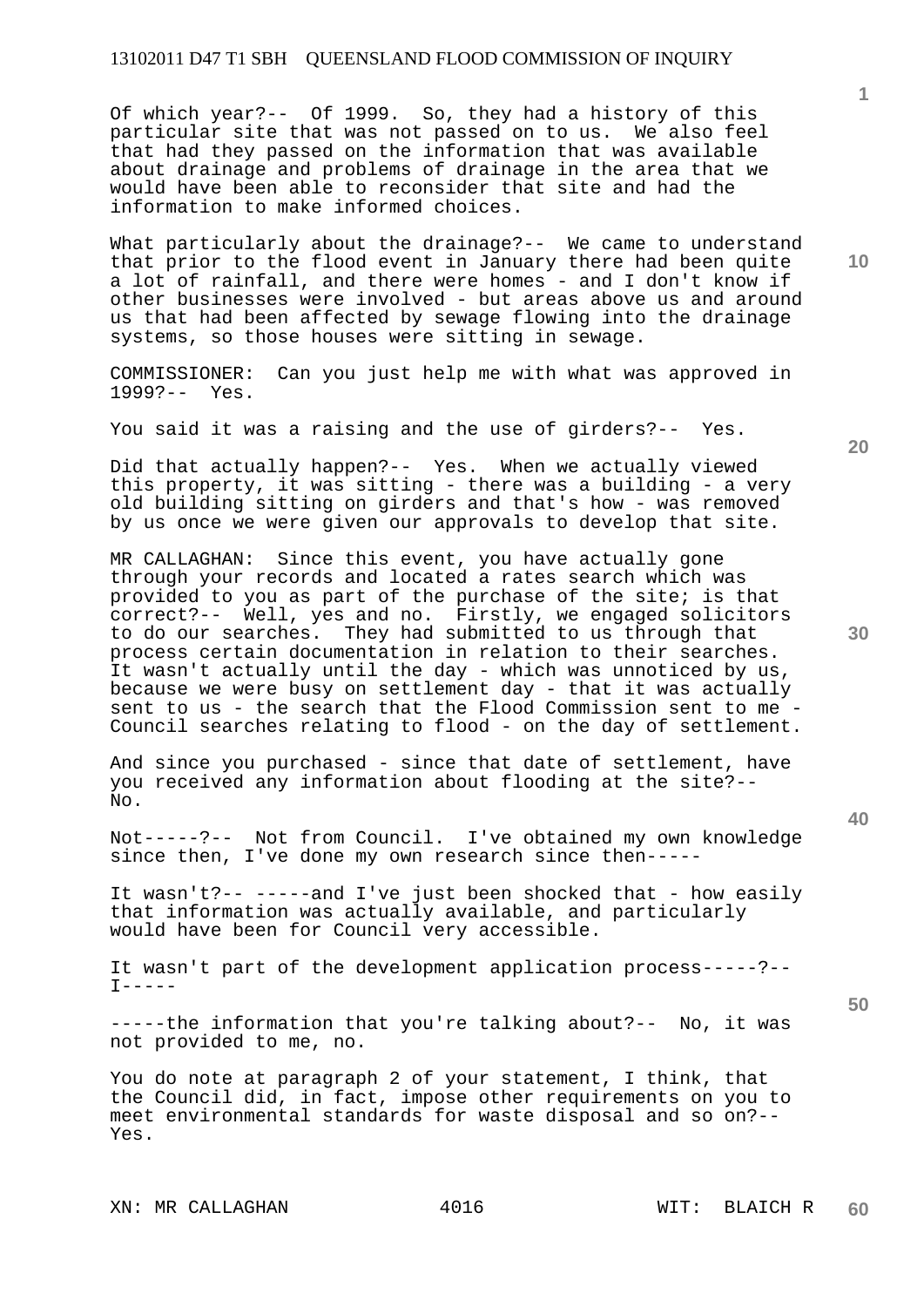But no conditions that related to flooding; is that right - I'm sorry, I don't mean to mislead you. There may have been one condition that related to flooding; is that right?-- Yes.

Tell us about that?-- Well, I understood condition 12, which is what I understood to mean chemicals - we use chemicals our chemicals are actually biodegradable chemicals - and it referred to chemicals in the event of flood.

Sorry, can I just interrupt you with this request: to just perhaps slow down a little?-- Apologies.

It is all being taken. We were talking about chemicals and you were saying they were biodegradable?-- Yes, concurrently to that - those conditions being provided to us, Council had requested information about our volume of water usage, how we would use water and volumes of water and actual data. They also requested data about chemicals that would be used on the site. This was provided to them in a data specification sheet by John Carkeet, who was our Quick and Easy Car Wash systems director, and he has built numerous car washes previously. So, they were provided by him to Council. So, we didn't hear anything about that again. So, I believed condition 12 to relate specifically to that, and as we have in our plant room up to six or seven tanks that hold water, massive volumes of water, and in the ground we have up to four, I believe - four water tanks, enormous volumes of water, and a couple of pits that also support water, water issues and flooding specific to our site and our machinery is possible.

**30** 

**20** 

**50** 

**1**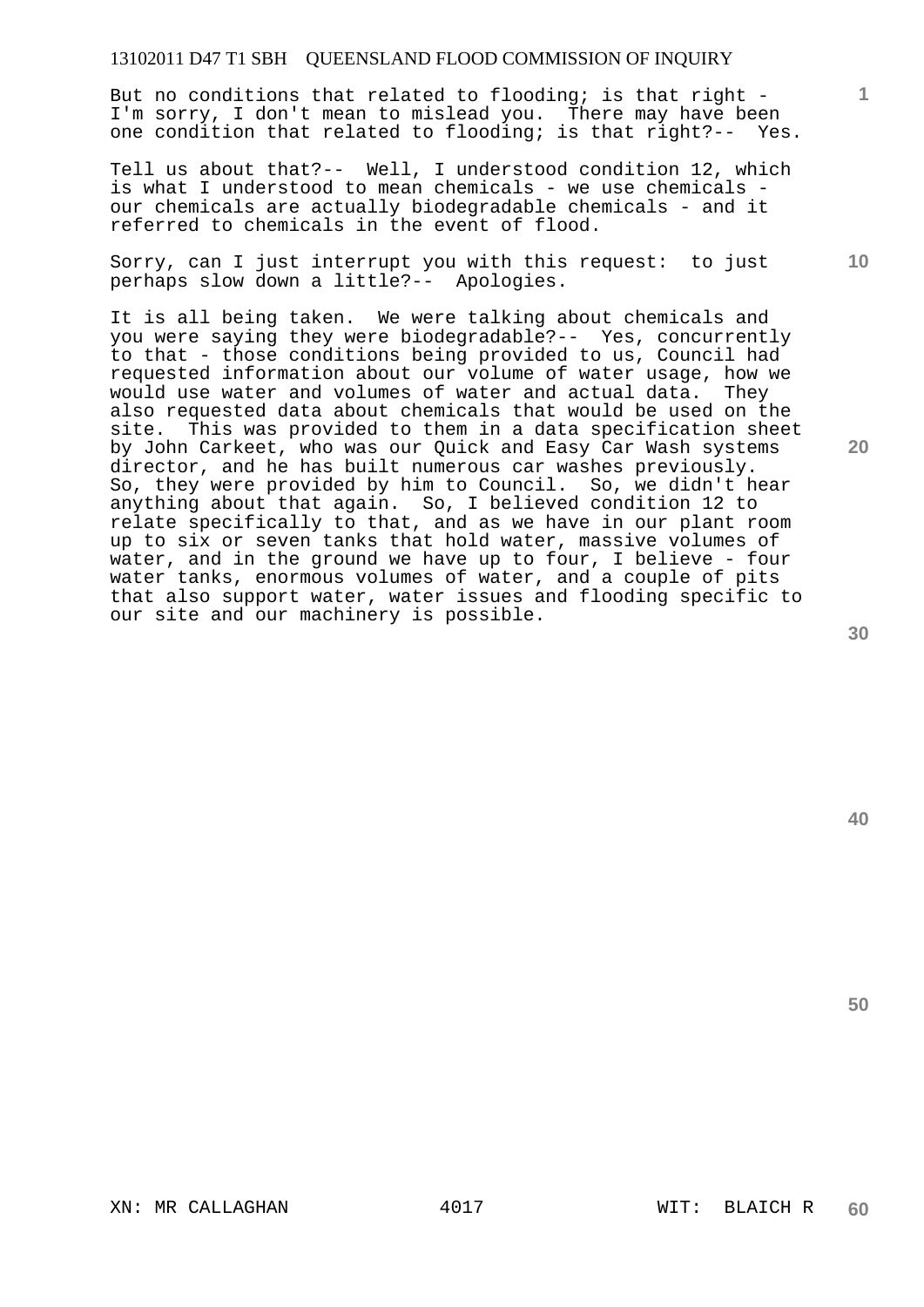So it was your expectation that given that and given the site does flood, as we know, historically, it is your expectation that council would have imposed more conditions referable to the issue of flooding?-- Yes. And I imagine there would then specifically would relate to those issues, and put conditions specific to those and make us aware of those issues, yes, which they did not.

In paragraph 7 of your statement you talk about raising the recommendation with the Mayor?-- Yes.

Can you just tell us a bit more about that?-- Yes. Earlier in the year we thought it was important to speak to the Mayor about issues that we were concerned about relating to planning. We felt that the system had let us down and that we were perhaps a victim of major oversights by council. So we approached Ron Dyne - unbeknownst to us, the Planning and Development Director, Michael Hartley, was present - and we discussed our situation. We also discussed recommendations. Ron actually contributed to some of the recommendations he thought might be important, such as having flood heights on rates records, and there were other issues raised and recommendations at the time.

All right. Just finally, you have told us that the business, through some delegate work, is up and running again but it is clearly - it has clearly had an effect on you -----?-- Yes.

-----and your business. Do you just want to summarise that for us?-- Yes, I do. In terms of a flood event, this might be considered a minor one for Gympie as a whole community but for us its effect was major. We had to cover recover costs ourselves, we had to use any working capital to ensure that we were operable. As a result of that, the financial and economic pressure on us is enormous. We're paying interest rates for our loans on this. Our insurance company would not cover us. And what's interesting is they have deemed us too high risk to continue insurance, within our - our own insurers, and I think this does relate to council. They have a responsibility for us to be sustainable and to operate in a resilient manner, and we're unable to do that because of the decisions that council has made. We're now subject to possibly operating without flood cover and we're at the risk of flood, which means we would not be able to operate again. There is no way for us to recover from this again. So the financial and emotional and stress levels has been enormous and they continue to be.

All right. They are the only questions I have, but just wait there for a moment. Some others may have some questions for you.

COMMISSIONER: Mr Ure?

**1**

**20** 

**30** 

**50**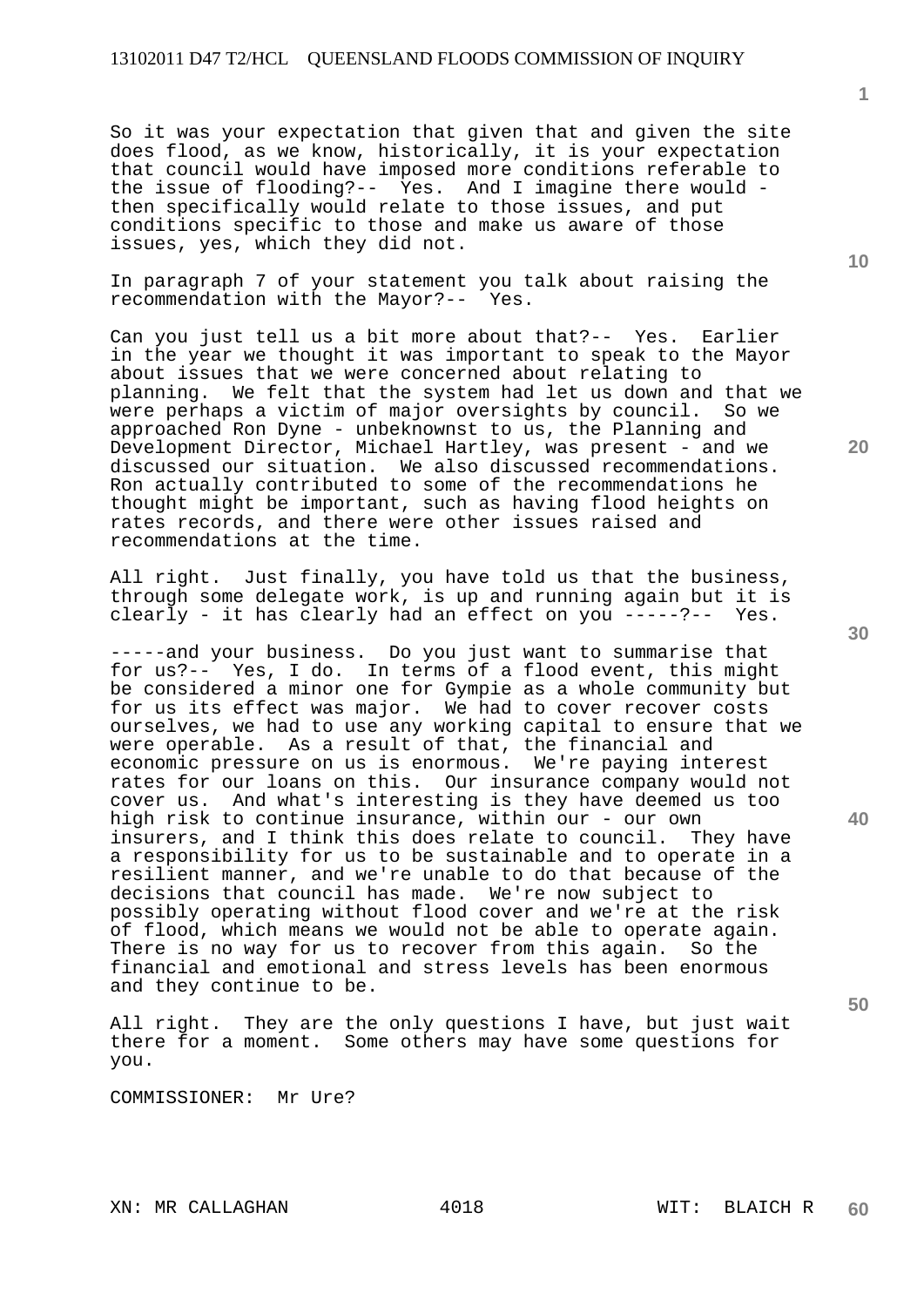MR URE: Thank you, Madam Commissioner. Just a few matters, Ms Blaich?-- Yes.

You told us that you have some manual bays where patrons can drive in, clean their own cars in their own way, and an automatic bay?-- Yes.

How long does the automatic bay take to wash a car?-- Approximately about 10 minutes - between eight to 10 minutes, depending on the cycle that they have chosen.

A driver can come in, pay his money or get his token, whichever way you do it, have the car washed, and be gone in under a quarter of an hour if he chooses?-- Yes.

With the manual car wash, I suppose the driver takes as long or as little time as he wishes to do whatever it is he wants?-- Yes.

With respect to the dogs, I assume it is the same, with the owners - there is no automatic dog wash; I assume they come in and wash them?-- It is an automatic machine that they need to put money into, and it has a time limit. They can choose to top that up at any stage and take longer than the actual-----

How long does that ordinarily take? The biggest dog?-- Probably about eight minutes.

All right. Now, nobody resides, nobody sleeps on the business premises, do they?-- No.

And the hardstand area, the slab, if I can call it that, is what? Is that bitumen or concrete?-- It is concrete.

All right. Now, you told us that you had a solicitor who acted for you at the time of purchase?-- Yes.

**40**  And it wasn't until the date of settlement that you received from him a rate search that had been done, is that correct?-- That's correct.

When was the date of settlement?-- The 23rd of November 2006, I believe. I would have to check that.

All right. Well, look, I will show you, in fact, the application that was made by Mr Morris. That was your solicitor at the time?-- No, the actual solicitor was Keith Mansell operating through-----

Sorry, practising?-- Yes.

Look, please, at this document. This is an application made by the Andrew Morris Legal Practice to the then Cooloola Shire Council for a rate search, property search request. The land was purchased in a corporate entity's name, a company that was a trustee of a discretionary trust of yours?-- Discretionary

**1**

**10** 

**20**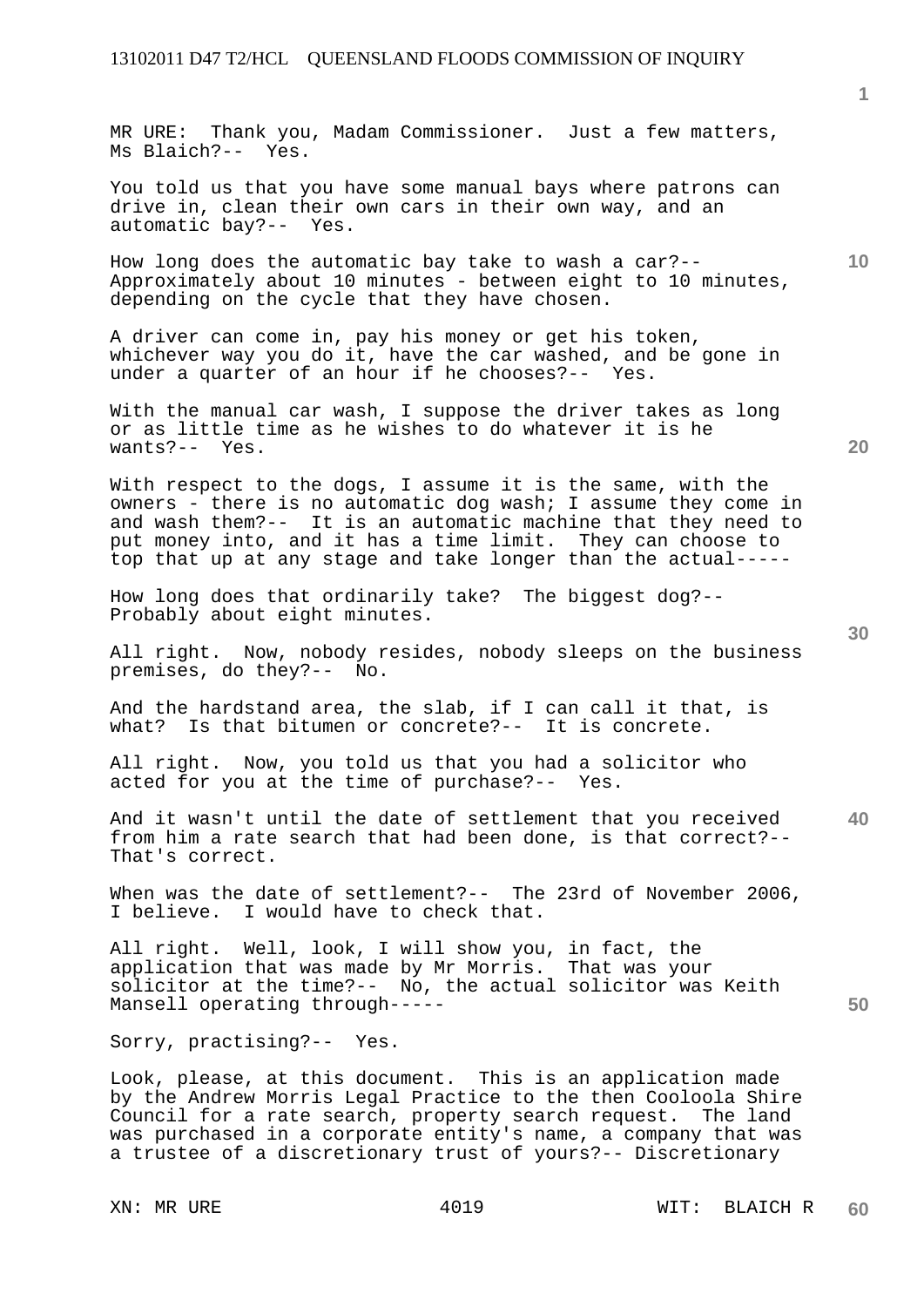trust.

It was Kik Pty Ltd is the company?-- Yes.

And we can see that the solicitor has ticked the full rate search box and we can see that the council's form tells the applicant that one of the matters that would be dealt with in the full rate search is the matter of flooding. Do you see that?-- Yes.

It is about the third or fourth entry on the second line in the small print. I tender that application.

COMMISSIONER: Exhibit 805.

ADMITTED AND MARKED "EXHIBIT 805"

MR URE: And we can see - look, please, at this document. This is the search that resulted from the application that we've just looked at and we can see in the land inquiry details the purchaser is the company you've told us about, Kik Pty Ltd, and we can see that it contains the receipt in section 1 for \$153, and the application date was, as we saw, the 5th of October 2006, and the settlement date was the 23rd of October 2006?-- I beg your pardon, it was October.

Does that refresh your memory?-- Yeah.

There's no problem. All right, so, it was not until that date, the 23rd of October 2006, that you got the rate search?-- Well, it arrived in my email, box. I was not there to obtain that.

All right?-- I was busy organising settlement issues.

Now, if we can go, please, to a particular section of the search - and it is on page 3 of 6, and it is section 9 headed "flooding"? "The council's records indicate the property is subject to flooding?" Answer yes. That's pretty unequivocal, isn't it?-- Yes.

And it says, "Detail, see attached plan." Well, we'll go to the plan in a second. And in section A it tells us that council has adopted flood frequency levels in this area of 59.9 metres AHD in the Q40, or 1:40 year event, 60.38 metres AHD in the 1:50 year event, and 62.15 metres AHD in the 1:100 year event. And we see in section B the subject property in relation to the calculated flood frequency is as follows: it is below the 1:40 year event, below the 1:50 year event, and below the 1:100 year event. And it also tells you that the highest recorded flood information for the property is for the 1893 flood. Again, I suggest, Ms Blaich, there can be absolutely no doubt in the reader's mind that this property is subject to flood inundation in all of those events?-- Yes.

**10** 

**20** 

**1**

**30**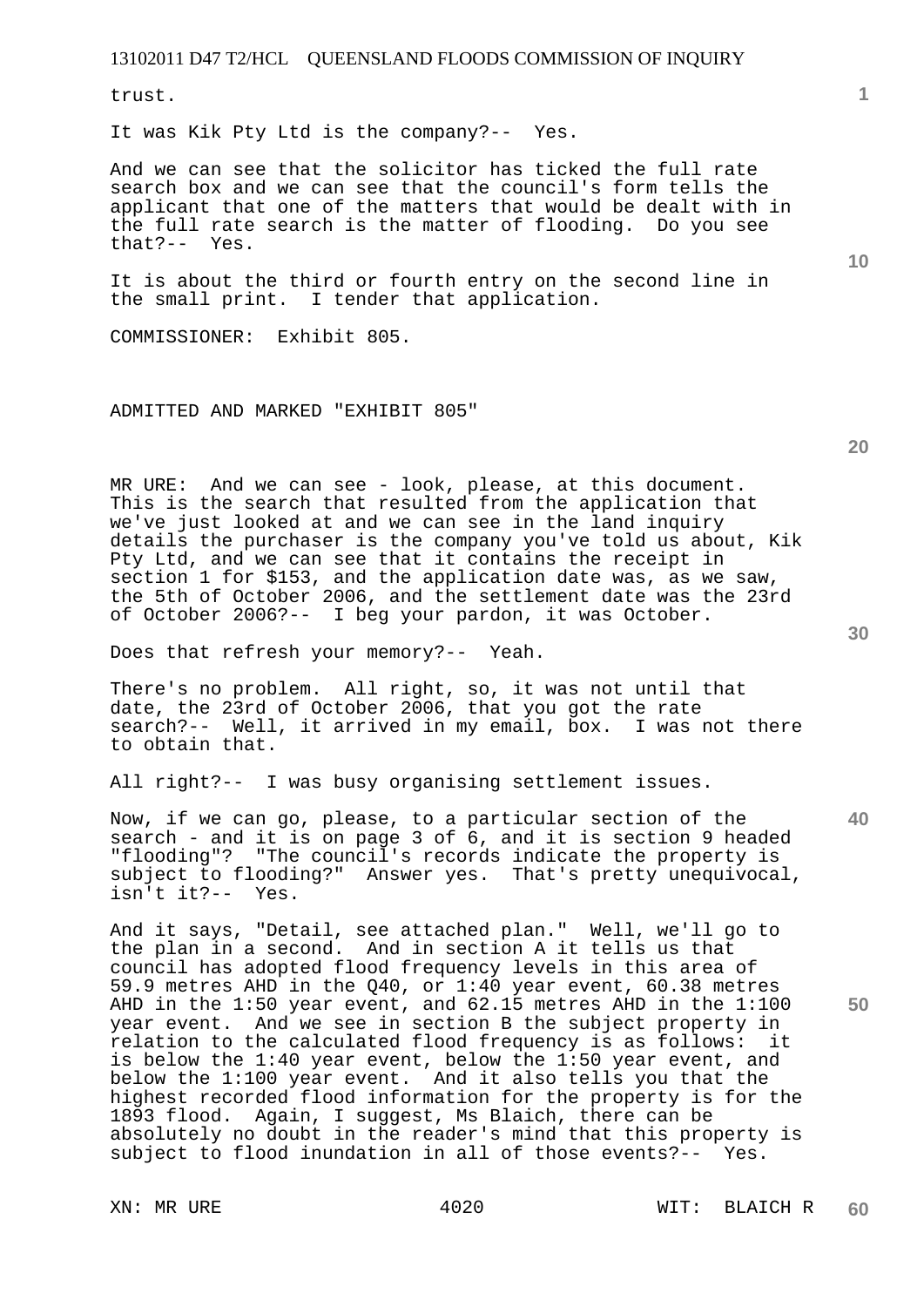Do you agree?-- Yes.

All right. And if we then go to the map, the photocopies may not be as good as the original may have been but one can see fairly readily the heavy line equates to the Q100 or the 1:100 year event. If we hold the plan like this, with the type down the bottom and the legend so it has been read up the page, we can see what I will call the Q100 line, that's the dark line that runs through block 38 up the top, it turns at lot 19, and heads west. Did you see the line I am talking about?-- Yes. Yes.

If you look just to the right of that, there is a lighter line which would equate to the 1893 flood. If one looks to the left of that there is the second darkest line which we can see from the legend is the 1:50 year event. And to the left of that - again, you may or may not be able to see a ghosted line. It also runs through lot 40 up the top with the Q50 and that's the 1:40 year. Can you see that line?-- Yes, I can.

When one looks at your property, number 34 Violet Street, we can see that it is squarely within the ambit of all of those flood levels?-- Mmm.

Correct?-- Yes.

All right. I tender the property search.

COMMISSIONER: Exhibit 806.

ADMITTED AND MARKED "EXHIBIT 806"

WITNESS: May I add something to that?

MR URE: Please?-- Had I been the reader of that, I would have conceded that too, and what is pertinent here is that council had this and they didn't use this in their development application approval.

Well, with respect, they told you-----?-- I can't see it would be suitable even with this information.

Well, it is a parcel of land that's been approved for a use that nobody resides on, it has a use that is temporary and transitory in nature, a car wash that might take 15 minutes, a car wash that - please let me finish - a car wash that might take longer if you are doing it manually and a dog wash that takes a short period of time, too?-- Excuse me, we're not talking about the service being mobile, as in people coming in to do their own servicing; we're talking about the plans and the infrastructure and the level of equipment, how highly technical it is, how highly electronic it is, none of which is portable. They were provided all those plans, they were

**10** 

**1**

**40**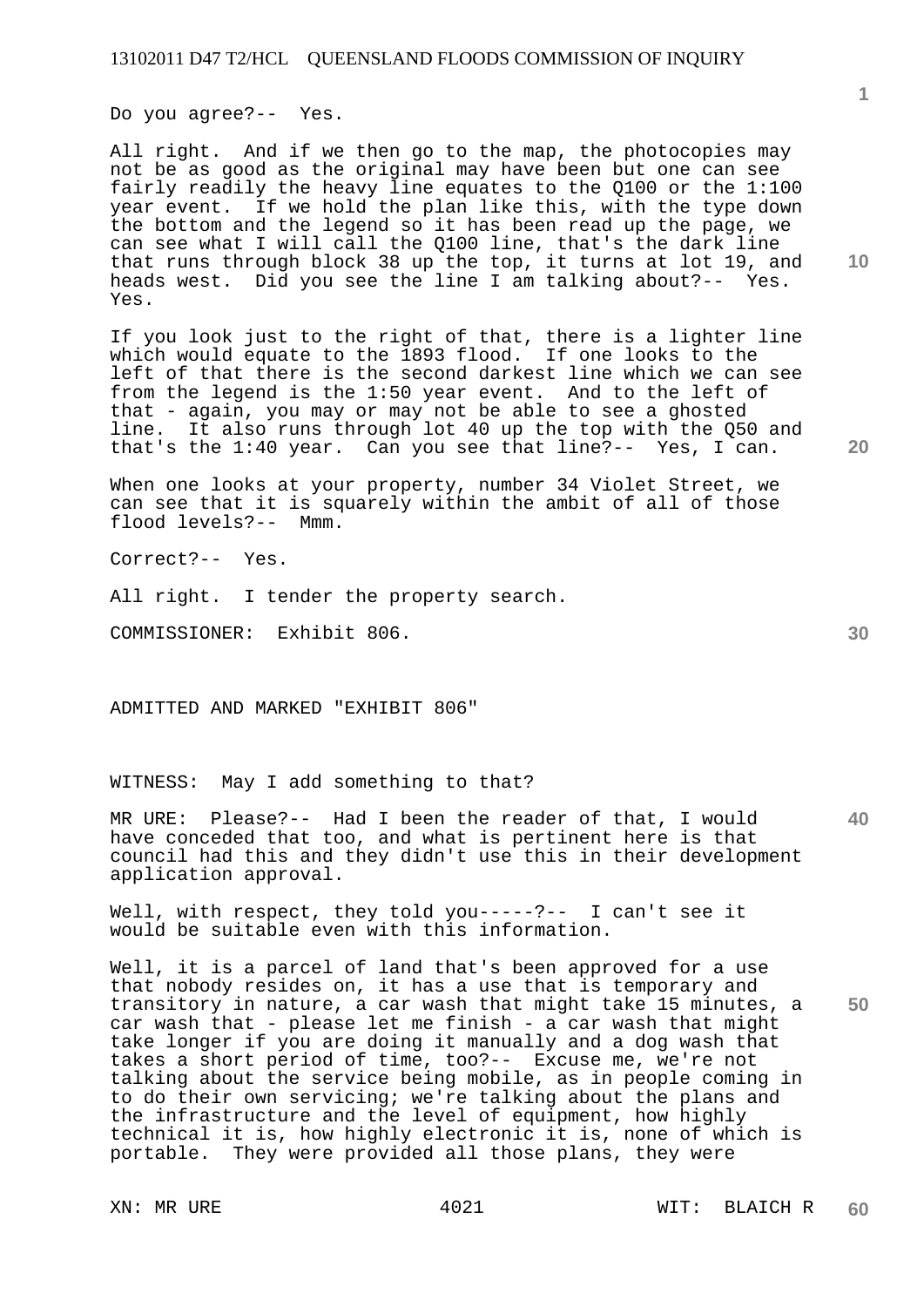actually provided with this image, if you would like to refer to that, which showed nothing about this being mobile or portable.

Prior to - well, let's go back to your statement, please. Let's just correct something. You have told us on three occasions now-----?-- Yes.

-----that you didn't receive this until the time of settlement at the earliest. You got it via email?-- It arrived in my email box. I did not see it on that day.

Well, you say in paragraph 5?-- I wasn't aware of that, by the way, until just recently that it had arrived in my email box.

You say in paragraph 5 that, "At the time of purchasing the land and establishing this business, my husband and I were not aware that the location was subject to flooding."?-- That's correct.

Well, not inquiring about the relationship between yourself and your solicitor, there is no doubt, is there, that the professional acting on your behalf received this information on the 23rd of October - sorry, no later than the 23rd of October 2006?-- I might like to add this: that that professional was sacked not long after that for practices that were not lawful and not in keeping with how Andrew Morris runs his practice.

Look, please, at this document. This is an application for demolition and it relates to the dwelling that you had a discussion with the Commissioner about that was on the land. Can you turn, please, to the fourth last sheet in that bundle of documents? When Kik Pty Ltd - it should be a photograph; two photos on a page - when Kik Pty Ltd acquired the subject land, that structure was on the subject land, correct?-- Yes, I don't believe it was a dwelling. We actually saw it. There was no bathroom, there was no dwelling, kitchen or anything.

I suggest to you that anybody looking at that structure would be put on inquiry, given the fact that the stumps are between four and five metres?-- Yes, when we purchased the land, the representation that we had by the real estate agent was that it had been used previously to hold plant and equipment and the owner wanted to sit above his site. We had no reason to doubt him. He didn't ever mention flood to us.

Did it occur to you prior to lodging your application for the material change of use to get professional assistance by, for example, town planners or engineers to look at the site and the proposal and see that the two were compatible?-- Well, what we did when we first had the site shortlisted, we went to council prior to any predevelopment or prior to putting in a material change of use to find out what the zoning is and whether our proposed car wash would suit that, and we were advised that that area had been designated for roadside services. In that belief, we conducted ourselves towards a

**30** 

**20** 

**50** 

**40** 

**10**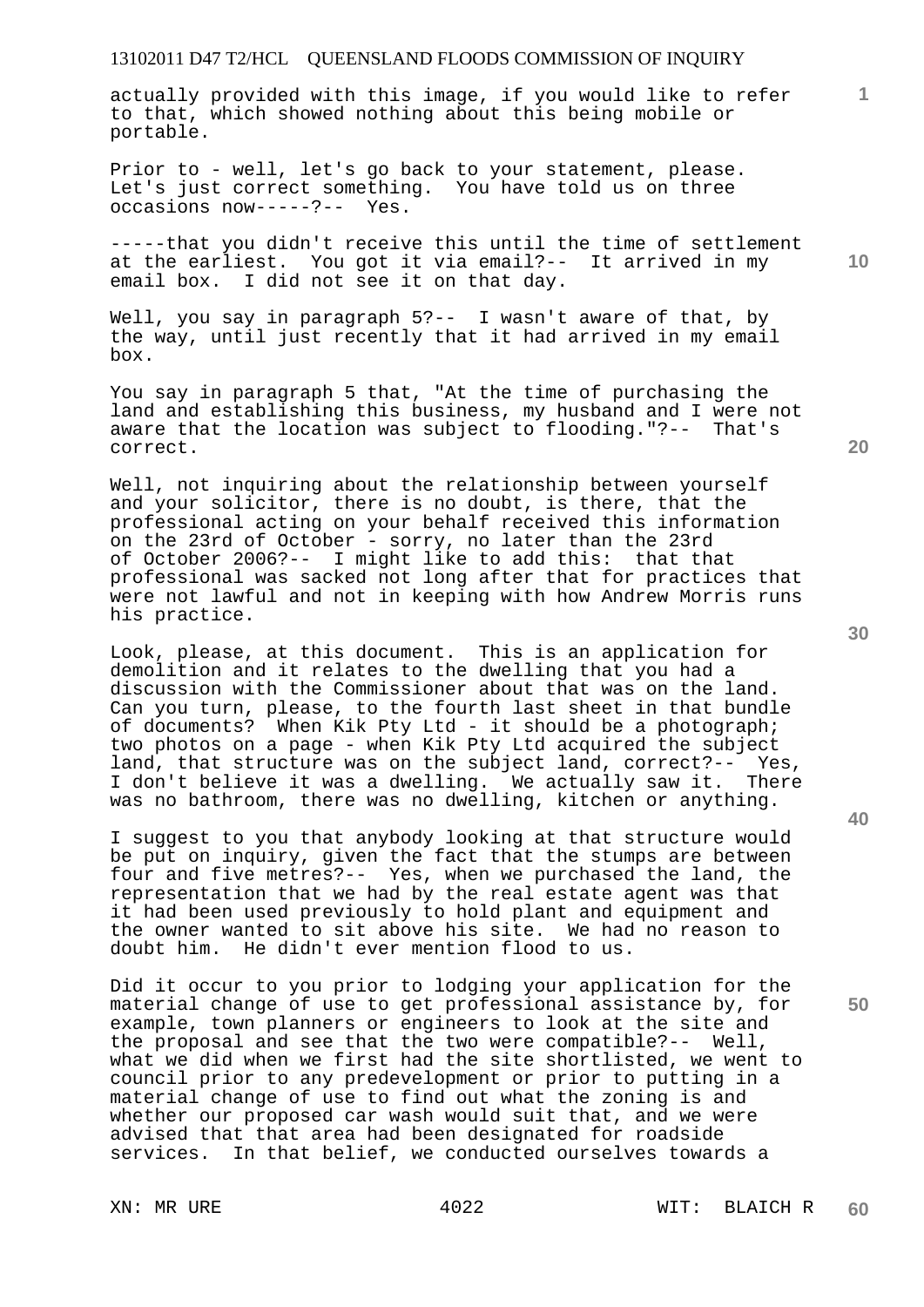feasibility of establishing our business there.

So the answer to my question is no, you didn't consider obtaining professional advice prior to lodging your application?-- Well, according to - if I may get this out we used documents that were available - available to us in the town planning development office regarding how to use a Cooloola Shire Council scheme and operational works. And if you would like to have a look at this, step 2 actually - step 3, I beg your pardon, "Applicable codes - check the relevant planning area assessment table for development other than material change of use to determine level of assessment." In this particular instance, Gympie council was actually the assessment manager. They needed to assess that information. They had intricate knowledge of the policies and constraints relevant to it, not me.

There are other uses in this area which are inundated by floods, such as your neighbour, 7 Steel, or a name such as that, are they not?-- They were known as Somesteel.

Whatever they are called?-- 7 Steel.

It is, again, an industrial or quasi industrial use that's on the land which can be inundated, the water can dissipate and then they can continue with their business. Are you suggesting-----?-- 7 steel purchased that site after we had established ours. It was initially Somesteel and it was operating well before we were there.

It may well have been operating?-- We didn't speak to them. They had no knowledge of what we were doing.

Are you suggesting that there are no uses that can operate on lands that will be occasionally inundated?-- No, not at all. I would answer that by saying if we - it is one thing that we purchased it and perhaps could have been more astute in making sure that we observed the commitments that our solicitor had had and where they had - informed us in writing that they would notify us of any incumbrances to the site. I don't doubt that we could have been more astute but it is one thing to purchase land that is subject to flooding, but to develop it to the extent that we had was irresponsible and that was irresponsibility on the behalf of council.

That's your view?-- Yes, it is. If I had chosen to put a shed there, the costs are far less loss, and mitigations would have been quite different, and the implications would have been different to what's happened to us now.

Small point, paragraph 12, you suggest that Mr Hartley, Director of Planning and Development, signed off on an application-----?-- Yes.

-----at that particular time. I suggest to you that at that time Mr Hartley was not employed by the council, he was with the Department of Local Government and Planning. He came-----?-- I beg your pardon, whoever signed off on that

**10** 

**1**

**30** 

**20** 

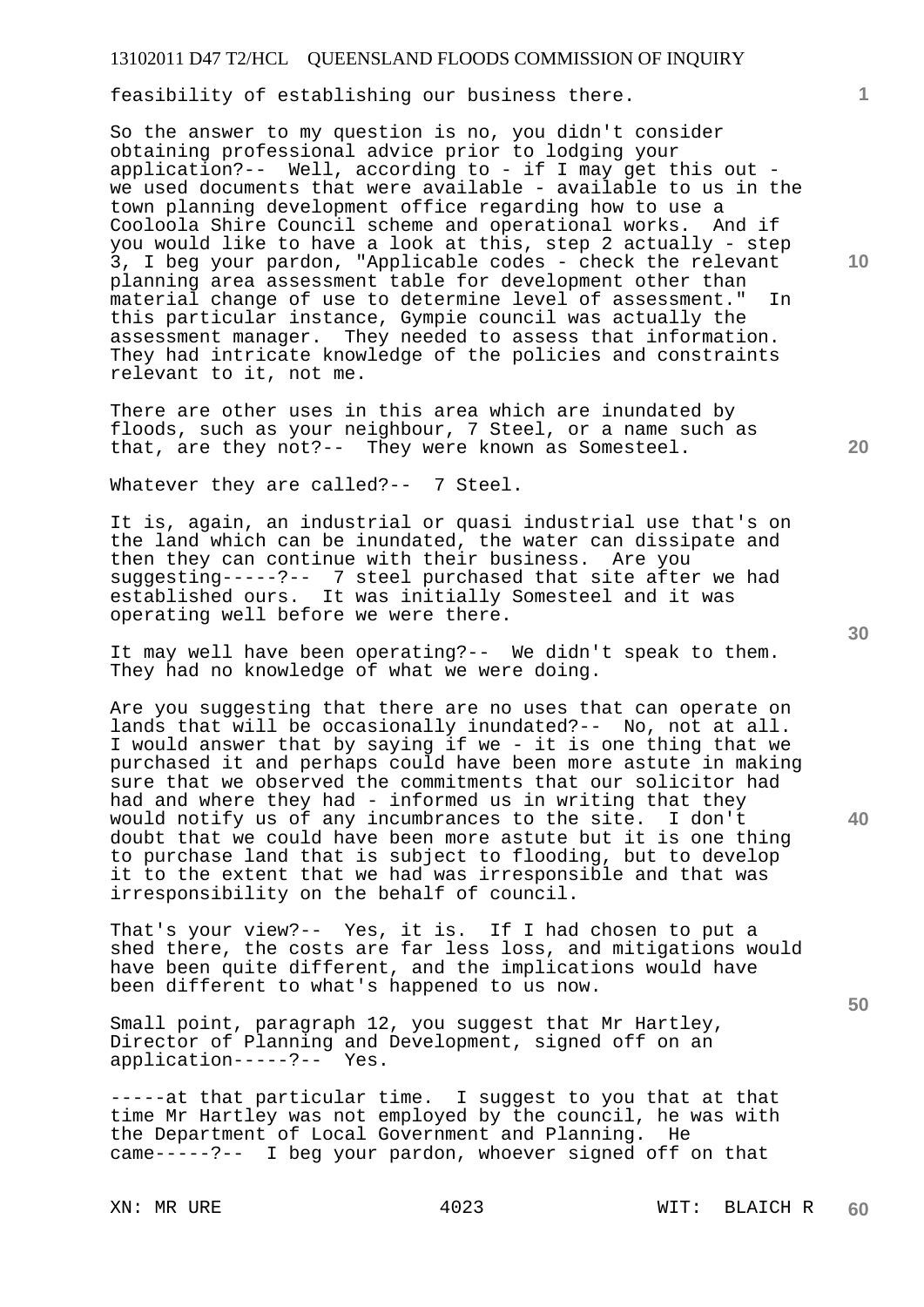form, and I believe there may be two signatures on various things that I have in my possession.

Look, please, at this document. I tender the demolition file.

COMMISSIONER: Exhibit 807.

ADMITTED AND MARKED "EXHIBIT 807"

MR URE: This is the negotiated decision notice with respect to the subject land. You have included in your statement as attachment E the decision notice. This is a later negotiated decision notice that supersedes that and there are some changes made. Do you recall that?-- Yes.

Go, please, to condition 12 on page 3 of 7. It says, in terms, "A contingency plan is to be submitted and approved by council for the evacuation of chemicals stored on the property in the event of flood." I suggest to you there is absolutely no doubt in a reader's mind that that indicates the potentiality of flood on the property as well?-- Well, there is some ambiguity there, as I have explained that earlier, that because we deal with water we have numerous water tanks within our plant room on our site. Floods can happen within our own plant. That's what I understood that to mean. That's where we keep our chemicals.

I tender that negotiated decision notice.

COMMISSIONER: Exhibit 808.

ADMITTED AND MARKED "EXHIBIT 808"

WITNESS: I would like to add, if it was going to be a particular condition, why didn't they request it, and if they think we hadn't satisfied it, why didn't they further request it from us?

MR URE: Well, compliance, Ms Blaich, is really reactive. There is an obligation on you pursuant to that condition to submit for approval a contingency plan. You didn't do that, did you?-- No, because I didn't understand that it was being requested of me. But what we did provide them is we provided them with the data and information regarding chemicals and how chemicals were handled on our site, because we have a brochure that determines how those things should be handled by our employees, and that's how I understood it.

Look, please, at this document. This is an extract from the plumbing file of the then Cooloola Shire Council. It is a

**10** 

**20** 

**1**

**40** 

**50**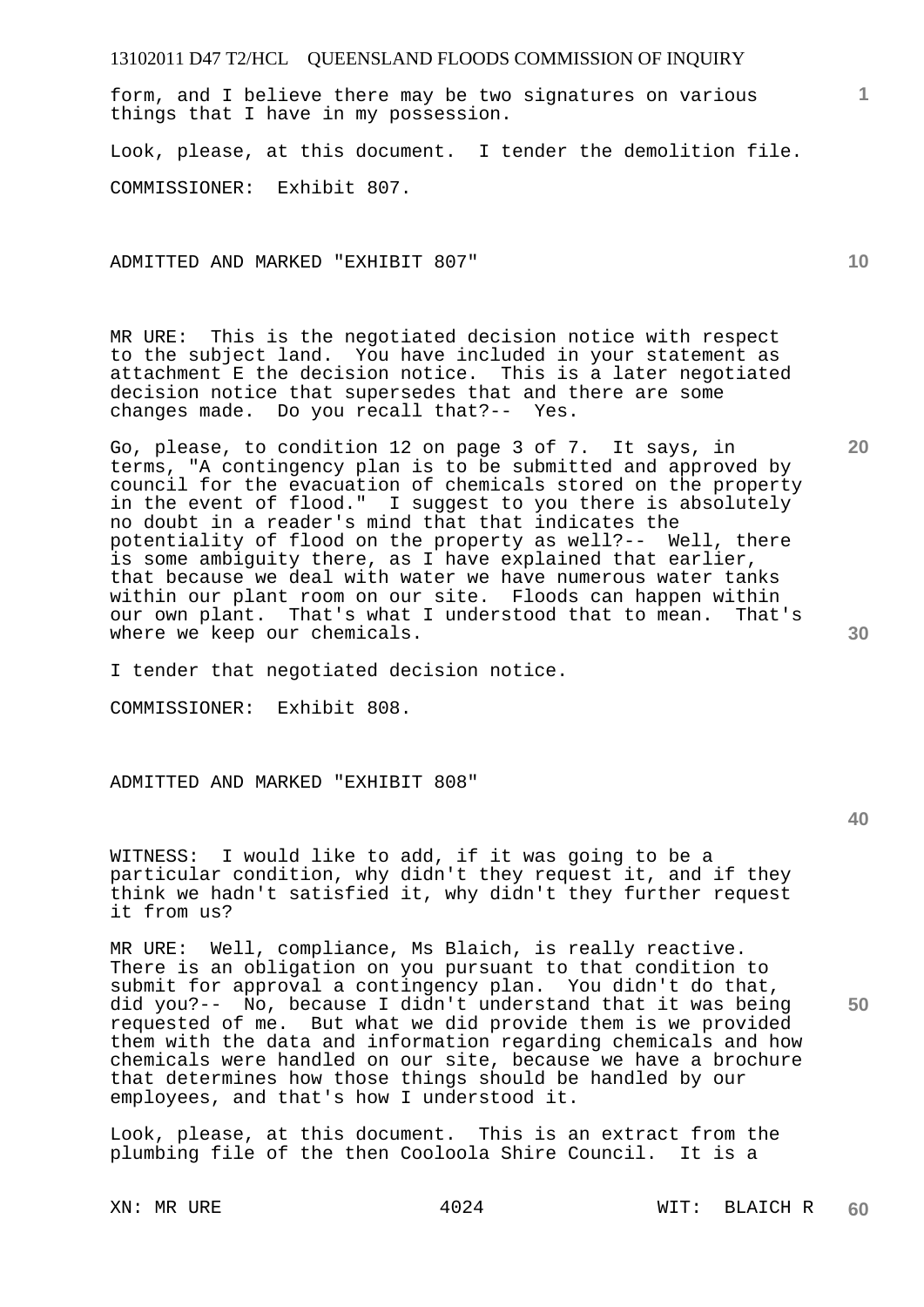facsimile transmission from a Mr Jeff Stohlberg to Mr Eric Blaich, that's co-director, your partner?-- Yes.

Your husband?-- Correct.

And there is some handwritten material. If you go, please, to the second page?-- Uh-huh.

Down the bottom, one of the requisitions, if I can call it that, is "install a reflux valve on sewer connection point for flood period." Do you see that? Right down - it is the last dash point on page 2. "Install reflux valve on sewer connection point for flood period." See that?-- Yes, I do see that.

Turn over the page. There is another matter. The third dash point: "Show", shorthand for "installation method to eliminate/prevent flood water from entering the sewer in flood event." Right? Go, please, to the last sheet. That's a text message that Mr Eric Blaich sent to the council responding to Mr Jeff Stohlberg, "Hi Jeff", come down to about point 6 on the page, there is a query under the little heading "other", "Not sure what is meant by eliminating floodwater from entering sewer without plugging up toilet and sink. I don't see how this is possible." That suggests, I suspect, that there was absolutely no doubt in Mr Eric Blaich's mind that there was discussion going on about the potentiality of floodwater entering the sewer on the subject land?-- To the contrary. I would have thought that meant exactly that if there was floodwater, we would have imagined is any water look, our plumbing system is extremely involved. The network in our plumbing is extremely involved. If you saw the level of infrastructure that went in under the ground you would understand. So I can't answer completely for Eric and I would have to get his information to include to the Flood Commission later in regards - in respect to that, but I know that to the contrary, that comment actually indicates had he been made aware that flood events - the flood defined events or ARIs were specific to this site, then we would have known what he was referring to.

I tender the extract from the plumbing file.

COMMISSIONER: Exhibit 809.

ADMITTED AND MARKED "EXHIBIT 809"

**50** 

**1**

**10** 

**20** 

**30** 

**40** 

MR URE: Excuse me. Thank you, your Honour. Nothing further.

MR ROLLS: I have no questions, thank you, Commissioner.

MS McLEOD: No questions, thank you.

COMMISSIONER: Mr Callaghan?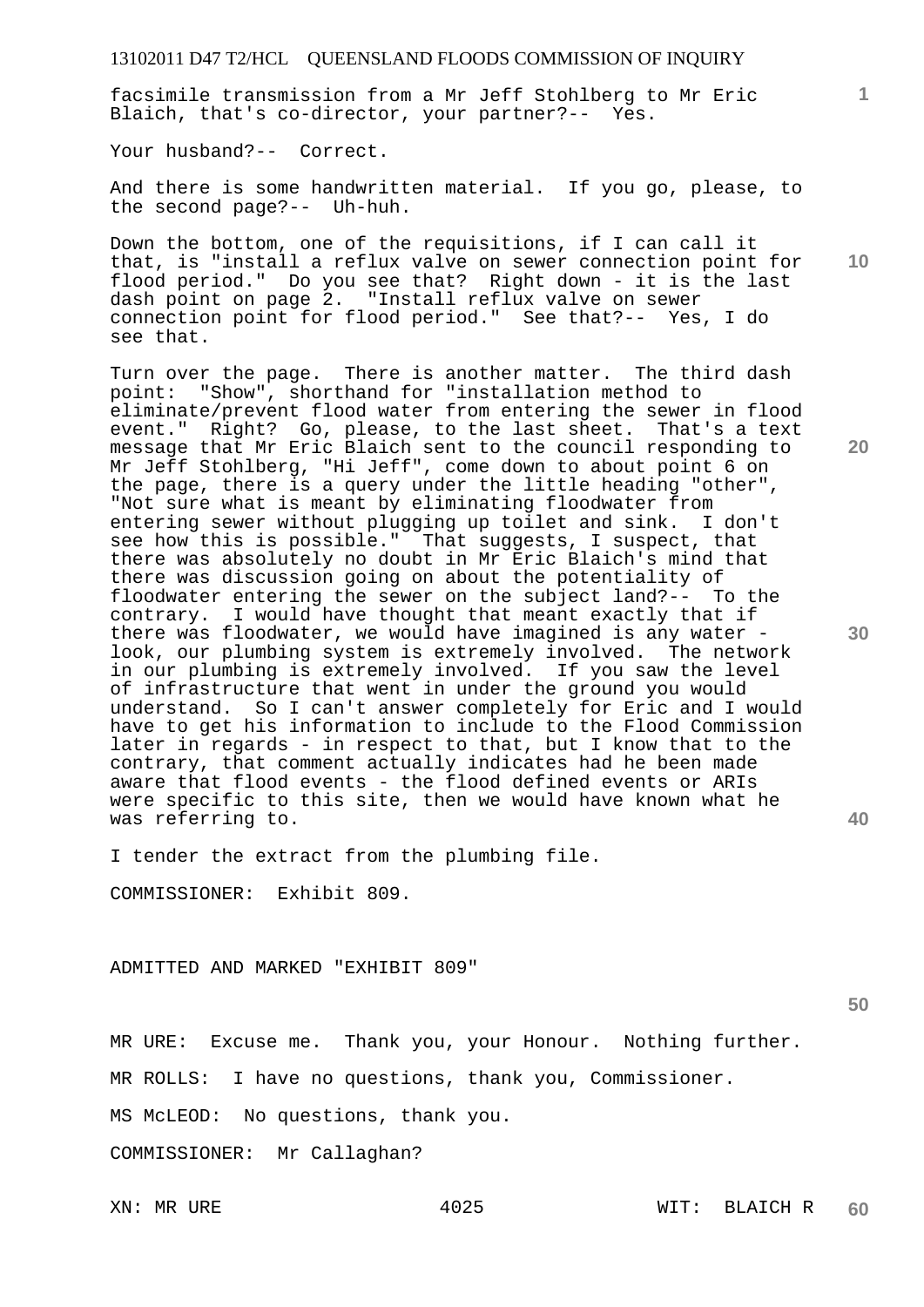MR CALLAGHAN: Ms Blaich, when you were being asked questions by Mr Ure you referred to a document that you have with you in a folder of documents, and I think it was a document that's not referred to in your statement, is that right?-- I am just checking to see.

I am just not sure if you were looking at something that was attached to your statement.

COMMISSIONER: It was a document about the application process?-- Yes.

MR CALLAGHAN: Can I just take a look at that, please?-- That's a copy of the document that I had at the time of feasibility.

This is the one that you were referring to -----?-- Yes.

-----in your evidence?-- Yes.

I will tender that.

COMMISSIONER: Do you need to get a copy back, Ms Blaich?-- No, I have a copy of that.

All right, thanks. Exhibit 810.

ADMITTED AND MARKED "EXHIBIT 810"

MR CALLAGHAN: And I have no further questions for Ms Blaich. May she be excused?

COMMISSIONER: Yes, thank you very much, Ms Blaich. You can be excused?-- Thank you very much.

WITNESS EXCUSED

| I call Tania Stenholm.<br>MR CALLAGHAN: |  |
|-----------------------------------------|--|
|-----------------------------------------|--|

**1**

**20** 

**10** 

**30**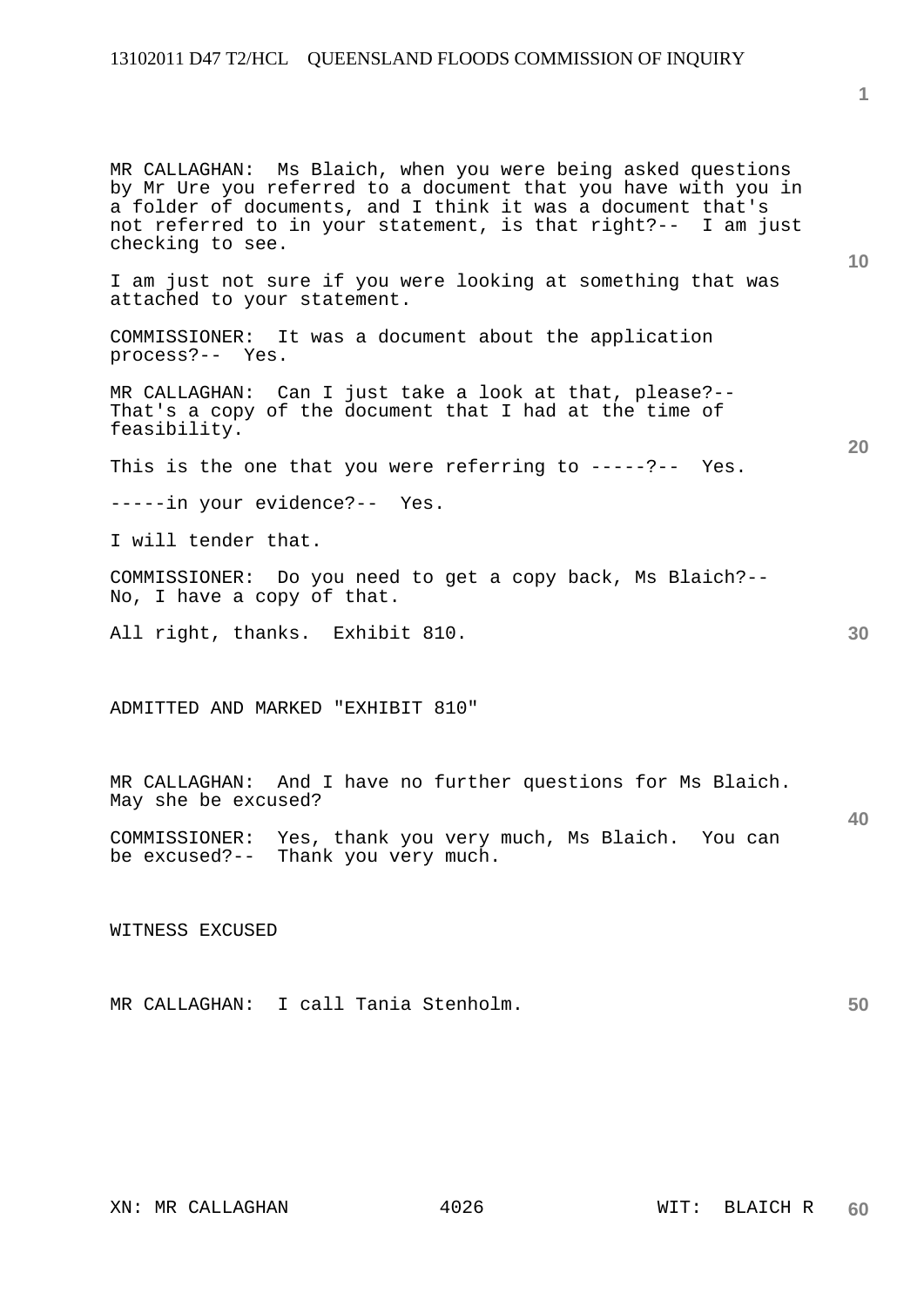TANIA MAY STENHOLM, SWORN AND EXAMINED:

MR CALLAGHAN: Your full name is Tanya May Stenholm?-- Yep.

You are the manager of Development and Compliance at the Gympie Regional Council, is that right?-- Yes.

**10**  Ms Stenholm, you have produced a statement in response to a requirement from the Commission. Your statement's dated 15 September 2011. I will have a copy shown to you?-- Sorry, what was the date?

15 September?-- No, it says 28 September.

In any case, the document that's being shown to you is the statement which you've signed, is that right?-- Yes, that's correct.

I tender that.

COMMISSIONER: Exhibit 811.

ADMITTED AND MARKED "EXHIBIT 811"

MR CALLAGHAN: The statement relates to the development undertaken by Ms Blaich and her husband about which we've just heard evidence, is that correct?-- Yes.

Can I ask you to have a look at Exhibit 808, which has just been tendered, which I think is the negotiated decision notice. 21 May 2007. You are listed as the authorised delegate, is that correct?-- Yes.

**40**  What does that mean in terms of your involvement in assessing this application? Do you just oversee the process or are you the key decision-maker? How does it actually work?-- Well, at the time, I think I was a senior planning officer, so I oversee the process, the assessment process. There was another planning officer that actually did the assessment as such.

**50**  All right. Can I just ask you some questions about the assessment criteria? Paragraph 8 of your statement, there you outline the codes against which this development application needed to be assessed, is that right?-- Yep.

That's the Gympie Planning Area Code, the Infrastructure Works Code, the Landscaping Code, and the Vehicle Parking and Access Code. That's right?-- Yes.

**30** 

**20**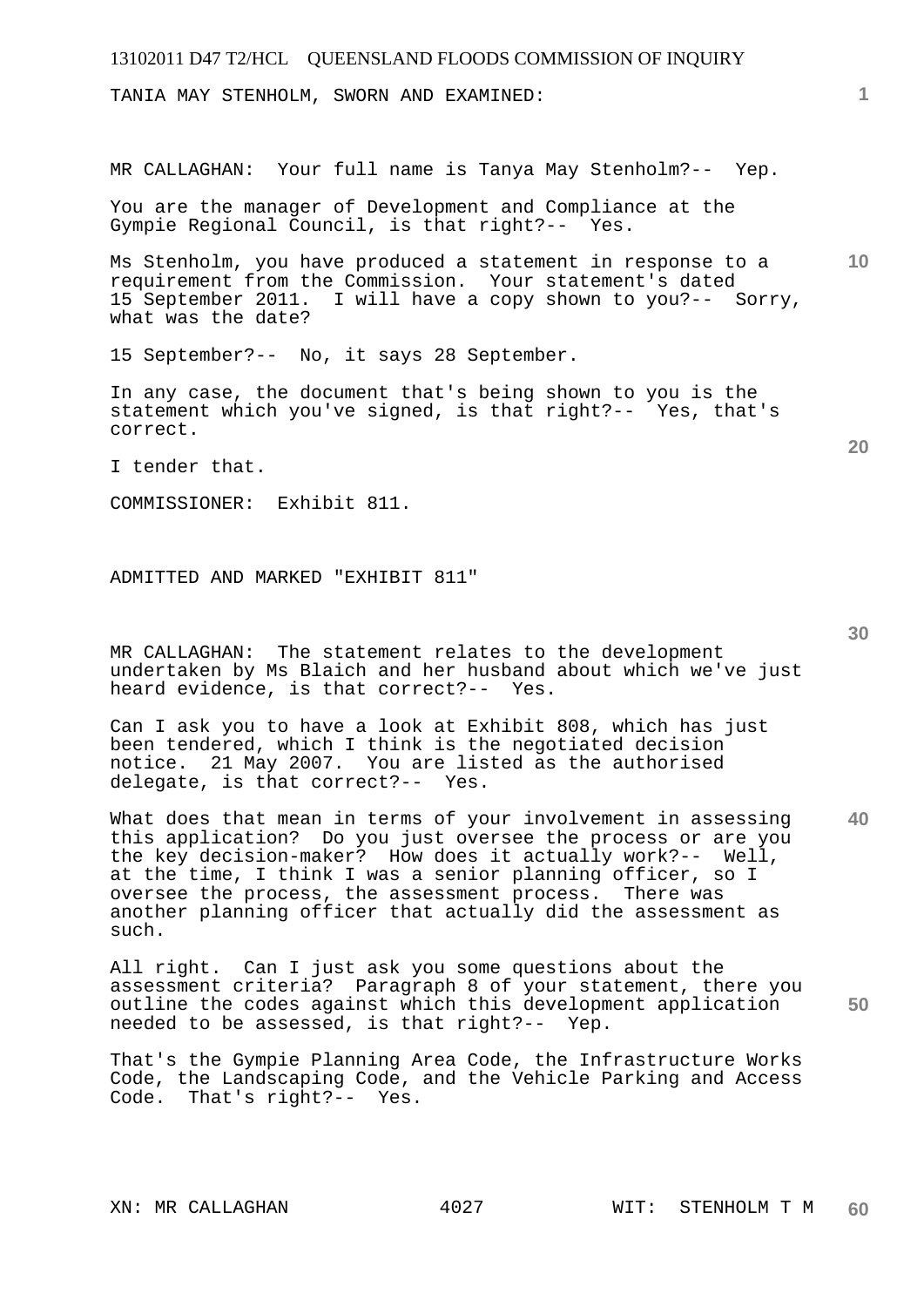I'll just show you a copy of the assessment table for the Gympie plan area. It's a document with which you're, no doubt, familiar?-- Mmm-hmm.

I don't think I need to tender it. I'm just asking you in effect to refresh your memory because if you look at the row which relates to commercial premises-----?-- Mmm-hmm.

**10**  -----does it also list the erosion and sediment control code as being applicable code?-- Yes, it does.

Is there any reason why that code isn't listed in your statement as being applicable code for 34 Violet Street?-- I extracted those from the assessment reports so that code wasn't included in it.

Wasn't-----?-- Those codes were extracted from the assessment report.

All right. Would it be applicable?-- Yes, it would be applicable.

Okay. We can get that back from you, I think. We don't need to worry about that there. And I might, being close, show you a map of the zones of the Gympie planning area, the zoning map. I suppose, before we go on, why would that code not have been referred to in the assessment report? Any reason?-- I'm not sure. Probably an error.

Just an oversight?-- Yeah.

COMMISSIONER: What would it have required - what would have been the criteria of the code?-- It probably only relates to works subsequent to a development and erosion and sediment control measures that should be in place to prevent material from leaving the site.

MR CALLAGHAN: Now, you have the zoning map there. I think you may not even need it. We circled the Violet Street development on that map, but it's in the Gympie planning area as commercial zone; is that right?-- Yes.

I think you pick up at paragraph 15 of your statement, the table there, which relates to the specific outcomes and probable solutions for Gympie planning area commercial zone?-- Yes.

**50**  The relevant specific outcome with respect to flooding described as SO8, is that the development maintains the safety of people from flooding and then lists some alternatives, probable solutions or some probable solutions in the alternative; is that right?-- Yes.

Is this the only assessment criteria which relates to considerations of flooding in the Gympie Planning Area Code for the commercial zone?-- As far as I know, yes.

**20** 

**40**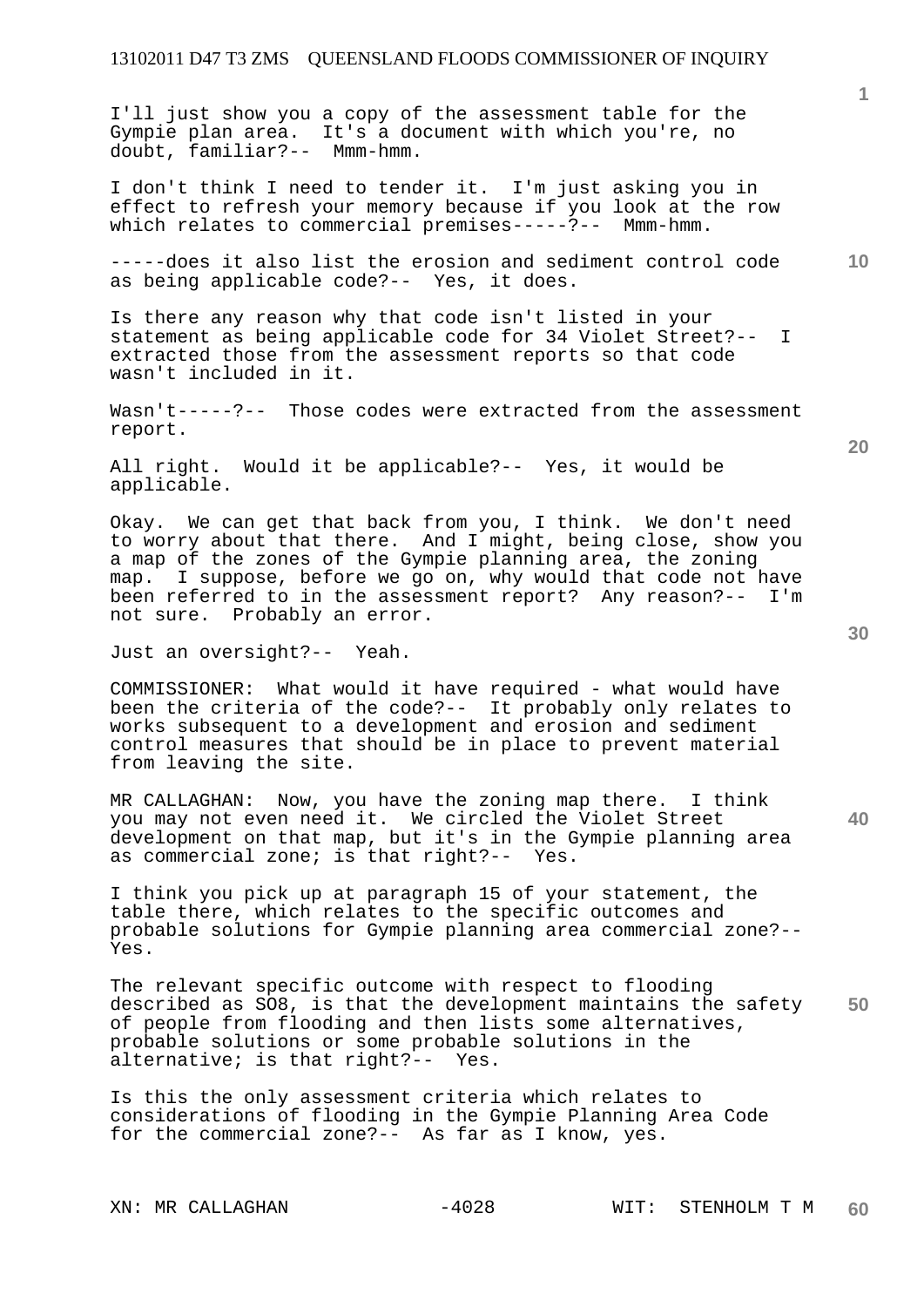Now, in paragraph 16 of your statement where you address firstly the compliance with this provision, you state that it was considered relevant that no permanent employees would be based on the subject land; is that right?-- Yes.

We've heard some cross-examination directed to this issue this morning. What you're getting at here is the fact that no employees would actually be living at the site; is that right?-- Yes.

This is a specific outcome for the commercial zone code?-- Yes.

Which obviously relates to proposals for commercial uses?-- Yes.

Is it ordinarily expected that people would be living at commercial sites these days?-- I don't-----

I'm sure it happens, but-----?-- I don't know if it's ordinary, but you can have a caretaker residence.

Yes. So you'd accept, yes, it does happen but it's<br>not-----?-- Yes.  $not---?--$ 

-----something we'd think of conventional these days?-- Yes.

So the absence of permanent employees would not of itself demonstrate compliance with that performance criteria; you'd agree with that?-- The absence of employees doesn't demonstrate compliance.

Yes. The absence effectively and permanently?-- I think it was a consideration that there was no permanent employees there so, therefore-----

It might-----?-- -----the specific-----

You go on. Don't let me interrupt?-- The specific outcome seeks to maintain the safety of people from floods.

Yes?-- So there was no-one living there or permanently working there.

Yes. But of itself it's not going to demonstrate compliance though, is it, there's that fact?-- No, I guess not.

The fact that people don't live there?-- I don't understand really.

Well, it is, I'm sure, a relevant consideration and by itself just pointing to that fact that people don't live there all the time or someone is not there all the time?-- It's a fairly large consideration, I'd say. What other risk could be there to people if there's no-one working or living there.

Well, it's really only imagination, I suppose, but I suppose it needs to be safe for everyone, not just those who might

**1**

**20** 

**10** 

**40**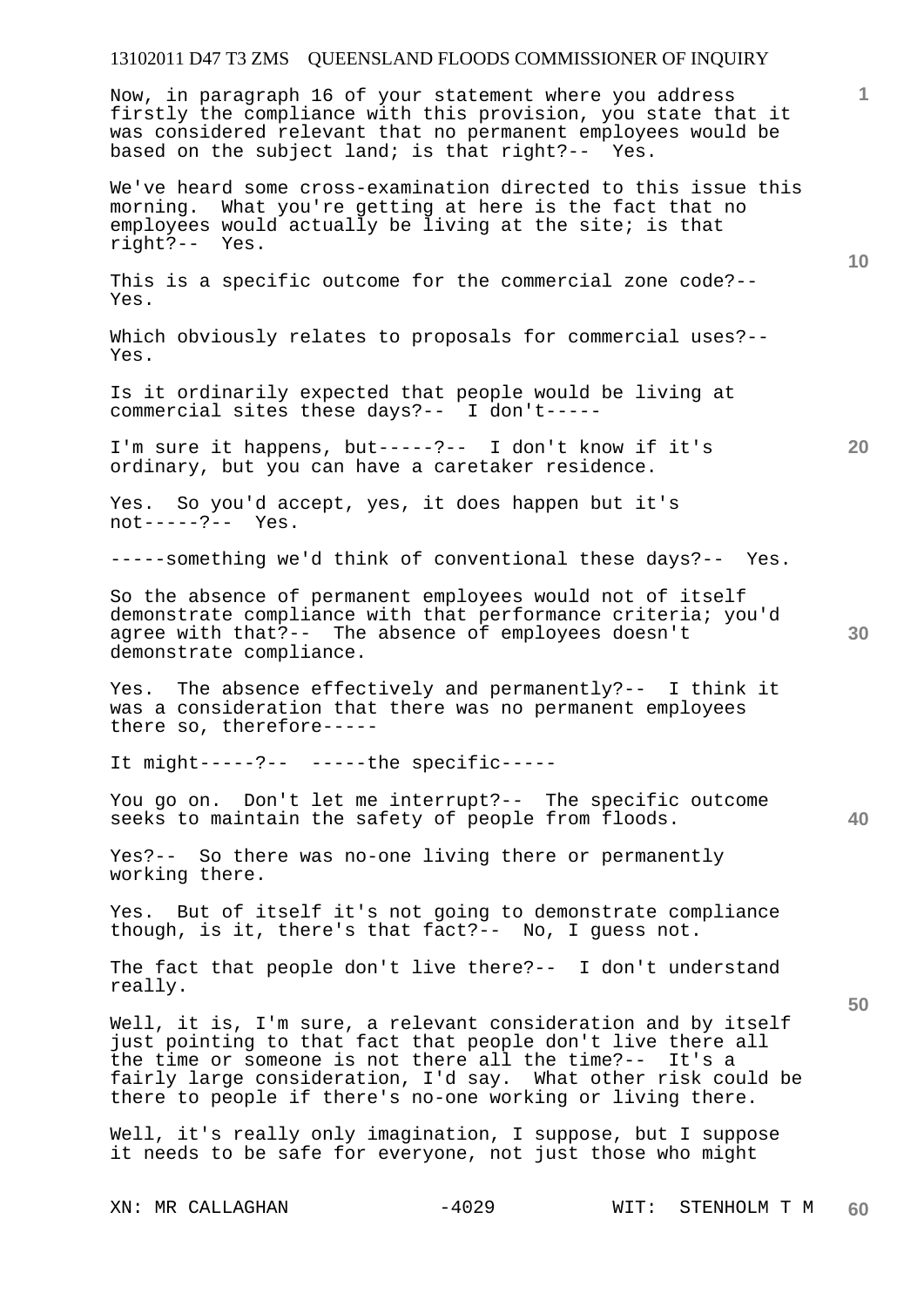| 13102011 D47 T3 ZMS QUEENSLAND FLOODS COMMISSIONER OF INQUIRY                                                                                                                                                                                                                               |                 |
|---------------------------------------------------------------------------------------------------------------------------------------------------------------------------------------------------------------------------------------------------------------------------------------------|-----------------|
| permanently live there. That's the point, isn't it ?-- Okay.                                                                                                                                                                                                                                | 1.              |
| All right.                                                                                                                                                                                                                                                                                  |                 |
| COMMISSIONER: It's a funny use of language when you say<br>"permanent employees" you actually mean living employees?--<br>They're just based there every day.                                                                                                                               |                 |
| Based there every day?-- Hmm.                                                                                                                                                                                                                                                               | 10 <sup>°</sup> |
| Do you mean people who work 9 to 5, five days a week?-- Yes.                                                                                                                                                                                                                                |                 |
| Well, presumably they work this business or is there some<br>reason to suppose that they're not working-----?-- It's self<br>serve. So there's no - there was no office as such.                                                                                                            |                 |
| Did you envisage it as fully automated-----?-- Largely, yes.                                                                                                                                                                                                                                |                 |
| MR CALLAGHAN: It must have been contemplated there'd be<br>somebody there to oversee it, surely?-- Not permanently.                                                                                                                                                                         | 20              |
| No?-- No. We've got another car wash in Gympie that I've<br>never seen anybody at.                                                                                                                                                                                                          |                 |
| COMMISSIONER: Who takes the money?-- There's machines.                                                                                                                                                                                                                                      |                 |
| All right. And you had no understanding that anybody was<br>there to operate anything?-- No.                                                                                                                                                                                                |                 |
| Okay.                                                                                                                                                                                                                                                                                       | 30              |
| MR CALLAGHAN: Not even to contact in case of a breakdown or<br>anything like that?-- Well, not at the time of assessing the<br>application, the information that had come in.                                                                                                               |                 |
| Right. Have a look at some of the other applicable codes, the<br>Landscaping Code, Infrastructure Code, vehicle parking and<br>Access Code, the short point being that none of the specific<br>solutions in those codes relate to flooding; do you agree with<br>$that? -- Yes.$            | 40              |
| So there's no specific outcome that applies to the development<br>of an ordinary business in commercial zone of the Gympie plan<br>area that seeks to protect property from the impacts of<br>floods; is that right?-- Commercial property? There's<br>provisions for residential property. |                 |
| Yes. All right. We're talking about an ordinary business?--<br>Not for commercial or industrial property, no.                                                                                                                                                                               | 50              |
| Okay. Do you know why that would be? Is it because of the<br>frequency with which the commercial-----?-- Why council<br>didn't seek to protect the commercial properties?                                                                                                                   |                 |
| Beg your pardon, I missed that?-- Sorry, the question why<br>didn't council seek to put provisions in to protect commercial                                                                                                                                                                 |                 |

properties?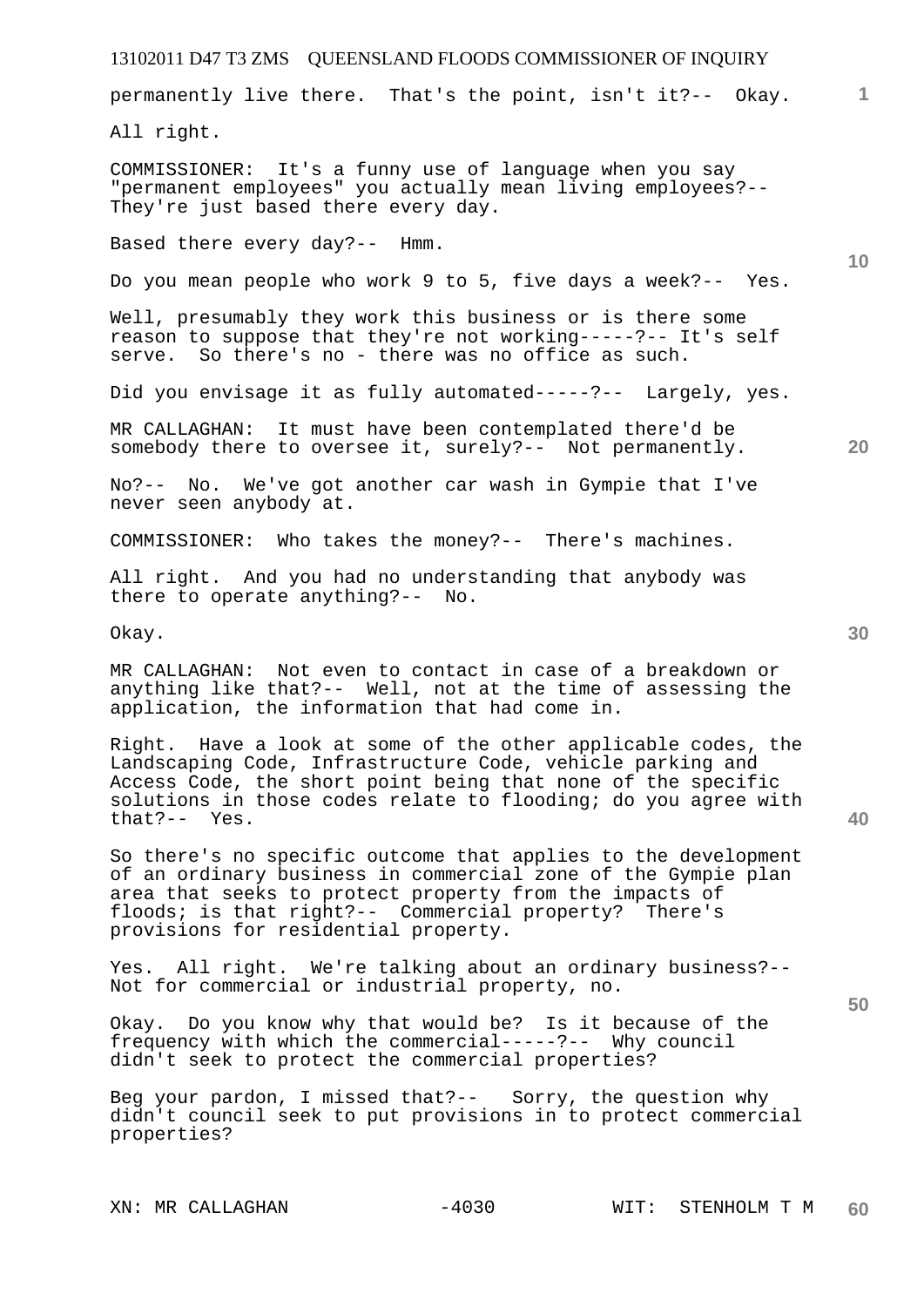Yes, yes?-- No, I probably couldn't answer that on behalf of council.

No, I accept that?-- I guess Gympie does flood or has, you know, comparatively and fairly regularly there are businesses that have adapted to that and sit quite well within the flood area.

I'm sure that's right but - and I accept that you can't articulate perhaps a policy position for council, but just as a matter of opinion wouldn't it, in your opinion, be wise to include provisions which at least encourage mechanisms of a kind which are already deployed to minimise the extent of flood damage?-- Oh, I would agree that the planning scheme provisions could be elaborated in regards to the flooding.

All right. If we just look at some of the assessment considerations and the conditions, and the considerations that the council does require to be taken into account, some of the propositions I think which do emerge from your statement but I just wish to confirm, it's not necessary to consider how close to the Mary River that development might be?-- Yes.

That's the case? It's not necessary to consider how often a flood had affected it, a particular site?-- For commercial proposals, yes.

What about matters such as stormwater, is it necessary to consider those when self assessing a development of this nature?-- I think in my statement I answered that those are not accommodated in the design of the development, yes. I couldn't tell you what the actual provisions in any of the Codes about designing stormwater systems for flooding, but I would say not.

No. It would seem in some that there are no specific outcomes in the applicable codes that require flooding, stormwater, proximity to water courses to be taken into account when assessing development? You're nodding?-- Yes.

We've just got to take it down?-- Okay.

There was one condition again to which we've had our attention drawn this morning relating to flooding that was imposed with respect to Ms Blaich's site and that Exhibit 808, I think it was, condition 12, required that a contingency plan be submitted and approved to council for the evacuation of chemicals?-- Yes.

In the event of flood; is that right?-- Yes.

Why was that imposed or why was that condition?-- To ensure that the operators had a plan in place to remove chemicals in the event of flood.

Well-----?-- The Mary River flood.

Sure. But did it relate to a probable solution in any one of

**30** 

**20** 

**40** 

**50** 

**10**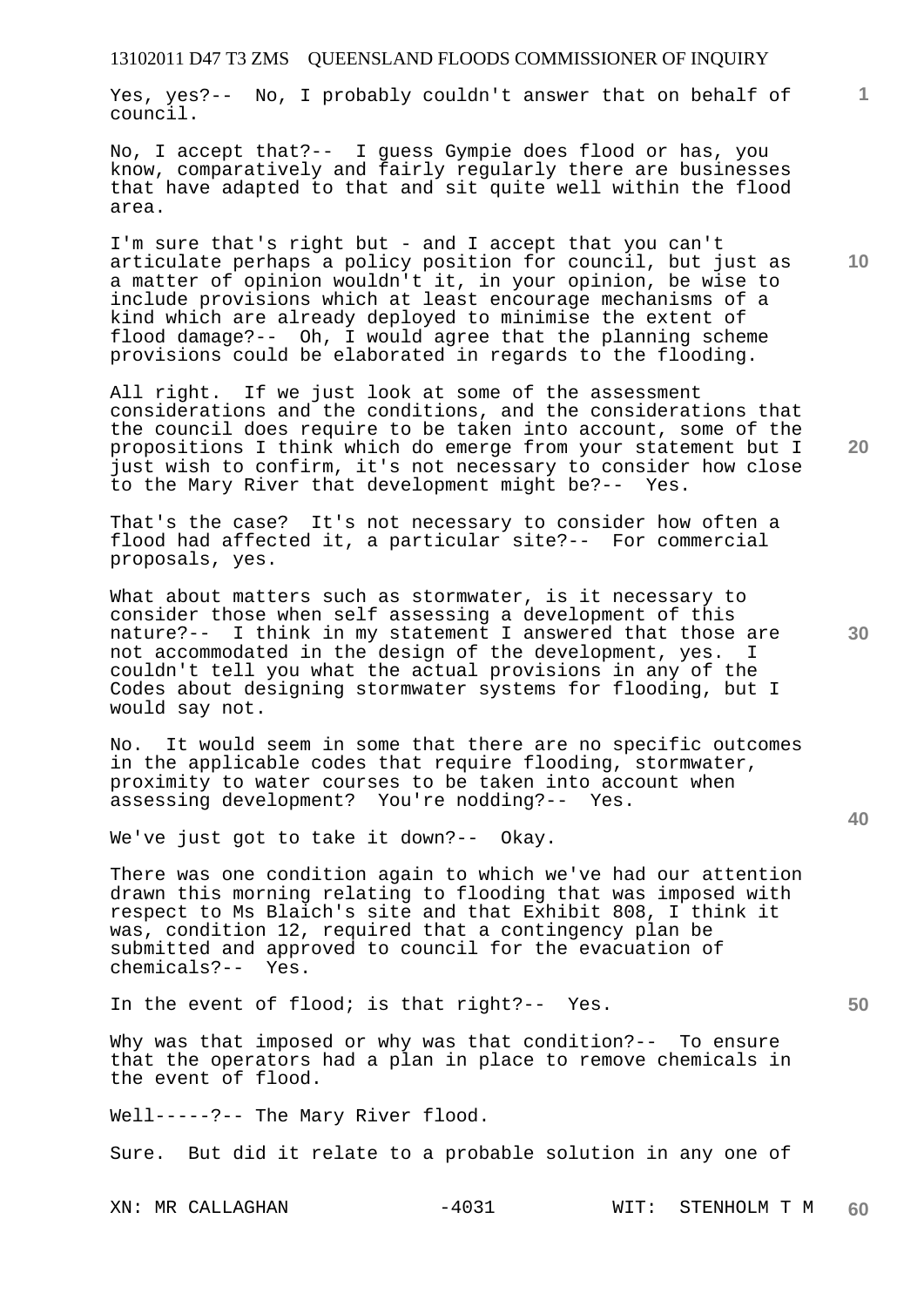the applicable codes?-- No, it didn't.

So to return to my question, why was this particular condition imposed but other conditions relating to the mitigation of flooding not imposed?-- No, I couldn't answer that.

And could you indicate as to why the condition was framed in the way it was framed as opposed, for example, to a requirement that chemicals be stored in such a way as to prevent the intrusion of flood waters in the first place?-- Sorry?

As opposed to evacuation?-- I haven't got the wording of the condition in front of me.

It's 808 and condition 12. And not much might turn on it. Why was it worded that way?-- I probably couldn't answer that. I don't know exactly why it was worded, but full evacuation of chemicals is - on the properties in the event of flood, so the chemicals weren't there or-----

Yes. As opposed to them being stored in a way which prevented-----?-- Okay.

-----water-----?-- No, I couldn't answer that. I don't know why it was worded like that.

Don't know, for example, whether it was because of concern about the extent of the flooding which might happen there which might make the way in which they were stored irrelevant?-- I would say not.

Okay. I'd just like you to address one of the comments that was made in a planning and development committee meeting held on the 13th of March 2007 when this development application was considered by council. Are you familiar with that?-- Yes.

**40**  And there's a comment which I think you identify as having been made by another staff member. This site was considered well suited to the proposed use given the mobile nature of the service offered; is that right?-- Yes.

And, again, we've heard some questions directed to this issue this morning. It would seem the proposition being that those who used the service provided by the site would not be in attendance at the site for any great length of time; is that-----?-- That's what I assumed.

**50**  That's the interpretation. But, of course, there would still be a significant amount of property infrastructure on the site itself. The fact that the cars or dogs themselves are unlikely to be there - sorry, the fact is that the cars are unlikely to be there in times of approaching flood, in any event, aren't they?-- They're unlikely to be there.

Yes?-- Yes.

**30** 

**20** 

**1**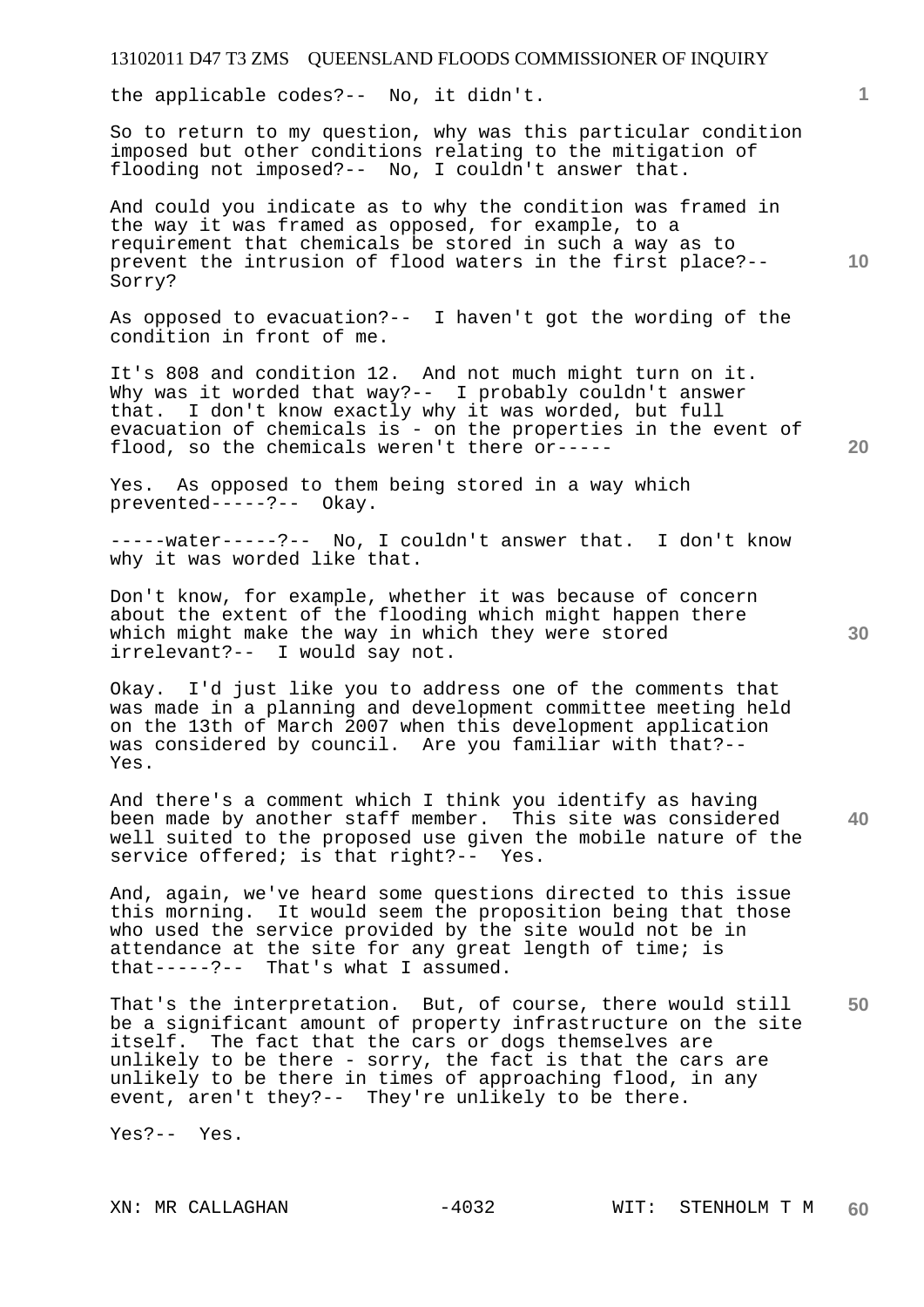And you'd accept that it's the property, the infrastructure which is the business?-- Yes.

Is the process adequate, Ms Stenholm, if it appears that that consideration wasn't really addressed?-- Protection of the infrastructure?

Hmm?-- Well, I think we have a statutory role to play in the assessment process and in most cases people undertake the due diligence when they're purchasing the property. I don't know that it's necessarily the local government planning's responsibility to advise all developers or purchasers of a property of every land use constraint. I think that's a bit onerous on council officers. There's people within the profession that do play that role.

Is that-----?-- We do offer a free pre-application meeting service as well where most of the constraints are canvassed.

And is that really the response to the concerns which are raised by this issue, it's a case of let the applicant be aware? The onus is on them too?-- Primarily, but I don't know that - that council would have hidden the fact that the site flooded. I mean, the minutes from the council meetings are publically available in most cases when applicants aren't - aren't professionally represented. They either attend a council meeting or they get a copy of those minutes which - or they attend the meeting.

**30**  But that wouldn't have helped much in this case, would it?-- Well, I think there is a section in the report that identifies the site is subject to flooding.

I'm sorry, I thought you were talking about the minutes of development committee meeting?-- Yes. Yep, section 3.5 assessment of site floods.

I might tender those before I forget to.

COMMISSIONER: Exhibit 812.

ADMITTED AND MARKED "EXHIBIT 812"

MR CALLAGHAN: And it's been pointed out Ms Blaich volunteered that a rate search was provided to her solicitors. You refer to that in paragraph 21 of your statement; is that right?-- Yes

And, again, you'd accept was part of the conveyance process. It wasn't part of the development application-----?-- Yes, that's right.

-----process. And I suppose the suggestion is whether it would be of value as part of the development application

**10** 

**1**

**20** 

**40**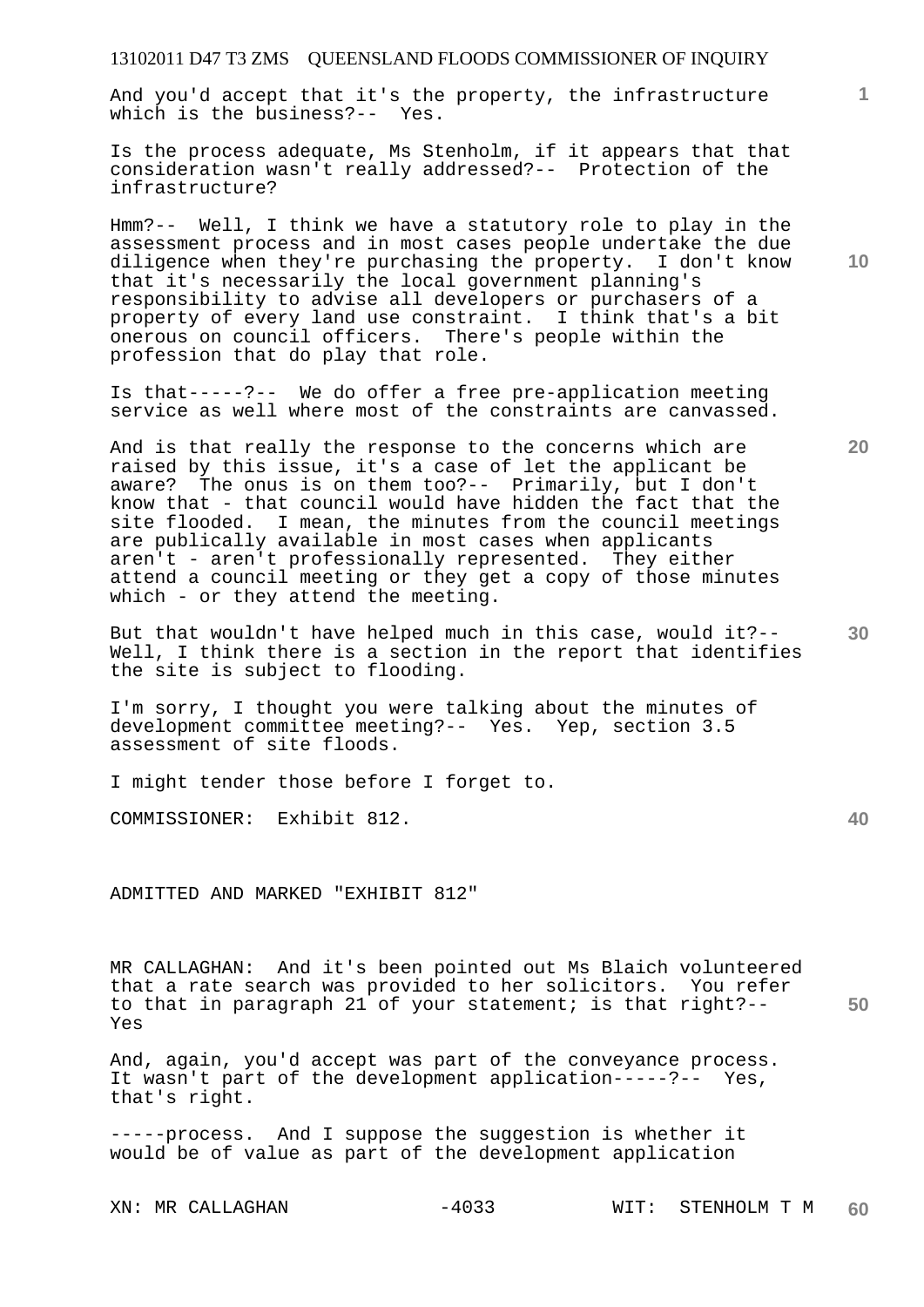process as well as the conveyance process for that sort of information to be provided?-- I guess it would be of value but, you know, it's an extra responsibility, I guess, to put on development assessment plans

It's only an extra piece of paper though?-- A rate search?

Yes?-- So to provide the rate search as part of the DA process.

Or if not rate search that information, just part of the process. It wouldn't be particularly onerous?-- I guess it's expected that most people have already obtained that themselves.

Right. Well, again, that's effectively the response, is it, it's expected that people have done this themselves?-- Yes.

Would it be different - can you explain to us the way in which it might be different for a residential development?-- In terms of flooding?

Hmm?-- The specific provisions in the planning scheme that require habitable flood floor levels to meet certain AHD<br>levels. So any residential development would be assessed So any residential development would be assessed differently.

So there's an added layer of protection there, I suppose, for residential development?-- Yes.

Of course, for someone self-employed or a small business their business might be just as important to them as their house; you agree with that?-- Yes.

All right.

COMMISSIONER: Can I just understand this, council would approve any new business really, no matter how inappropriate, in the event of flooding as long as life wasn't at risk?-- Well, that's the provision that the planning scheme was only protecting people. Whether or not council approved any use I probably couldn't answer. I don't - I don't know of any commercial or industrial use that has been refused because of - it was inundated during the flood.

Thank you.

**50**  MR CALLAGHAN: Just finally, can I pick up on paragraph 21. You talked about something you understand anecdotally. What are you talking about there?-- Just talking about discussions with former employees that they - they recall - they recall specific discussions, they recall that the applicants were aware the site flooded.

So you've spoken to, did you say, former employees?-- Yes.

And they've told you that they had conversations with the Blaichs?-- Not a specific conversation, but they understood

**10** 

**1**

**40**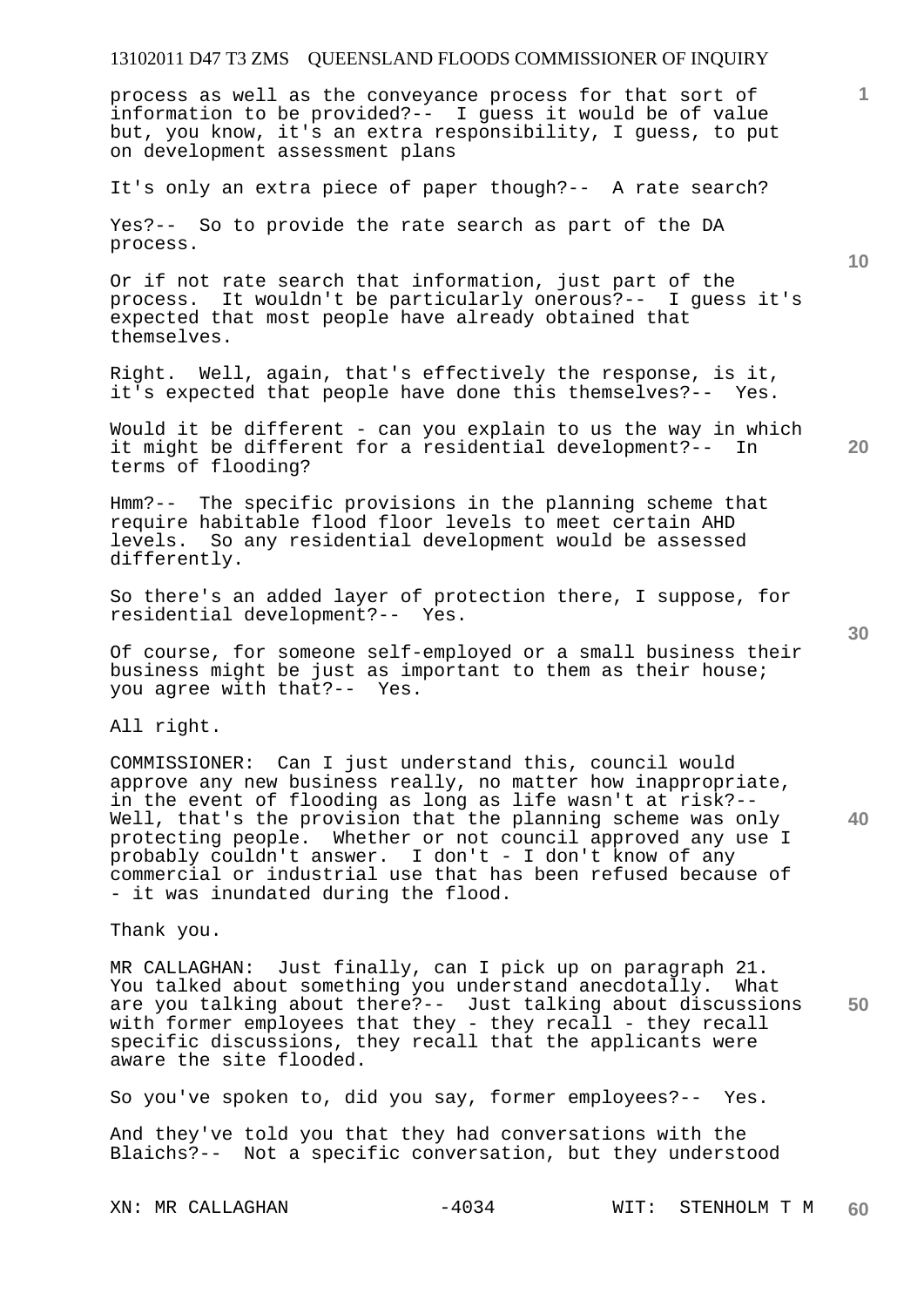that flooding was an issue and that the applicants were aware of it.

What was the basis of that understanding, a conversation that they've had with them?-- Or just conversations at the time in 2006.

What sort of conversations would we be talking about in part of the process?-- Inquiries. Just inquiries at the counter, over the phone.

Surely these would be noted?-- Inquiries?

Well, if there was a development application?-- No, public discussions aren't generally recorded.

And even to the extent of specific advice being given about an issue like flooding, you say that wouldn't even be recorded?-- Not if it was in a formal meeting situation. We do have pre-application meetings, but we can't locate any - any record of there being a pre-application meeting for this development.

All right. At best, this is a recollection from someone who's told you about something that they think might have happened; is that right?-- Yes, yes.

Okay. No.

COMMISSIONER: Mr Rolls?

MR ROLLS: No, I have no questions, thank you, Commissioner.

COMMISSIONER: Ms McLeod?

MS McLEOD: No questions.

COMMISSIONER: Mr Ure?

MR URE: Thank you, just a couple of matters. Ms Stenholm, you were asked about the erosion and sediment control code and you told the commission that your recollection was that it involved works being carried out on the land and ensuring that those works, rather than MCU applications, et cetera, be carried out without having any negative impact as a consequence of earthworks being washed away, things like that. Look, please, at this document. Is this an extract from the Cooloola Shire Councils Planning Scheme which is, in fact, the Erosion Sediment Control Code?-- Yes.

And just peruse, please, the specific outcomes and does that the precisely as your recollection suggested it does, deal with works being carried out on the land?-- Yes.

I tender that.

COMMISSIONER: Exhibit 813.

**10** 

**20** 

**1**

**40** 

**50**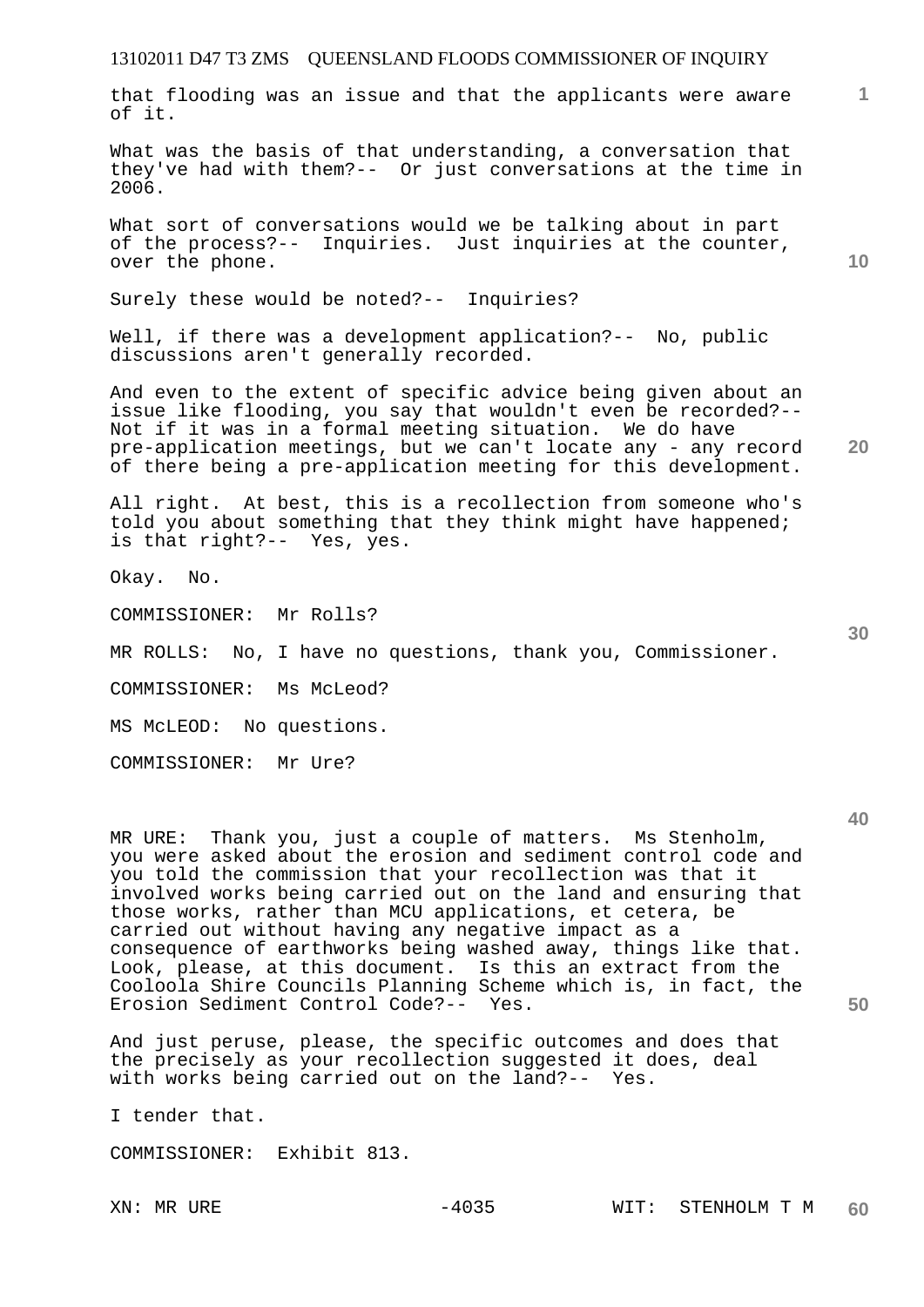ADMITTED AND MARKED "EXHIBIT 813"

MR CALLAGHAN: And just while Mr Ure is tendering that, in case there's any questions arising from it, can I tender the zoning maps to which I've referred.

COMMISSIONER: Yes, it will be 814.

ADMITTED AND MARKED "EXHIBIT 814"

MR URE: A couple of other matters. You refer to the fact that the meeting of the minutes of the planning and development committee made it abundantly clear that the subject site was subject to flooding in a Q40 event. Look, please, at this document. I'm showing you a copy of Exhibit 804, the statement of Ms Blaich and I'm opening it to attachment B and the internal pagination of the attachment on the minutes is page 196.

COMMISSIONER: Ms Stenholm, are you still holding the Safety Erosion Assessment Code there?-- Yes.

We'll retrieve that from you and we'll give you that section.

MR URE: Is that the section 3.5 to which you refer which makes it abundantly clear that the site is subject to Q40-----?-- Yes.

-----flooding. May I have my brief back, please. Thank you. Is there any record of either Ms or Mr Blaich availing themselves of getting access to the publically available minutes?-- No.

Is there any record of them attending the meeting at which the matter was discussed which they were entitled to attend?-- Not that I have found.

COMMISSIONER: Did those records exist?-- I don't know that we would take note of people sitting in the gallery at a meeting.

MR URE: There's no attendance book?-- No.

In your statement, paragraph 15, you deal with the specific outcome 8 of the Cooloola Shire Planning Scheme which was relevant to the development and that is the specific outcome that development maintains the safety of people from floods. Is there anything you've heard or understand about this particular development in this location that offends that

**1**

**10** 

**30** 

**20** 

**50**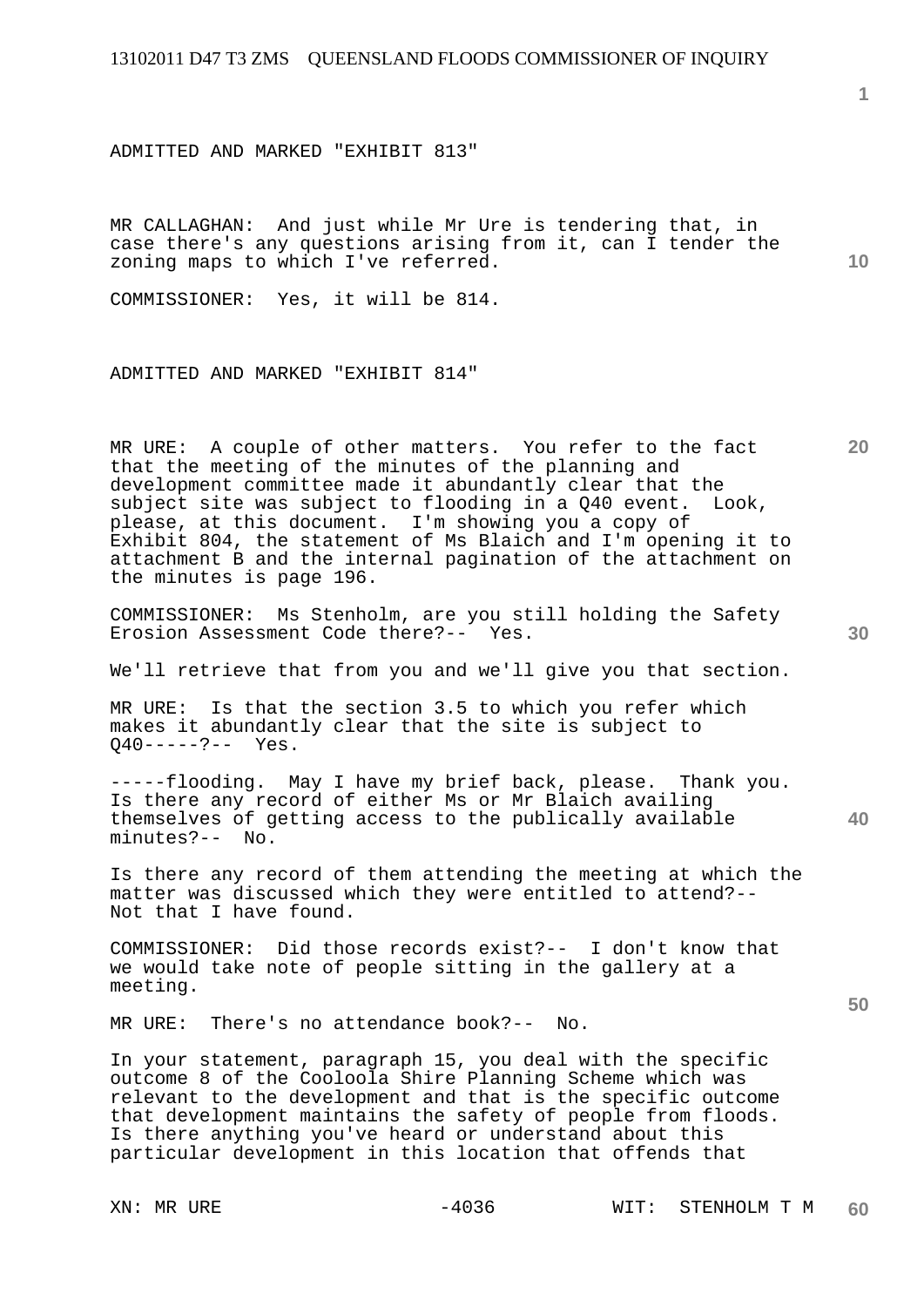13102011 D47 T3 ZMS QUEENSLAND FLOODS COMMISSIONER OF INQUIRY **1 10 20 30**  specific outcome?-- No. The site has exposure to Violet Street which is, in fact, the Bruce Highway at that point, is it not?-- Yes. Does the Bruce Highway enjoy significant commercial exposure as a consequence of the annual and daily vehicle traffic that passes along it?-- Yes. Is that something in your experience as a planner that is attractive to developers?-- Definitely. Are there developers in Gympie who develop plans in areas such as this, albeit they may be flood prone for uses such as commercial uses like this that don't have the necessity for people to be present there at all times?-- Yes. Is there anything unusual in a planning sense with respect to specific developments being developed on land, albeit it's flood prone?-- Commercial developments? Commercial?-- No, probably not in Gympie. Yes, thank you. COMMISSIONER: Mr Callaghan? MR CALLAGHAN: No further questions. May Ms Stenholm be excused? COMMISSIONER: Yes, thank you.

WITNESS EXCUSED

**40**  MS WILSON: Madam Commissioner, the next witness is Emily Lang. I understand she will be giving her evidence via telephone.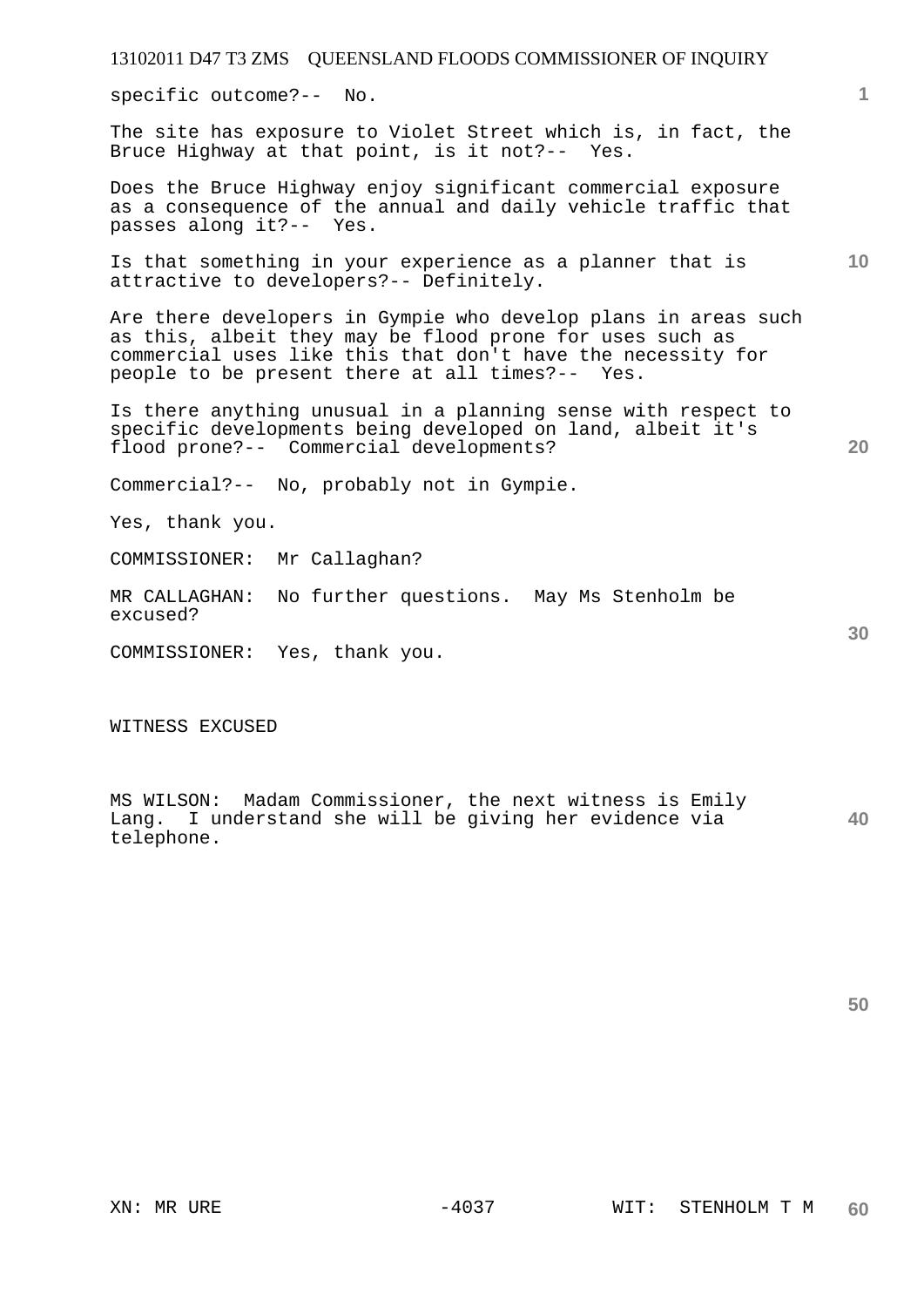EMILY LANG, ON AFFIRMATION, EXAMINED:

**10 20 30 40 50**  MS WILSON: Ms Lang, my name is Liz Wilson and I'm the counsel assisting. Can you hear me?-- Yes, I can. I'm just going to be asking you some questions?-- Sure. Have you got your statement in front of you?-- Yes. And that statement is an eight page statement?-- Let me see. Nine including the Justices Act signature at the back. Madam Commissioner, I tender that statement. COMMISSIONER: Exhibit 815. ADMITTED AND MARKED "EXHIBIT 815" MS WILSON: Now, Ms Lang, you're the licensee office manage of Laguna Real Estate?-- At the Gympie office, yes. This is a business premises that is situated at shop 2/5 River Road, Gympie?-- Correct. Now, during the January 2011 floods your premises was completely inundated; is that the case?-- Yes, that's right. How long have you resided in the Gympie areas for?-- Since 2007. Have you ever experienced a flood in this area before?-- No. Now, from reading your statement you're of the view that such flood - previous flood experience assists in planning and preparation for floods in this area?-- Sorry, can you repeat that? You are - from reading your statement-----?-- Yes. -----it is your view, is it, that such previous flood experience assists in the planning and preparation for floods?-- Yes. Now, where did you get your information from to assist you in your planning and preparation for this January 2011 flood?-- We didn't really have any. We had the flood plan which was given out to businesses in the Gympie area, however, when it came to the flooding that involved the premises we basically did what we had to do to get out. I didn't refer to that flood plan. I had sort of flicked through it in the past, but

XN: MS WILSON  $-4038$  WIT: LANG E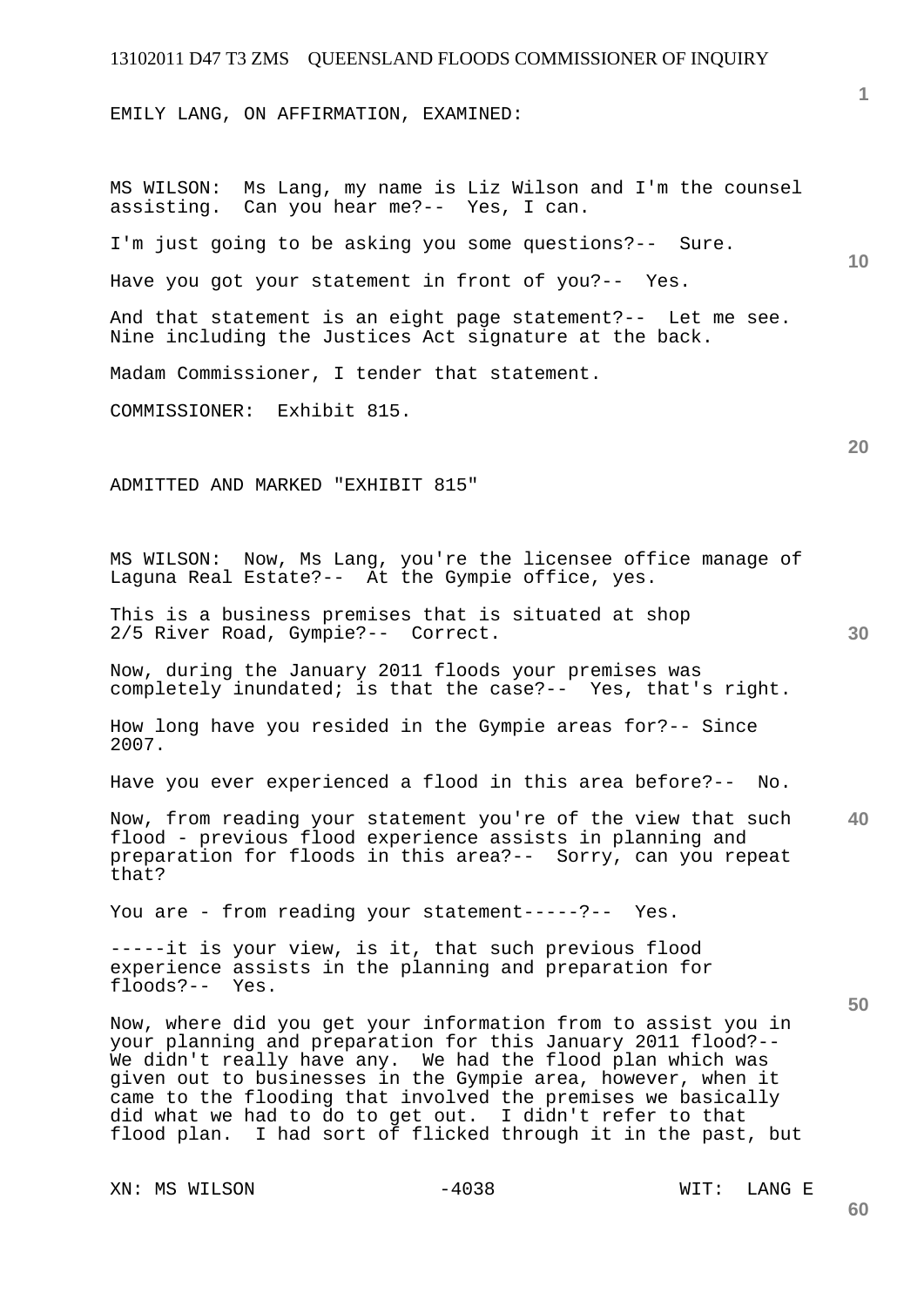basically all that we were doing was referring to the BOM web site and any other businesses had said what they were doing and making sure that what we were going to do and when we were going to evacuate and, et cetera.

**1**

**20** 

**30** 

**40**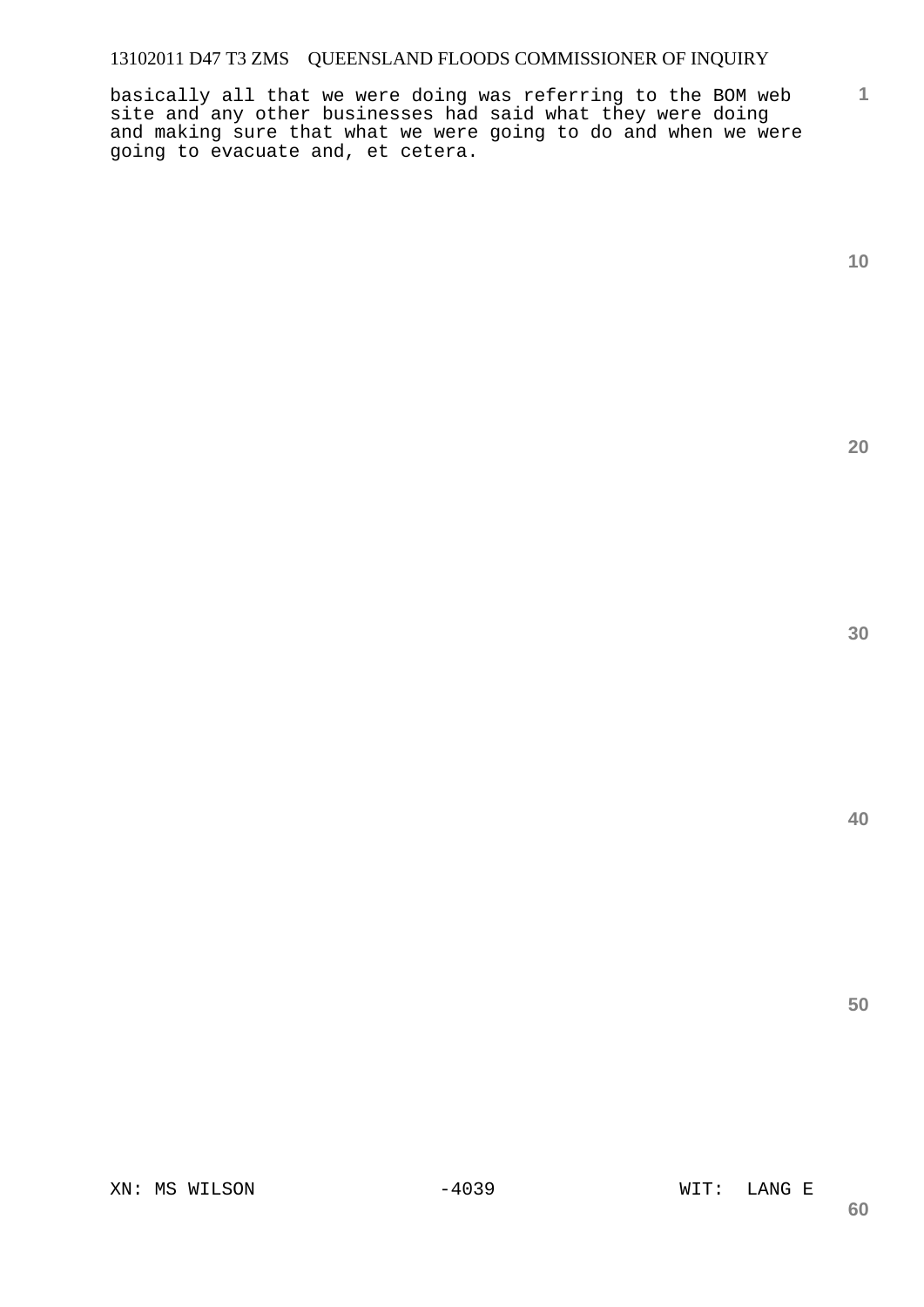COMMISSIONER: Ms Lang, can I just stop you a minute?-- Sure.

You can't see this, but there's actually somebody taking down in shorthand everything you say?-- Okay.

So, can you go slowly and pause occasionally when you give your answers?-- Sure, yes.

Thanks.

MS WILSON: The people who run the Telstra shop next to your shop, have they been through a flood before?-- Yes.

And they told you when to start packing; was that the case?-- We had previously discussed - I had previously discussed with the manager of Telstra - you know, in the past it had rained a lot - "What will we do when it floods? When will we evacuate?", and she had said, "Look, don't panic, I've been through it before. I will let you know when we start evacuating, and you start evacuating when we do."

And do you have any idea how the Telstra - the people who ran the Telstra shop would know when to evacuate?-- Only because they had been through it before and I guess they would look at the flood height and look at the weather, see what it was doing, you know - I'm assuming that that's what they would do. They were very experienced.

You refer in your statement to a flood plan?-- Mmm.

And is that the Gympie CBD flood plan?-- Yes.

And you knew from that flood plan that when the river got to 15 metres, your premises would be affected?-- Affected, yes. I didn't know whether that meant, you know, is that when it gets to the ceiling or is that when it just hits the floor. I wasn't 100 per cent sure of that.

Okay. Now, you feel that the Gympie CBD flood plan needs updating?-- I felt it did. I just didn't think that it was maybe particular enough for the business of all the people who hadn't been through it before. I felt that it needed to be a bit more specific, because obviously the businesses in lower Monkland Street and River Road get affected by the businesses in Mary Street, and I just felt like it was more sort of focused on the Mary Street businesses than the lower lying ones.

**50**  You refer in your statement to the information that others have who have been through a previous flood. Have you got any view how this information could be better captured to assist others?-- In the actual - the district flood plan?

Yes?-- Is that what you mean?

Yes?-- I mean, I have put in my statement that there were little things I felt could have been a bit more specific. As

XN: MS WILSON 4040 4040 WIT: LANG E

**20** 

**40** 

**10**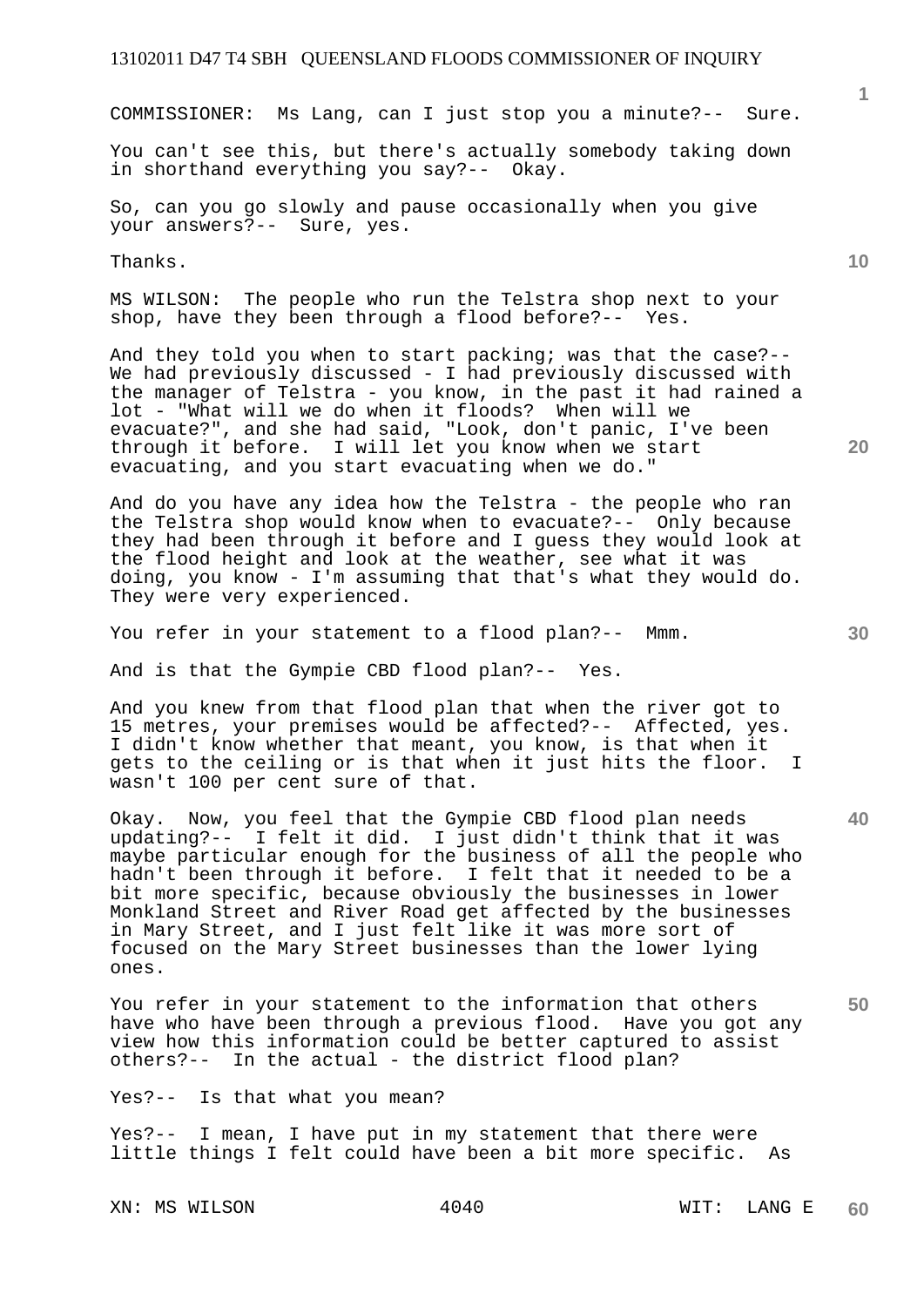I have said in there, maybe saying about the - you know, when it actually hits your - when it actually hits your businesses - businesses need to know how long it will take for you to get out, is it still rising, just things like that to make it a little bit more specific.

Also, you would like to see some further information about what to do with electrical items pre-flood and post and during recovery?-- Yes, we were given quite a bit of conflicting information about what to do with that, and even though it is a minor thing, it was just something that I think should be mentioned to the - for the people who know what to do, it could be something minor that could be jotted down in there or maybe in a preparation sheet about what to do with air-conditioners, electrical sockets, doors. I have put in my statement at one point that our landlord recommended taking all of our internal doors of their hinges. Simple things like that a person who has not been through a flood before would not know - or I, myself, did not know, and would need to know in the future.

You have obviously obtained a significant amount of experience about what you went through in the January 2011 flood. Have you conveyed that information to anybody in Council so that could be included in an updated flood plan?-- No. Apart from talking to the Commission and my recommendation for it, no, I haven't.

You also describe in your statement the rebuilding process, and if you can go to paragraph 21 of your statement-----?-- Sure.

-----where you have used materials that are more practical for flood and can be easily removed in advance?-- Yes.

Can you tell us about this, please?-- Tell you about that?

Yes?-- For example, we had carpet all through our office, and at this stage we still haven't got carpet throughout the whole of the office. The carpet we have now laid is removable carpet tiles that are not glued down, they're simply just put in place and they're very easy to remove. We also had, you know, plaster walls - dividing walls in our office. We no longer have that. We have corrugated iron, which is a bit of a feature, but is also removable as well. Things like the front desk previously was bolted to the floor before the flood. Basically when we were evacuating for the flood, we had to sort of break the pop rivets to get it out. Therefore our new office desk will now be totally removable as well.

Ms Lang, they are all the questions I have for you. Just hang on. Some other people may have some questions for you?-- Sure.

COMMISSIONER: Mr Ure?

**1**

**40**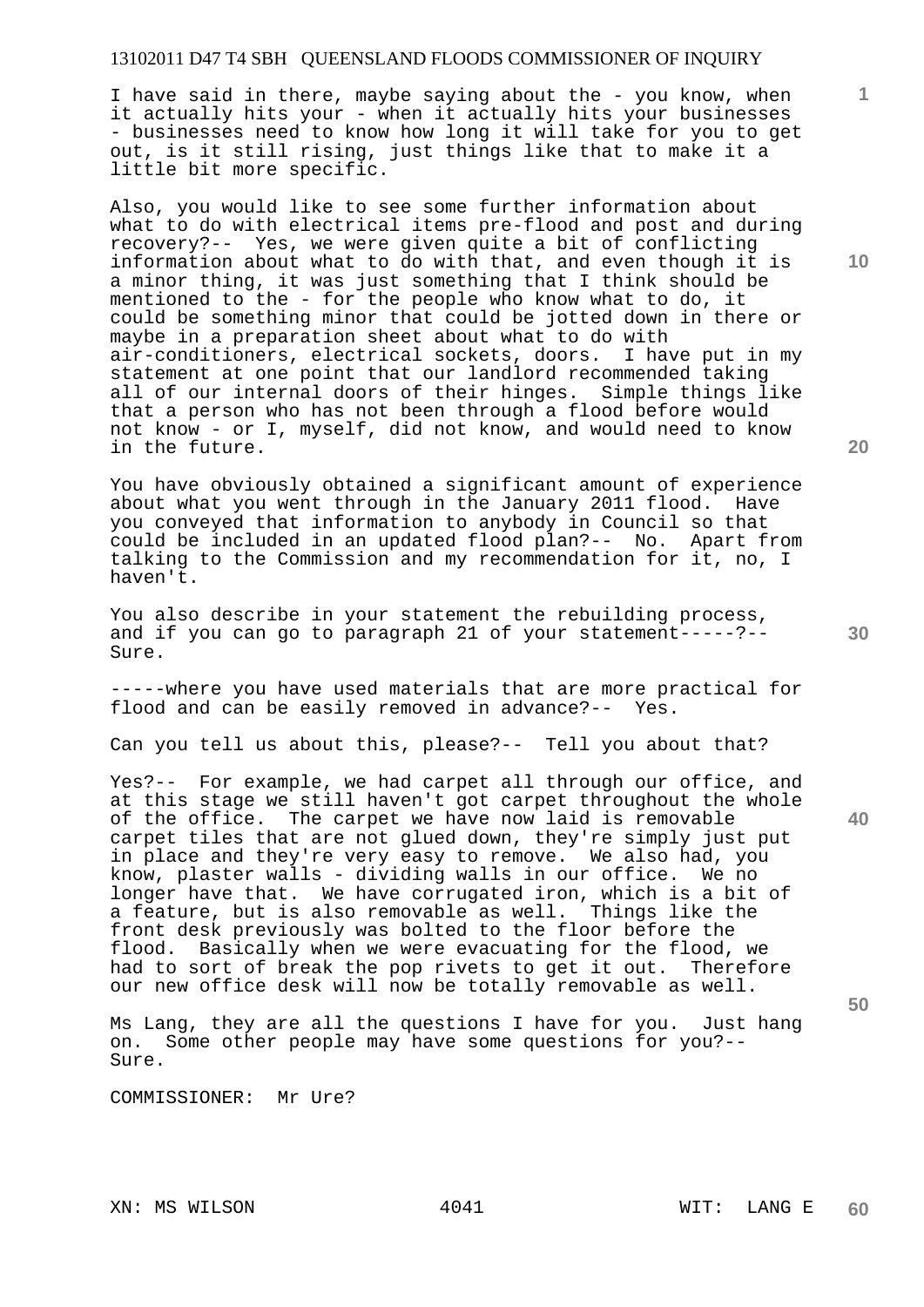MR URE: Ms Lang, Stewart Ure is my name. I appear on behalf of the Council?-- Sure.

I have a few matters for you. You say on a number of occasions throughout your statement, which has become Exhibit 815 before the Commission, that, for example, paragraph 12, "I could not understand why they would have the cordons" - this is cordoning the streets off - "for Mary Street and not for our area as the water floods our property well before it gets to Mary Street. Some of those properties ended up having little or no water in them when we were completely under."?-- Yes.

The CBD plan that you talk about in your statement is, in fact, a plan that is very helpfully prepared by the Gympie Chamber of Commerce. Are you aware of that?-- Yes.

And have you seen a statement of a Mr Davison, who is going to give evidence, we're told, before the Commission, which attaches an amended plan?-- No, I haven't.

All right. Well, I can tell you that it appears, either as a consequence of your efforts or coincidentally, that a number of your suggestions have been taken on board, and I'll just indicate some to you and ask you a couple of questions about it?-- Sure.

What used to be the CBD plan in draft has now been renamed by the Chamber of Commerce, "The Gympie Business District Flood Sub-Plan"?-- Okay.

It historically was described as a two-part booklet, the first part is the flood sub-plan for the Mary Street businesses. That's now been deleted and it is now just referring to businesses generically?-- Okay.

Just bear with me, please?-- No problem.

**40**  With respect to the question of road closures, it used to read that, "Liaison officer contact Council requesting road closure of Mary Street.", then, "Liaison officer request Council", et cetera, et cetera. It's proposed to amend it to read, "Requesting road closures of Mary Street, Monkland Street, River Road, Reef Street and Jaycee Way."?-- Okay.

You would see that as being an improvement?-- Absolutely.

**50**  You make some comments in your statement about business owners being entitled to get back to their business to see what's going on, and the understandable attitude that the police had<br>to try and minimise access to the area-----?-- Yes. to try and minimise access to the  $area-----?--$ 

-----there was a suggestion that business owners now receive wrist bands to identify them and enable them to have access to their businesses. Would you see that as a positive?-- Absolutely.

**1**

**20** 

**30**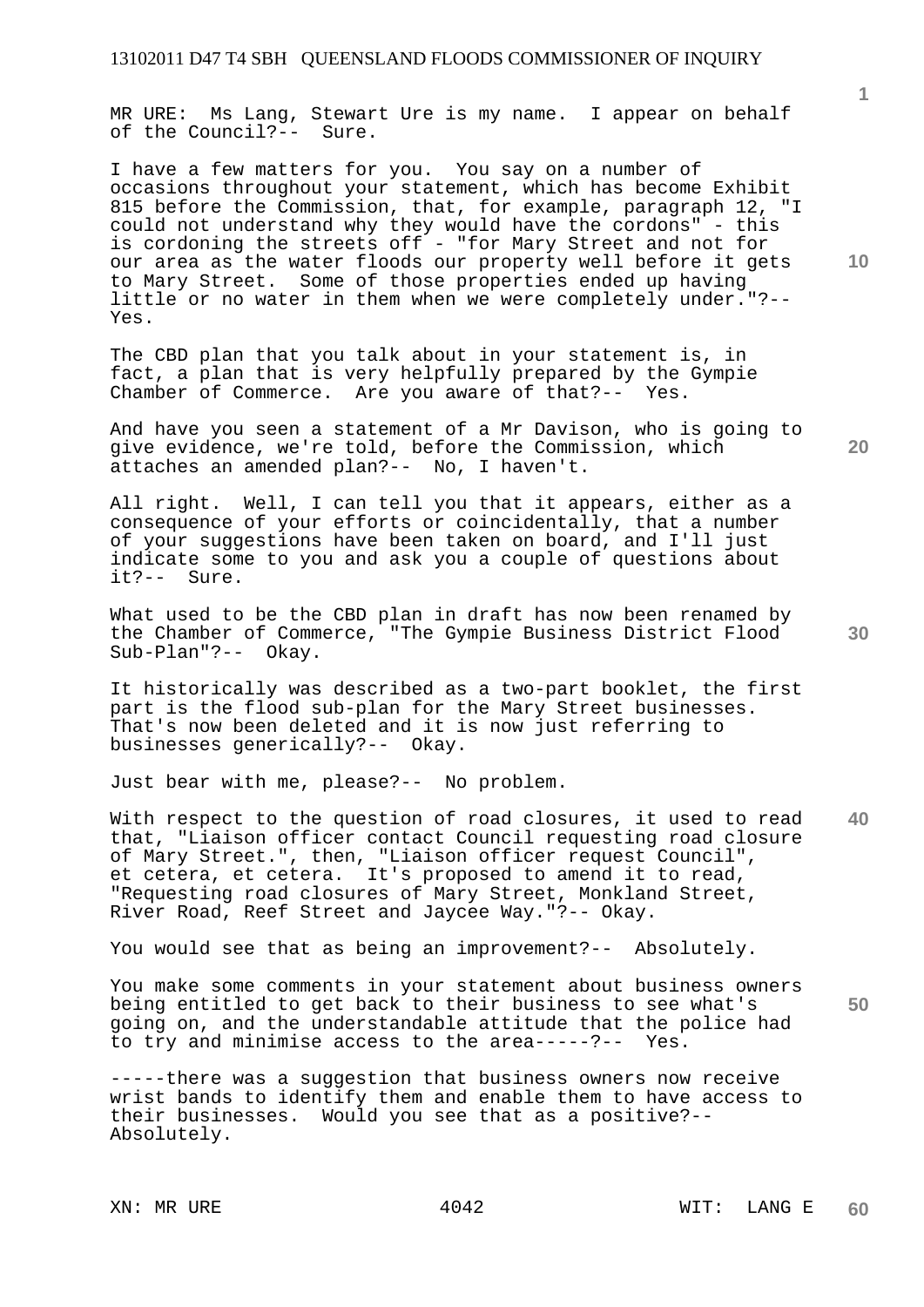It appears that throughout the draft business plan, any reference to Mary Street as the only street has been removed and the other streets to which I referred earlier have been incorporated. Do you see that as a positive?-- Yes, yes, absolutely.

And there's also a suggestion, which I think is related to something you've made - again I don't know whether you can take credit as being the author or whether it is just something that somebody else has thought about - and that is there's a suggestion that included in the flood plan be a directory of service providers and suppliers; for example, where one can obtain truck transport, where one can obtain shipping containers-----?-- Shipping containers, yes.

-----et cetera. Would you see that as a positive?-- Yes, that would be of great benefit.

All right. It looks like thought has been given to a number of your suggestions. You say in paragraph 20 on a different matter, "We were well aware the property was in a flood area."?-- Mmm.

"And this was a decision we weighed up against the rent being cheaper when moving into the building."?-- Yes.

In your experience, is that the sort of thing that business people can do - choose to live in an area - sorry, choose to operate their business in an area with the potential that it may at some stage be flooded because they perceive other benefits, which may be cheap rent or good exposure or matters such as that?-- Yes, I believe so.

Thank you?-- You're welcome.

COMMISSIONER: Mr Rolls?

MR ROLLS: I have no questions, thank you, Commissioner.

MS McLEOD: No questions, thank you.

COMMISSIONER: Ms Wilson?

MS WILSON: May Ms Lang be excused?

COMMISSIONER: Thanks very much, Ms Lang?-- Thank you.

You're excused. You can hang up?-- Thank you. Bye-bye.

WITNESS EXCUSED

COMMISSIONER: Yes, Ms Kefford?

**10** 

**1**

**20** 

**30** 

**50**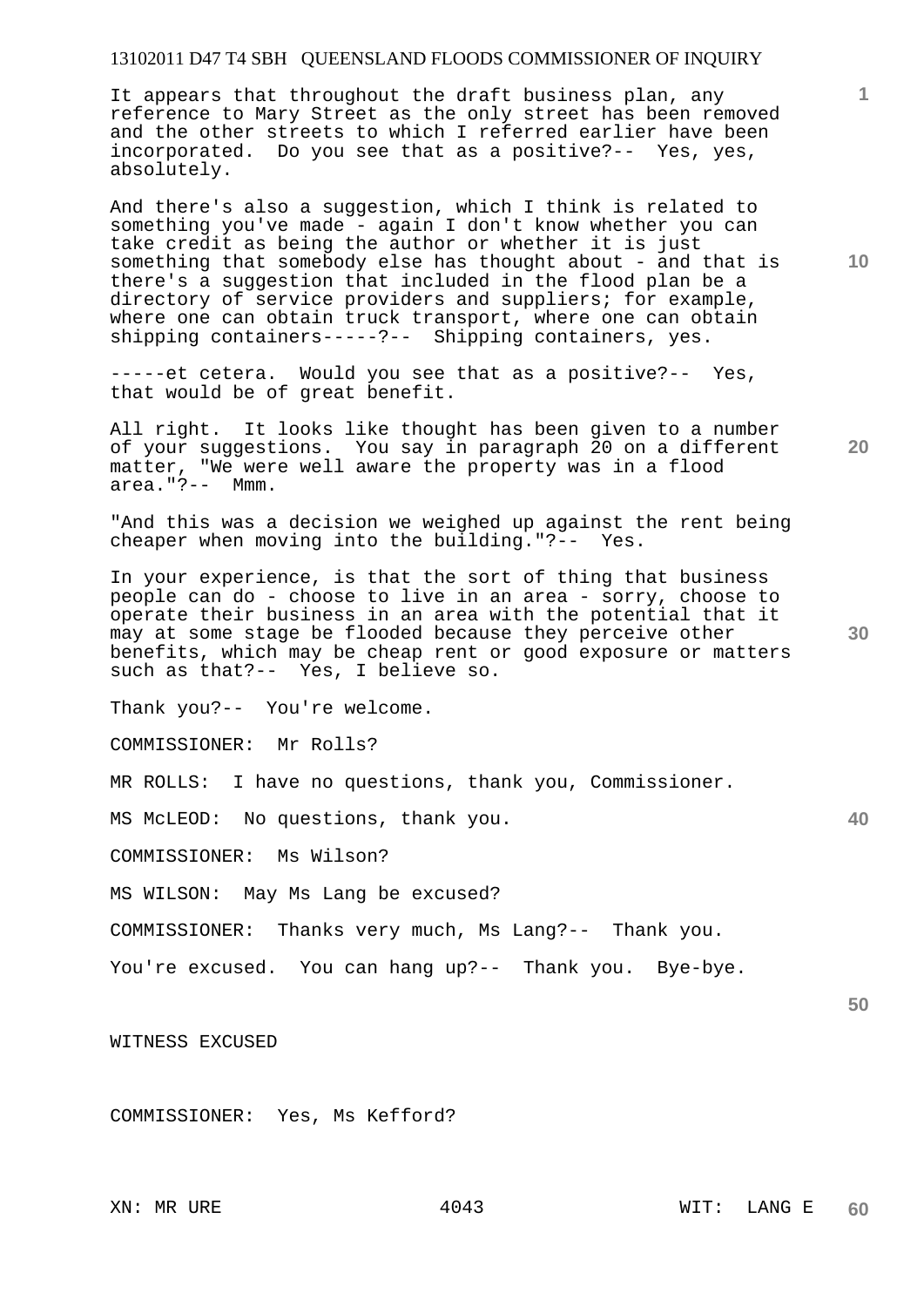MS KEFFORD: Madam Commissioner, I call Gary Davison.

GARY JAMES DAVISON, ON AFFIRMATION, SWORN AND EXAMINED:

MS KEFFORD: Is your full name Gary James Davison?-- Yes, it is.

And you've produced a statement to the Queensland Floods Commission of Inquiry. Can I get you to have a look at this document, please?-- Yes.

Is that your statement?-- Yes, it is.

I tender that statement.

COMMISSIONER: Exhibit 816.

ADMITTED AND MARKED "EXHIBIT 816"

MS KEFFORD: Now, you've lived in Gympie your whole life with the exception of 10 years; is that correct?-- That's correct.

And you're currently the Vice President of the Chamber of Commerce?-- Yes.

And you tell us in your statement that you recall 1999 as being the largest flood in Gympie. Did that particular flood cause any action to be taken by the Chamber of Commerce?-- Yes, it did. It was the largest flood besides the 1893 one, the largest that I assume anyone can remember. After the 1999 flood, the Chamber of Commerce and some other interested parties in the community looked at developing a flood plan to assist businesses predominantly in the Mary Street area to be able to prepare for floods when they invariably occur.

And was the flood plan developed by the Chamber of Commerce alone, or was it done in consultation with the council or some other body?-- There were a number of people involved over a number of years. We certainly received some feedback from the Council. We involved other businesses that may not necessarily have been Chamber members, but had been through flooding or people that had just had some good experience in flooding when developing the plan overall. I suppose it was auspiced by the Chamber of Commerce, but there was input from a number of organisations and people.

And the flood plan seeks to provide advice to people about

**20** 

**1**

**10** 

**30** 

**40**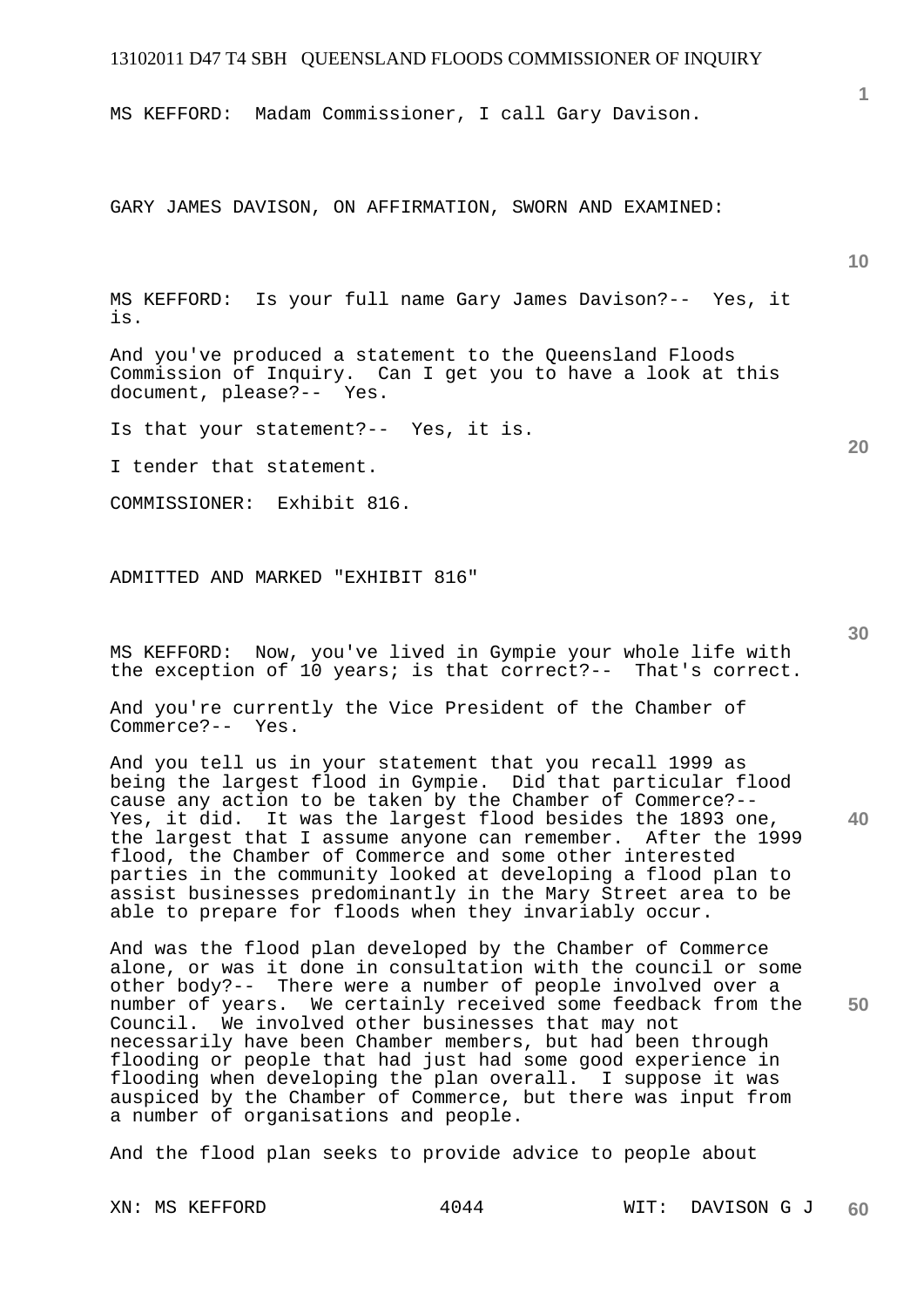what to do in times of flood?-- Effectively. It's like a self-help plan. It's to provide information so that people are aware of what they need to do to best prepare themselves for a flood.

And we've just heard through questions of the previous witness that there's proposed amendments to the flood plan; is that correct?-- I suppose if you look at it - and I agree with a lot of the things that Emily was saying - the people that developed the flood plan from 1999 are people that had been through floods, and you don't know what you don't know until you actually go through a flood, so developing a flood plan by people that have been through them take a lot of assumptions into account, and I think that's been evident by this last flood. It was the first time that we had a chance to test the flood plan and it gave us an opportunity to review it following that flood and make a number of recommendations on how that can be improved.

And one of the recommendations since the last flood is that there be volunteers with wrist bands. Can you-----?-- Yes, what we've found is certainly in 1999, and more so this time, that one of the biggest difficulties we have is from sightseers, and because it is such a long time since we have had a flood and because we have a lot of new residents, when it was known that there was going to be a flood, Gympie, being a hilly place, means you can drive around and have a look at the flood waters, and that causes a lot of problems particularly down in that Jaycee Way, River Road area, because that's where the water first comes from, it's first noticeable there, and people go to have a look there, block off traffic and block off exits for businesses to be able to get their stock out.

The revised draft of the flood plan suggests that police officers be contacted, requesting their cooperation in enforcing only vehicles with an official street pass, and it will now also include volunteers with wrist bands - only those people be able to enter the area. Have you found in the last flood event that there was cooperation from the police in achieving these goals?-- We've got excellent cooperation from everyone involved, from the SES, the police, the fire service. There was excellent cooperation from everyone. I suppose what we're trying to do is have the least amount of inconvenience to businesses and the most amount of time and the most amount of space that they have to be able to get their stock out and cause the least amount of damage.

How do people get access to the flood plan and become aware of it?-- The flood plan was up on the Council - there was a link from the Council website to the chamber website, and it was on the chamber website. The other thing that we did is - and there's been a lot of changes from '99 to 2011 - back in '99, the Internet was not well accepted and very few people had E-mail addresses. What we've found - in October last year I went around a number of the businesses in the CBD area and also some of those businesses down around the River Road area there where Emily is situated and I obtained E-mail addresses

**10** 

**1**

**20** 

**30** 

**40**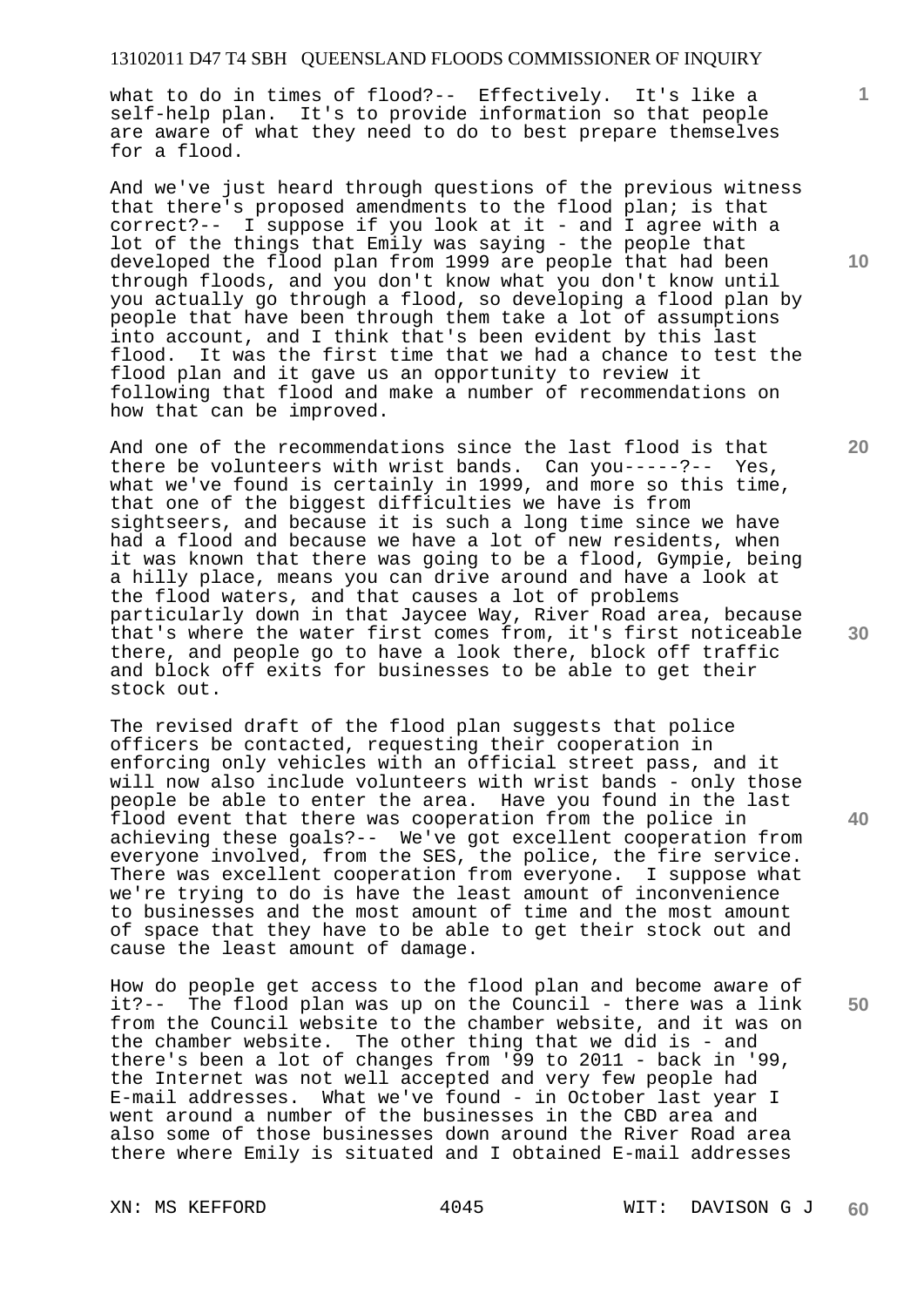from as many businesses as I could. In the week before Christmas, I E-mailed out to all of those businesses a copy of the flood plan with advice that we'd been advised that there was going to be a heavy rain season and it was likely that floods could be occurring further down the track. I think the new E-mail system is a lot more effective. One of the things that we intend to do now that we have that database is probably next month do an E-mail out to all of those businesses with read and delivery receipts to see how many are bounced back. Any of those that are bounced back, we will then go and contact those businesses and update their E-mail addresses so we have all the up-to-date information. We have also since this flood done all of the One Mile area and got E-mail addresses from a number of the businesses down there and similarly some of the businesses up in the Alfred Street area to try and expand the area that we could cover. We couldn't really do that back in 1999 because we didn't have the ability to contact businesses easily, except on foot, but now with E-mails, it will be far more effective to be able to get that information out.

You mentioned a few new areas. So, is the extent to which the flood plan operates being extended, is it?-- Well, we want to contact any business that is in a flood area and provide them with information, and that's really what the flood plan is there for - to give people the opportunity to be able to prepare themselves should a flood arise. What we've done in that area down around the One Mile is got in touch with businesses, asked them to work out their floor height so that they're aware of how that - when water will come into their businesses and know about how much time they'll have to be able to get out.

You mentioned in one of your earlier answers that towards the end of last year you E-mailed the flood plan around, having been advised that there was a heavy rain season coming. Where did that advice come from?-- That came from Council. I was involved in some of the information from Council. They were advising me when severe long range forecast weather was coming out and I think I received an E-mail from Council around the 23rd of December or 21st of December saying that there expected to be some heavy rain in the coming months. We then took the initiative of attaching a flood plan to the E-mail that we sent to every E-mail address that we had, and then negotiated with Council to ensure that the link to the Chamber website where the flood plan was was also on Council's website. We also had some publicity in the paper about the flood plan and it was available on the Chamber website.

Was that because of experience from communications with the Council and cooperation with the Council? Is that a common<br>experience?-- We have a good relationship with Council. The experience?-- We have a good relationship with Council. last flood has given us an opportunity to probably have a closer relationship in that I think we all realise now there is a lot to be done and the more people you have got to do it and the more areas you can allocate that out so you have people looking after specific items, the more opportunity we have got of getting those things done. It is the first time

**20** 

**10** 

**50** 

**40**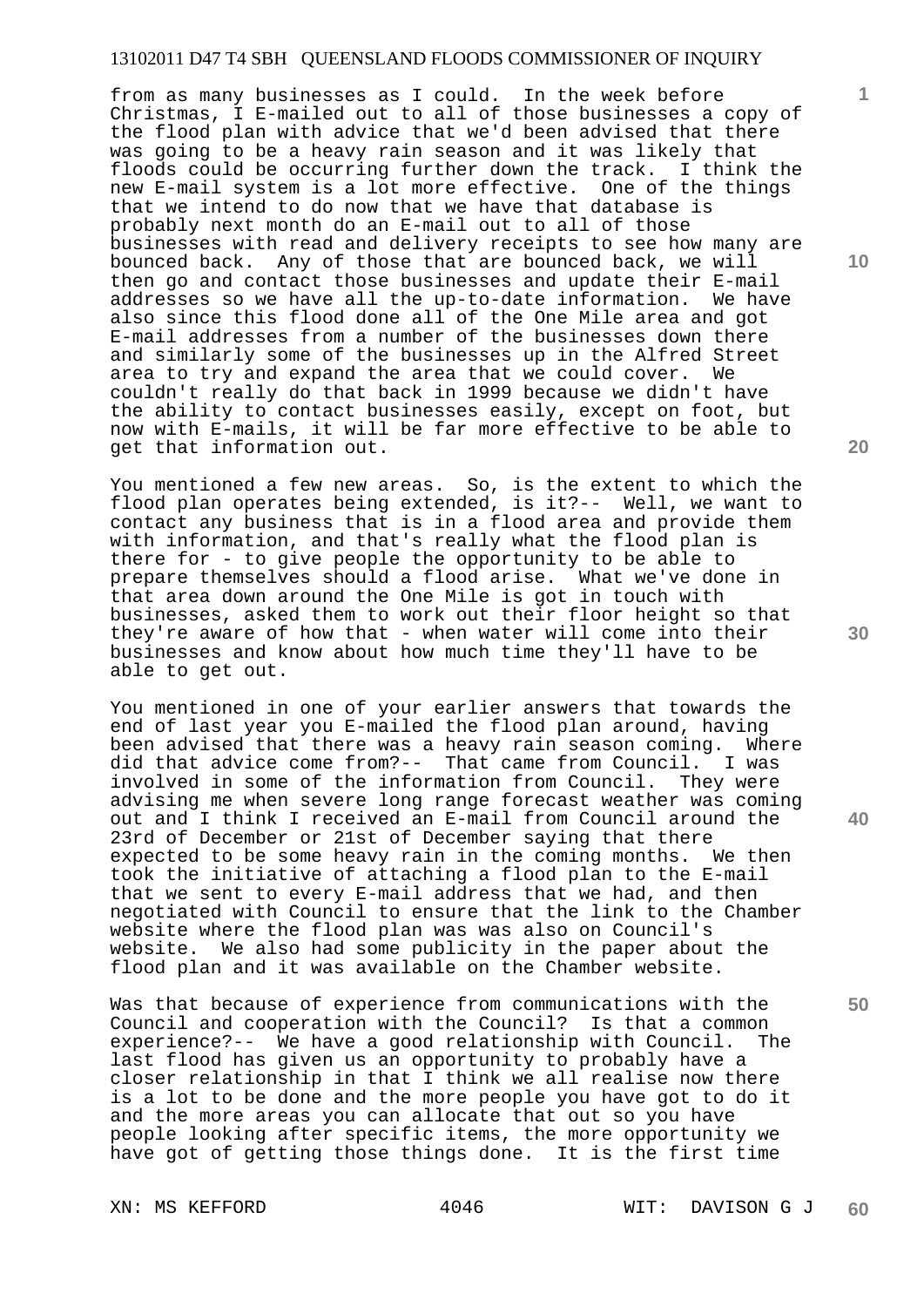that we have had the disaster meetings that have been happening when the floods have been on, and I think that was also very effective in being able to provide Council, police and others with information of exactly what was happening in the CBD area, and some of the difficulties we were running across.

In your statement at paragraph 7, you mention that the latest review of the flood plan document has been conducted and is not yet finalised, but that you're currently in negotiations with Council regarding several matters. Are you able to tell us what those negotiations relate to?-- What they particularly relate to is the logistics of some of the suggestions that we have put in there. We may well have said that they should be closing off Monkland Street, Jaycee Way, River Road and Reef Street. I don't know what the ramifications of that are from Council's point of view, I don't know from the police point of view what that does to traffic flows in those particular times, and they're the things that we need to negotiate to make sure that what we're suggesting is going to be the best and is something that can be implemented.

Now, also earlier you mentioned that in incorporating the One Mile area into the flood plan, you've contacted businesses in that area and asked that they work out their floor heights and how that relates to flooding?-- Yes.

Do you know how they go about doing that task?-- Nearly everyone knows where the flood went to in their building. In this flood, we asked them to measure down from there to the floor height and take it off from the 19.42, what the height was, to work out their flood height from there.

Can I also ask you a few other questions about things you say in your statement? In paragraph 8 of your statement, over on page 4, you say that you were responsible for the co-ordination of use for available resources that could effectively be used to assist people during times of flood and that you were the representative on the Local Disaster Management Group. Who runs that group?-- That's the one that is called, I think, when there is an emergency. The Deputy Mayor, Tony Perrett, was the Chairman of that. It involved the police, the ambulance, the emergency services, fire services, ourselves - I think we had some other representatives on their as well.

Do you know how you came to be invited to be a representative?-- I think it was because Tony Perrett and Ron Potter from Council knew that I was involved with the flood plan. I had had discussions with Ron Potter before the actual event, back in December, when we were making sure that the Council had on their website a link to our Chamber website to get the flood plan out there to the public, and I think it was from there they then invited me because I had information about what was happening in the main street.

And at paragraph 10 of your statement, you make a number of

**10** 

**1**

**20** 

**30** 

**40**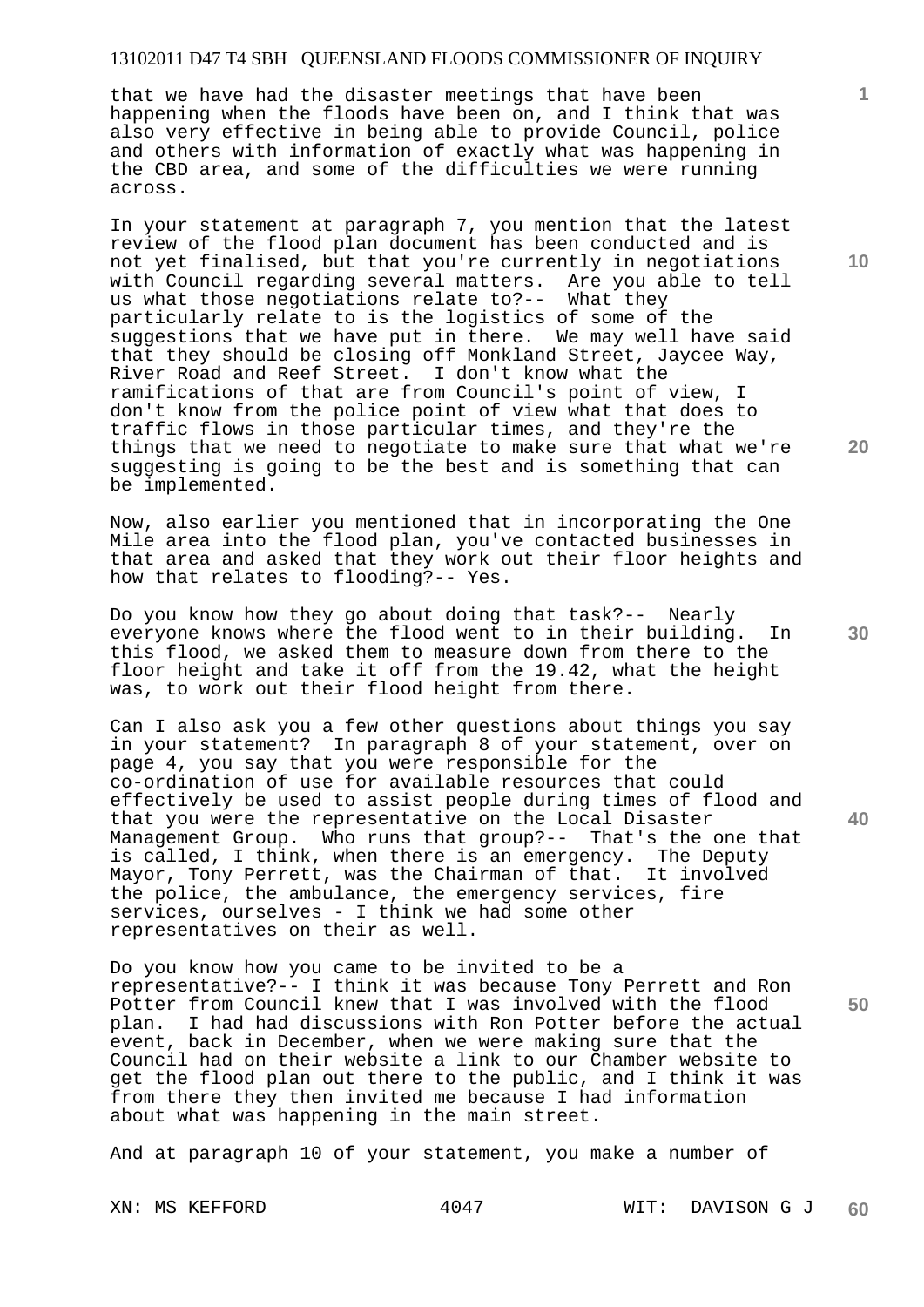recommendations including that there be more gauge sites that BOM could utilise for measuring of river heights. Could you explain to us where those gauge sites might be located or the need for them?-- I suppose we're a bit fortunate in Gympie in that we get a reasonable amount of warning. Obviously the more gauge heights and the more recording areas there are the more accurate the predictions with regards to flood heights. One of the problems that we came across this time is, from history, the old method of calculating the flood heights in Gympie was going from the flood heights at Kenilworth Bridge and there is no recording now at Kenilworth Bridge. There is one at Kenilworth Station. We don't know the difference between those two to work out what the height is going to be at Gympie or how long it is going to take to get here, but there are many of the old-timers who work from the height of the river at the Kenilworth Bridge to calculate how long it will be before the peak reaches Gympie and how high it will be. So, all I was suggesting was that there may be some of those that could also be included now to allow people more information to be able to predict when they need to move.

You also say that there should also be, I guess, the continued availability on the BOM site, demonstrating to people what relevant heights were at specific times and locations. Can you just explain what you mean by that?-- Well, what happens, particularly for people in these flood areas, what they're doing is concentrating on getting out of their business and concentrating on getting back into their business. By the time they get into their business, if they go to the BOM site to see what actually happened with the peaks and where the peaks were and what the peak heights were and the times were, all of that information is then gone from the BOM site, so they can't get any of that information to be able to prepare themselves for the next flood. All they have is current information.

Oh, I see. So, what you're saying is-----?-- The history of what happens in the flood disappears immediately that it's gone.

And there is useful information that could be taken from that history?-- Yes, yes.

To assist in future preparations?-- Yes. For example, if you know what time in the last flood the peak was at Kenilworth and what time the peak arrived at Gympie, that is good information for the next flood to be able to say, "This is the amount of time that I have to be able - before the peak reaches here." But for people in the business area that have been busy evacuating and getting back in, by the time they go to search for that information, it's gone.

Thank you. I think I understand. I have no further questions.

COMMISSIONER: Mr Ure?

MR URE: No, I have nothing, thank you.

**10** 

**1**

**20** 

**30** 

**40**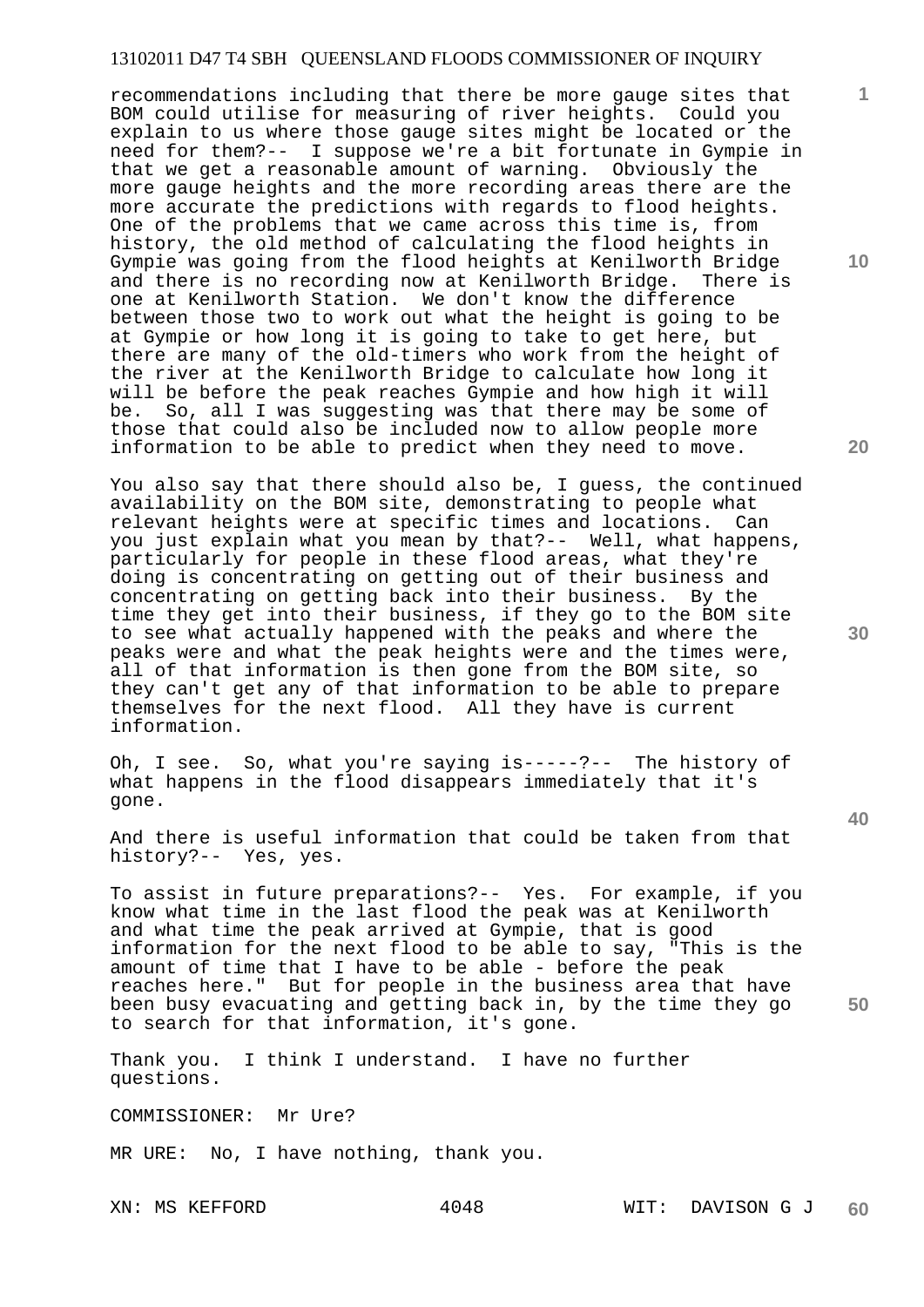COMMISSIONER: Mr Rolls?

MR ROLLS: Commissioner, the State only received Mr Davison's statement this morning. I haven't had an opportunity to obtain instructions in relation to it. I don't expect there's any interested statements affected by it, but I would seek leave to deal with any matter that might affect the State by way of further statement if necessary.

COMMISSIONER: Okay.

MR ROLLS: Subject to that, I have no further questions.

MS McLEOD: I have no questions. I do need to seek instructions about the archiving of information.

COMMISSIONER: Yes, it is an interesting point.

MS KEFFORD: Might Mr Davison be excused?

COMMISSIONER: Thank you, Mr Davison.

WITNESS: I have one other comment if I could?

COMMISSIONER: Yes.

WITNESS: One of the biggest difficulties that we came across was after the flood. Once the peak has reached Mary Street, all of the businesses have obviously been flooded and, as the water goes down, we get excellent assistance from the rural fire brigade. They come along, connect to the local town<br>water supply and hose out all of the businesses. We had water supply and hose out all of the businesses. extreme difficulty this time because someone, somewhere had decided that they needed a signed authority from every business owner before the rural fire brigade could go in and hose out that business. Logistically, that was impossible because many of the business owners know that it is flooding, they've moved out, they may well have moved to the south side before the peak got there and can't get back in to have their businesses - you know, to sign off on that. As it turned out, I think I now own every business in the CBD district because I signed every one of those forms. It just seems a ridiculous situation to have a piece of paper signed by a business owner where the choices are: "Do you want your business all hosed out and cleaned, or do you want it left with the mud in there?" It is pretty straightforward what their choices should be. What I thought would be a sensible thing was that if ever there was a state of disaster declared, then in that situation the rural fire brigade have the authority to go in and hose out businesses. They certainly have the authority if it is on fire. I don't see the difference if it has got water through it.

COMMISSIONER: Mr Rolls, is that something that does affect you?

MR ROLLS: Yes, that is something that does affect the State

**10** 

**20** 

**30** 

**40**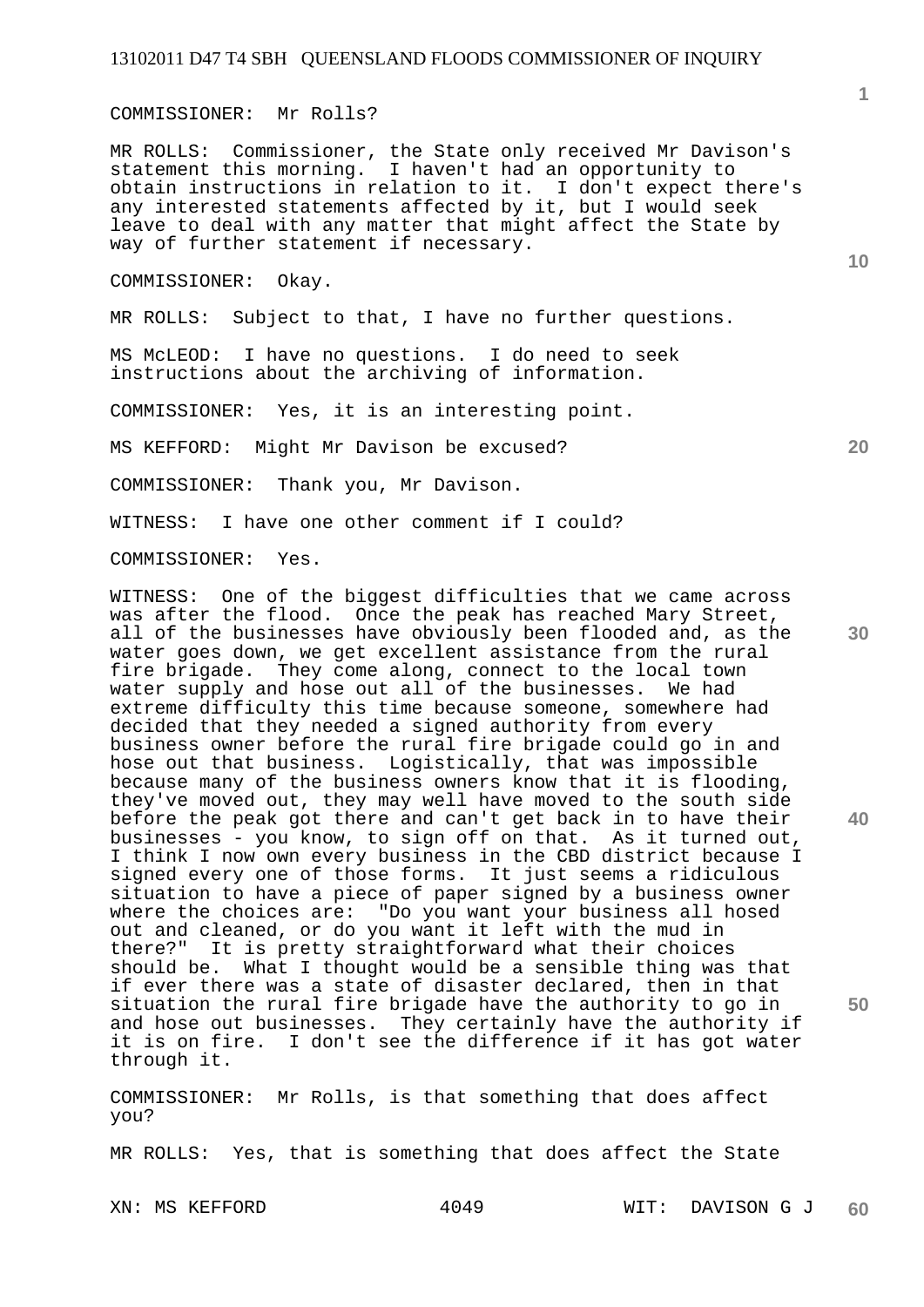and perhaps something we will address at a later stage. COMMISSIONER: Thanks very much, Mr Davison?-- Thank you.

WITNESS EXCUSED

COMMISSIONER: We'll take the morning break and come back at quarter to.

MR CALLAGHAN: Commissioner, can I flag this? It is difficult to know how we're tracking, but I apprehend that there is a good chance that if we're not finished by one - and we probably won't be finished by one - it won't be a great deal after that. If at 1 o'clock it looks like we've only got half an hour to go, I submit that we should proceed and finish it. And I just raise that now in case there's anything anybody has to do at 1 o'clock in expectation of a conventional adjournment, so I just thought I would flag that and-----

COMMISSIONER: As presently advised, would that cause difficulty for any of you?

MR ROLLS: Not in the least, Commissioner, from my perspective.

COMMISSIONER: Mr Ure?

MR URE: No.

MS McLEOD: That would be most convenient, thank you.

COMMISSIONER: All right. We'll have the break now till quarter to 12.

THE COMMISSIONER ADJOURNED AT 11.30 A.M.

**10** 

**1**

**20** 

**50**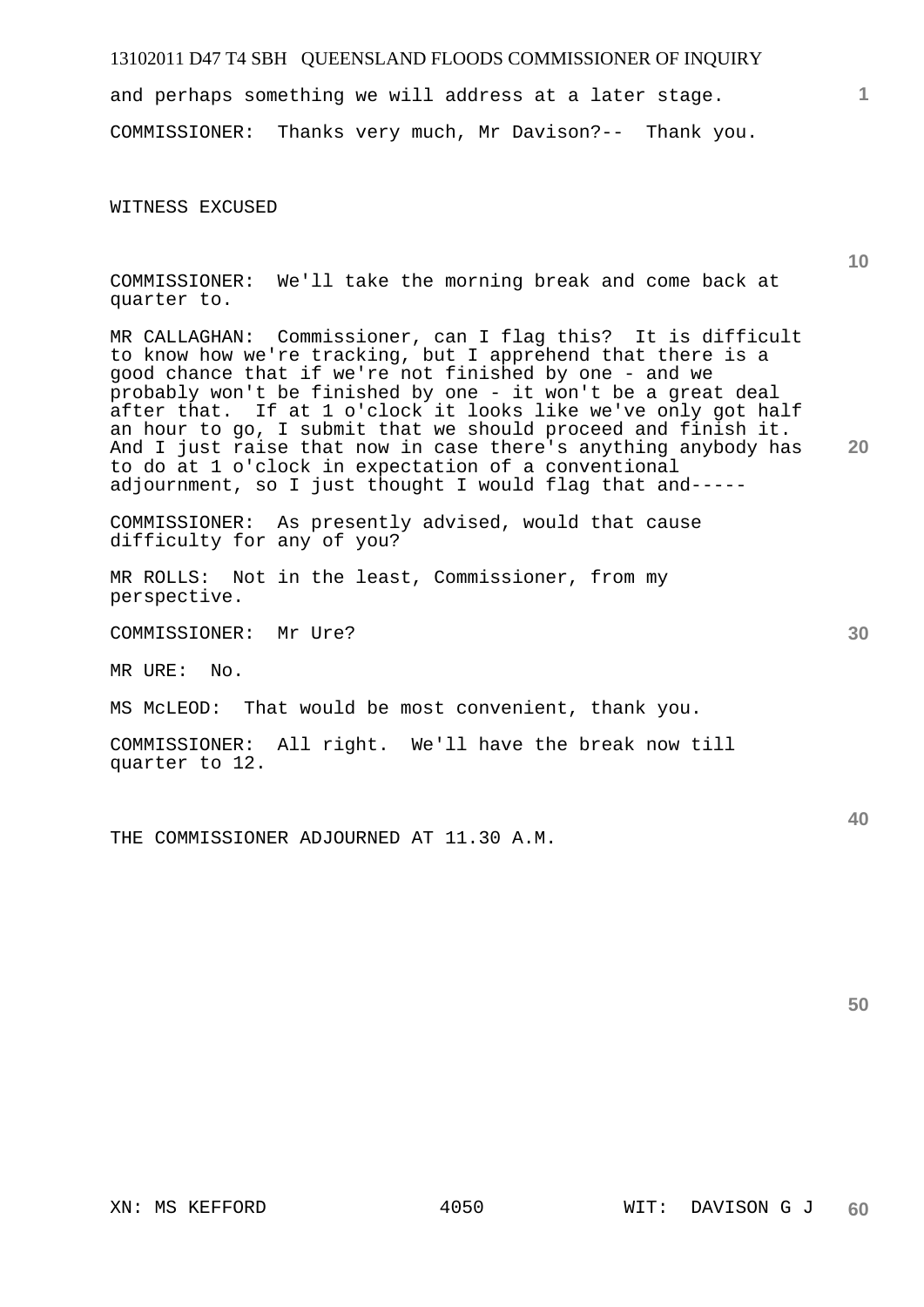THE COMMISSION RESUMED AT 11.48 A.M.

COMMISSIONER: Yes, Ms Kefford?

MS KEFFORD: Madam Commissioner, I call Amanda Jane White.

AMANDA JANE WHITE, ON AFFIRMATION, EXAMINED:

MS KEFFORD: Is your full name Amanda Jane White?-- Yes.

**20**  And you have provided a statement to the Queensland Floods Commission of Inquiry. Could I ask you to have a look at this document? Is that a copy of your statement?-- Yes. Is that a copy of your statement? -- Yes.

I tender that.

COMMISSIONER: Exhibit 817.

ADMITTED AND MARKED "EXHIBIT 817"

**30** 

**1**

**10** 

MS KEFFORD: Now, you have lived in the Gympie area your whole life?-- Yes.

And I understand that until recently you, with your husband, owned and ran the Bargain Furniture Store in Gympie?-- That's correct.

**40**  Where is it located?-- It is right at the bottom of Mary Street, and it is one of the first buildings to flood in Mary Street.

And it has access to Mary Street as well as to Reef Street?-- Yes, it goes right through.

**50**  And in terms of that building, has that building been adapted to cope with flood events?-- Yes. I mean, my husband's family have worked out of that building since 1929. So with three generations of family, it has slowly been adapted over the years. We use - all the lighting fixtures in the roof and the fans are removable, we use floor coverings that we can just hose out. We use - if we need carpet, because sometimes we have carpet in the building, we use a carpet called Walkertex, which is waterproof, so you can just hose that out. So over the years we have generally adapted it.

And I understand you have experienced some success with those type of adaptions that have been made to the building in terms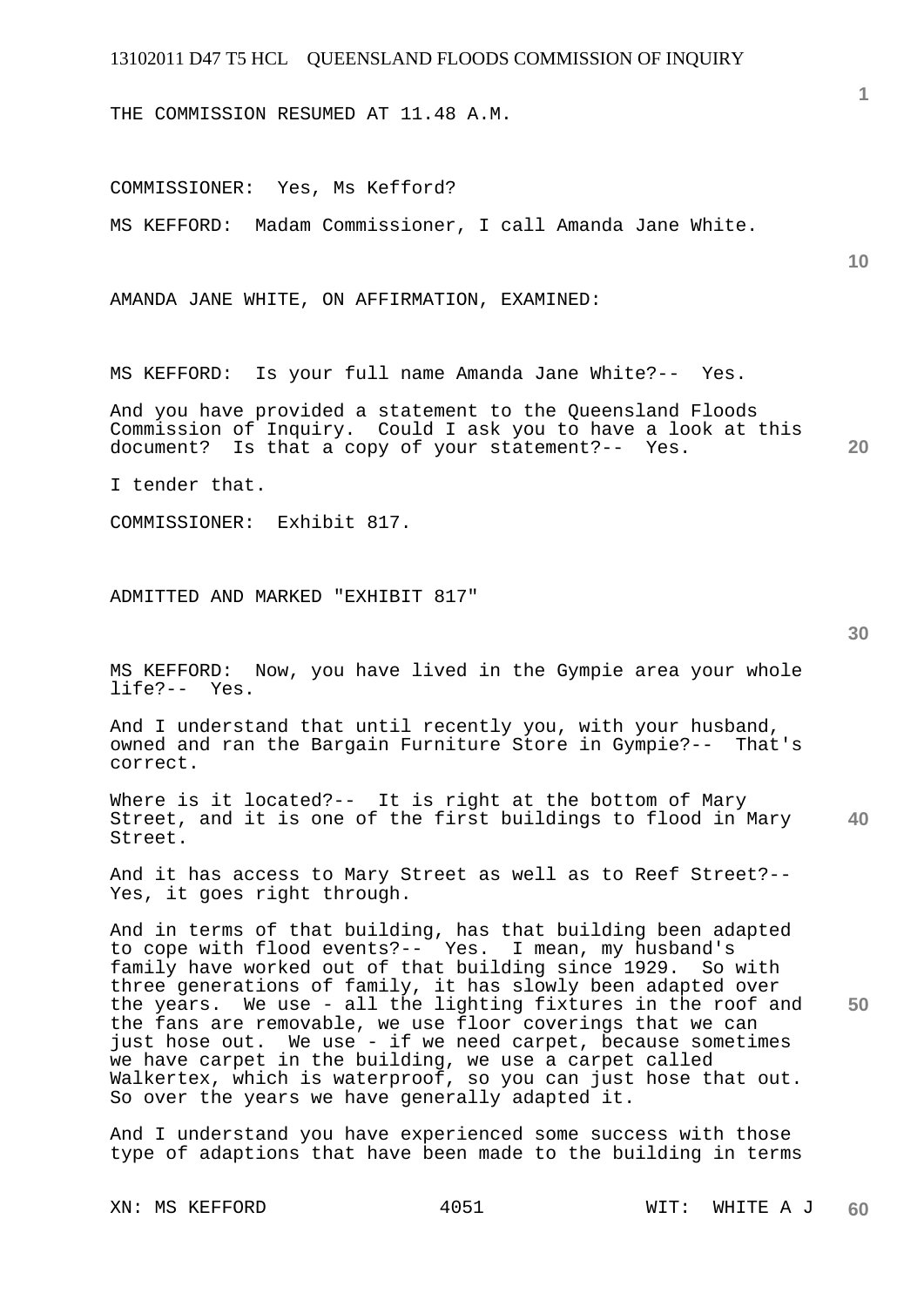of the inconvenience experienced in times of flood, is that correct?-- Yeah. I mean, we're lucky because we've had so much experience over the years that flood is more of an inconvenience rather than a major saga for our family. So we knew - when the predictions were, you know, 15 metres, we knew we'd have to move out the bottom. The bottom is all concreted, there is nothing there that's going to be hurt. We remove all the furniture. We bought storage out of flood level so we could move storage up there, and then when we know it is going to be predicted up to 30 metres, we know we've got to move the top floor. When the water is going down, we've got fire hoses in the shop so we can hose ourselves out without worrying anybody else, and everything's waterproof, basically. All we need to do once the water's gone is get the electrics dried out and tested and we're up and running again.

And in terms of getting the electrics dried out, in your statement you talk about removing the cover from the circuit boxes and spraying the wet electrical items with a dewatering fluid?-- Yeah. Luckily, our son is an apprentice electrician, so we got advice from his boss that that was a quick way to get the circuits all dried out so we could get them running again. Of course, we can't start anything until it is passed by an electrician that it is safe.

How long - these latest floods, following the January 2011 floods, for how long is your business closed?-- Exactly a week.

After a week you were fully operational again?-- Yes, yes, opened the doors. Everything was fine.

In your statement you mentioned that as part of the process of preparing for the floods, you have a flood evacuation plan in place and that you move stock out and take it to storage on higher ground?-- Yes.

**50**  Do you have a storage shed for that purpose?-- Yes. Over the years, because we're lucky because it has been a family business for so long, Todd's parents actually bought storage sheds. So during the year, because furniture being such a large item, we use it as a storage shed but it is also a back-up for when we need to evacuate. Many years ago, I think half the problem is Gympie was a very static town, there wasn't much growth, and the last ten or so years there has been a huge growth in Gympie and I think it has caught a lot the locals aren't aware because they didn't realise there were so many new people that didn't know what to do, because all the old-timers, everyone knew everyone, everyone knew what time it would go out, everyone had a back-up plan and everyone looked after themselves. So I think it was a shock for a lot of the old locals that some of the new locals were so disadvantaged, yeah.

In terms of your business being a furniture store, you mentioned that they are bulky items?-- Yeah.

They are obviously not items that you can load into your car.

**10** 

**1**

**30**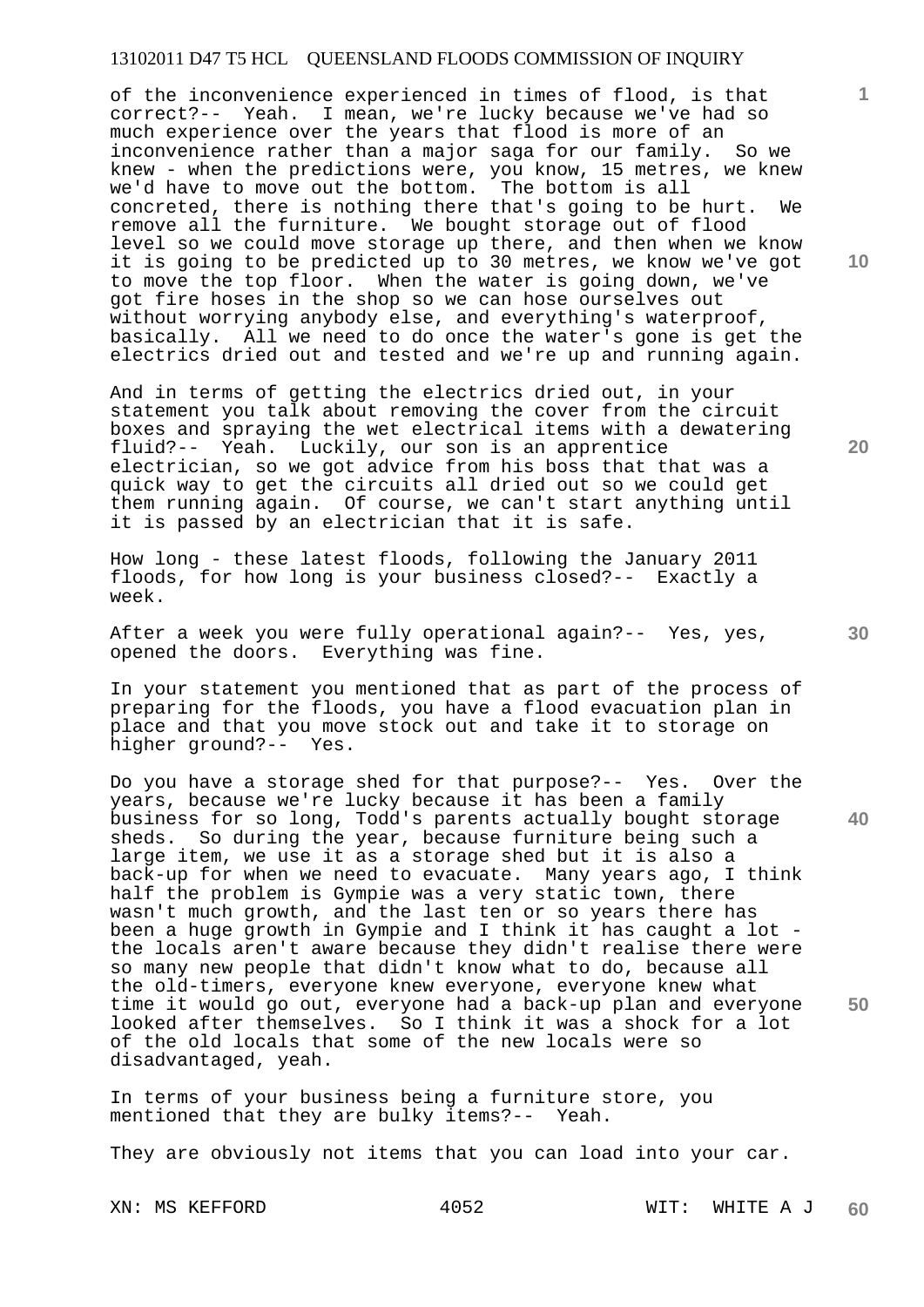So how much time do you need in terms of warning to achieve the evacuation of stock?-- About 10 to 12 hours to fully empty the shop.

And do you generally find that you receive that much warning?-- Yes.

**10**  COMMISSIONER: Have you had any problems with access either getting stock out, or getting back into your building and cleaning?-- No, usually by the time we're leaving - we're one of the first, like I said, in Mary Street to move. So usually people wait for us to start before they start doing it. So and we found that when we move back we can use our back access when we do underneath, and that's just straight up the hill to - our storage shed's only about 200 metres away, 500 metres away, and in the front - we have to park out the front and by then the Mary Street is blocked off to only business owners. So we've never had much of a problem at all.

Thank you. I have no further questions.

MR URE: I have nothing thank you.

MR ROLLS: No, I have nothing, thank you.

MS McLEOD: No questions, thank you.

MS KEFFORD: Might Ms White be excused?

COMMISSIONER: Thanks very much for your time. You are excused.

WITNESS EXCUSED

MS KEFFORD: I call Robert Fredman.

**40** 

**30** 

**50** 

**1**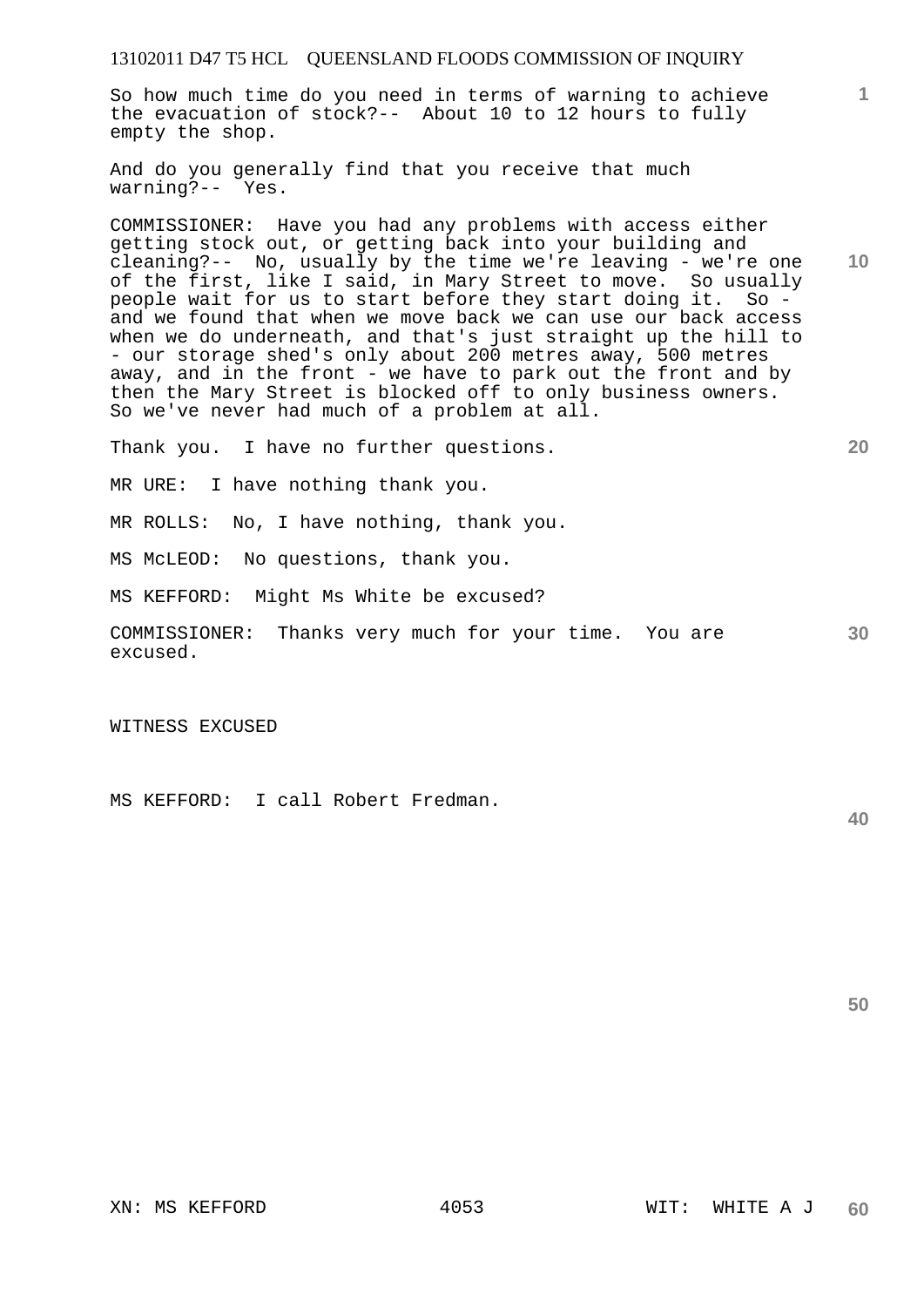ROBERT ALEXANDER FREDMAN, ON AFFIRMATION, EXAMINED:

MS KEFFORD: Your full name is Robert Alexander Fredman?-- It is.

And you are the Director of Engineering at Gympie Regional Council?-- Correct.

You have produced two statements in response to requirements from the Queensland Floods Commission of Inquiry. If I could ask you to have a look at these documents, please? Are they copies of your statement?-- Yes.

I tender those documents.

COMMISSIONER: That will be Exhibit 818.

**20** 

**30** 

**40** 

**50** 

**1**

**10** 

ADMITTED AND MARKED "EXHIBIT 818"

MS KEFFORD: Now, if I could just ask you a few questions about the contents of particularly your first statement? At a number of spots within your statement you make reference to flood studies and a flood line. When you make reference to the flood study that's being prepared by the council, are you in all instances referring to the flood study by GHD that was commissioned by the council in 2010?-- Our current flood study is dated year 2000. We're, as I state, underway with a new flood study which is also by the same company, which is due probably late this year.

And in terms of references to studies being prepared and flood lines being investigated, is that all references to the - to the one new study that's being commissioned or is there more than one study that's being commissioned?-- Only one study being commissioned. The references to the flood line in my statement refer to the 2000 study which is council policy.

Do you know whether it is intended that the flood study that's been commissioned to be produced will identify the one per cent probability flood levels?-- That's the intention.

In paragraph 6 of your statement you say that, "As a consequence of the 2011 floods an estimated 2011 flood line is being developed for council's western towns." Is that a separate exercise to the flood study commission of GHD in 2010?-- That's the same study.

So it will also identify a one per cent probability flood level for those western areas?-- That's correct.

Do you know what use is intended to be made of the flood line once it is identified?-- The flood line is a vital tool for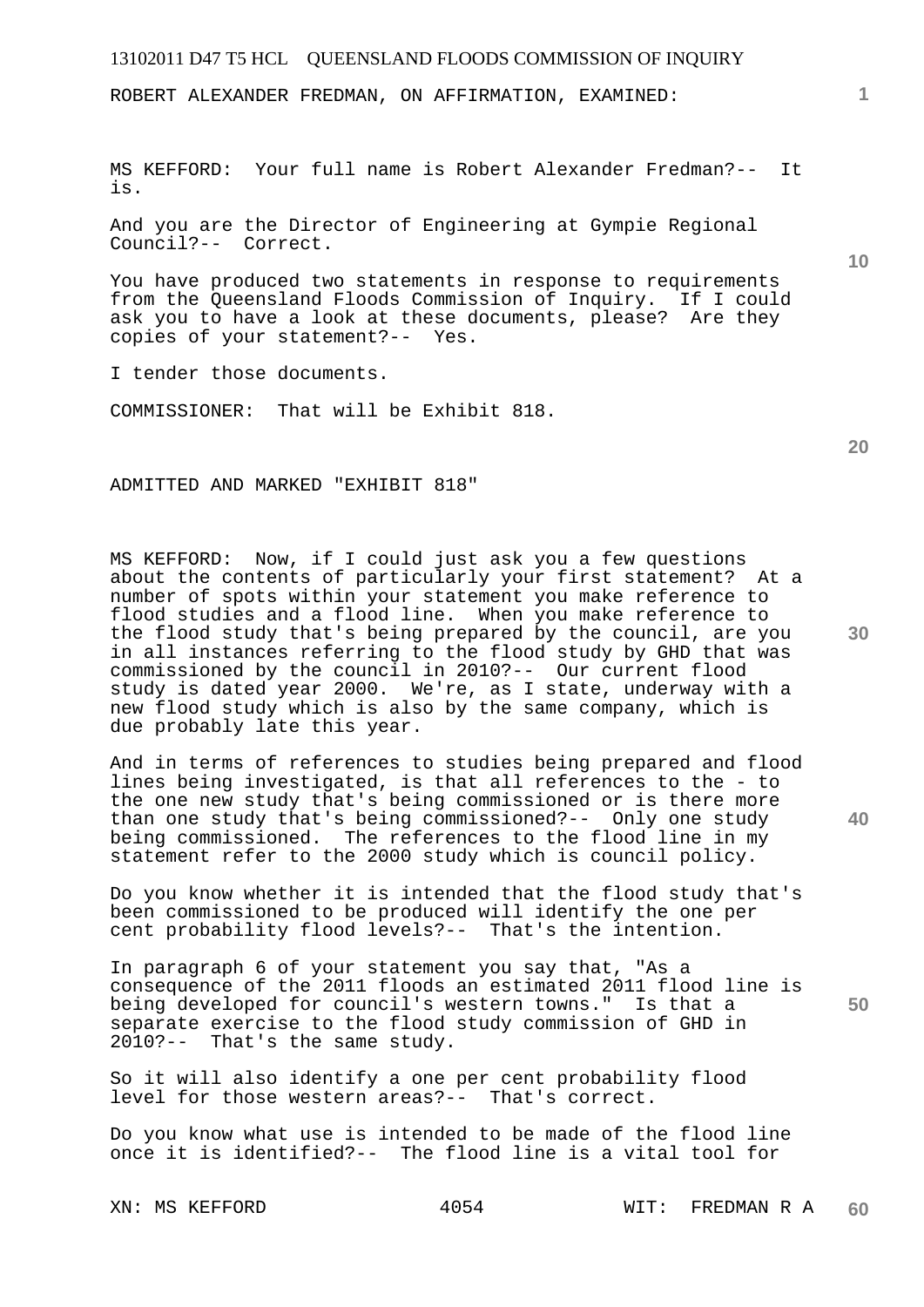all planning council does - both town planning, engineering planning - and it is essential that that line be used whenever land use are being considered by council.

What do you mean when you refer to engineering planning; what does that involve?-- All engineering structures have to be designed with flooding in mind.

What type of structures are we talking about?-- Oh, for example, a bridge.

Now, at page 8 of your statement in the second dot point you mention that council has found problems with the recorded debris levels not being an accurate measure of maximum flood level. Can you explain to us the relevance of the debris level? Has that type of information been used by council in the past when considering the flood risk posed?-- We've used debris levels to - as part of the recording process of what in reality flood levels - floods have reached in terms of level. That was put to the Inquiry because we previously assumed you could rely on the prelevels in design work, and reality is we're finding significant discrepancy between the maximum recorded flood level in one area and the debris level. It is put in there just to alert people to the fact that engineers normally make that assumption and it is turning out to be an incorrect assumption. I also point out here that the maximum debris level is likely to be within a metre of the peak, but in land that's relatively flat, that can be quite a large distance.

So is it intended that that type of information will be used in mapping of the flood line, or will it be - that type of information be excluded from it?-- When council determines the flood line, it is initially a calculation based on theoretical rainfall, topographical features, and we do truth that against the evidence we have on the field, including the debris line.

And from what you say there will be some caution in truthing it against the debris line now?-- There is a degree of interpretation involved, so we found out.

Now, you might be aware that there is a number of different approaches to flood mapping and flood studies, and the Commission's interested in how councils are conducting flood studies and flood mapping given the importance of those and in the process of preparing planning schemes. Given that the council is currently in the process of creating a flood study, can I just ask you some questions about that? Were the council's - what were the council's instructions to GHD in terms of what information the council wanted the study to cover?-- Council sought a one per cent or 1:100 year flood line for all areas where development is likely to occur. That's not rural development, that's urban development or concentrated development, as may occur, for example, at the airport.

And is that - when you say urban development, that captures

**40** 

**50** 

**20** 

**10**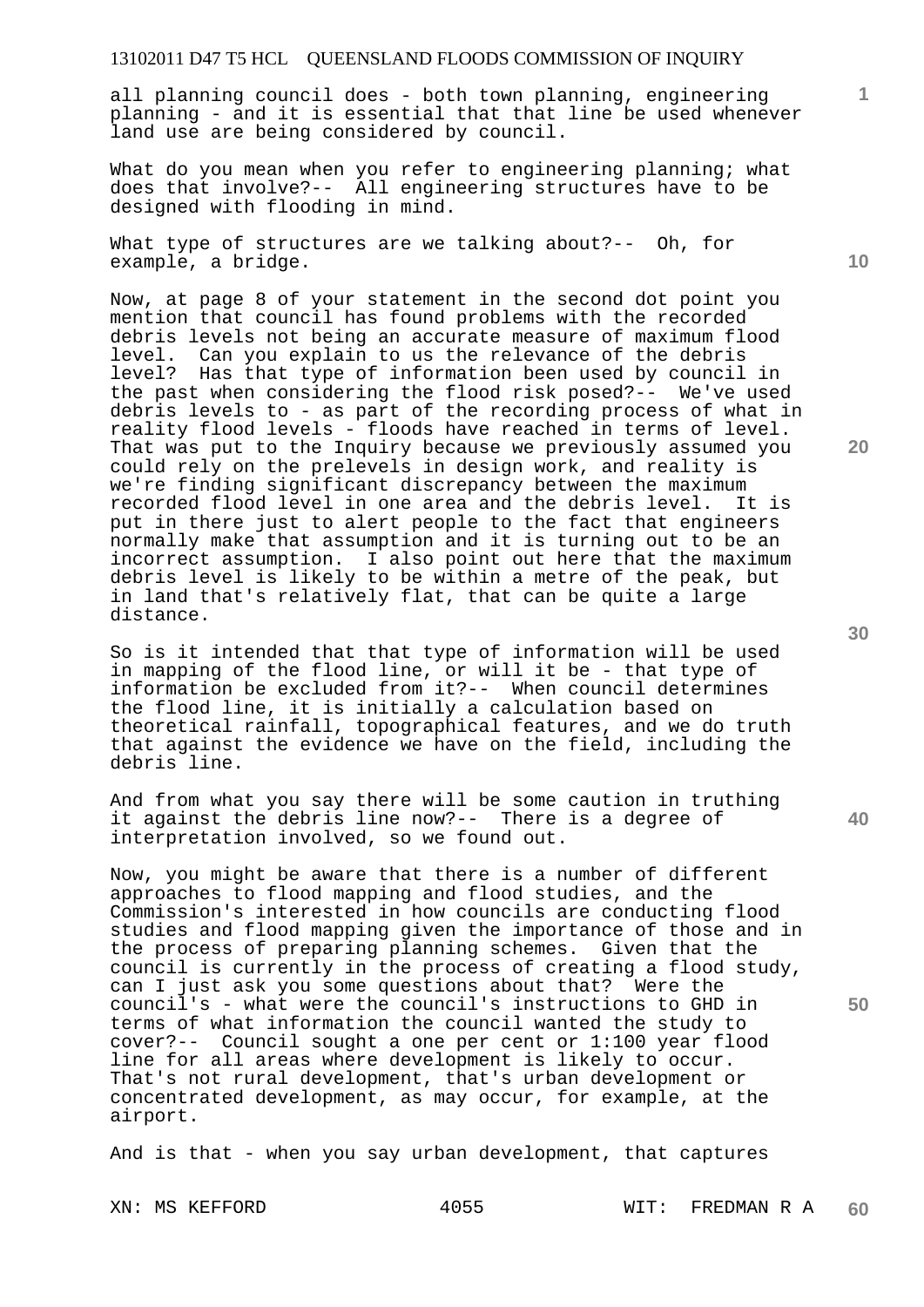both residential and commercial?-- Correct.

Do you know whether the council has a hydrologic and a hydraulic component to be included in that study?-- The study incorporates all the possible engineering. In Gympie, for example, we have enough data since 1867 to be able to calculate the flood frequency type basis for determining the flood line. There is another technique used where you use maximum possible rainfall events and we calculate the - use the topography to calculate the likely volume coming past Gympie, for example, and that's another way of determining a 1:100 year flood level. As well as that, as I said before, we then truth it against events that we know, because floods aren't flat, contrary to popular opinion, and there is a lot of aberrations occur from side creeks coming in, and the like, and so there is a number of factors you would look at to try and get the most reliable Q100 possible.

Has GHD been requested to factor in climate change at all?-- No. Sorry, I will just clarify that. There are two sorts of water inundation. One is flood and the other is coastal inundation, and we certainly have to factor in climate change into the coastal one. I don't think the science is well enough developed yet to build in climate change on the flood level.

In terms of inland flooding?-- In terms of land flooding, it is - more information is needed but there is quite a lot of information comparison on sea level rises and the like.

At page 8 of your first statement you note at dot point 5, "There is not enough emphasis placed on the velocity of floodwaters compared with the level of floodwaters." Do you know if the study that GHD have been commissioned to undertake will assist council to understand flood flows as well as flood levels?-- No, the study is determining maximum line as compared with another study which may occur in the future where there is a vulnerability to velocity. Taking Gympie, for example, Gympie, the water is generally fairly static. So the damage to property is minimal compared with some of our western areas. We have a fair velocity associated with your peak, which means it is much more destructive in relation to property.

You talked about another study that may occur in the future. Is the council considering commissioning a study into velocity of floodwaters?-- No, it is one step at a time. I am just thinking ahead in relation to where we go after this one.

Do you know whether as part of the flood study a flood frequency analysis has been or is to be conducted?-- That's the prime aim of the study. It is to determine a flood line based on a 1:100 frequency. So you have to determine what the line will be. I repeat, the line has a gradient on it which means that it is a fairly complex matter.

Will the study look at issues such as the rate of rise and the impact on warning time, do you know?-- Good question. In

**10** 

**1**

**20** 

**30** 

**40**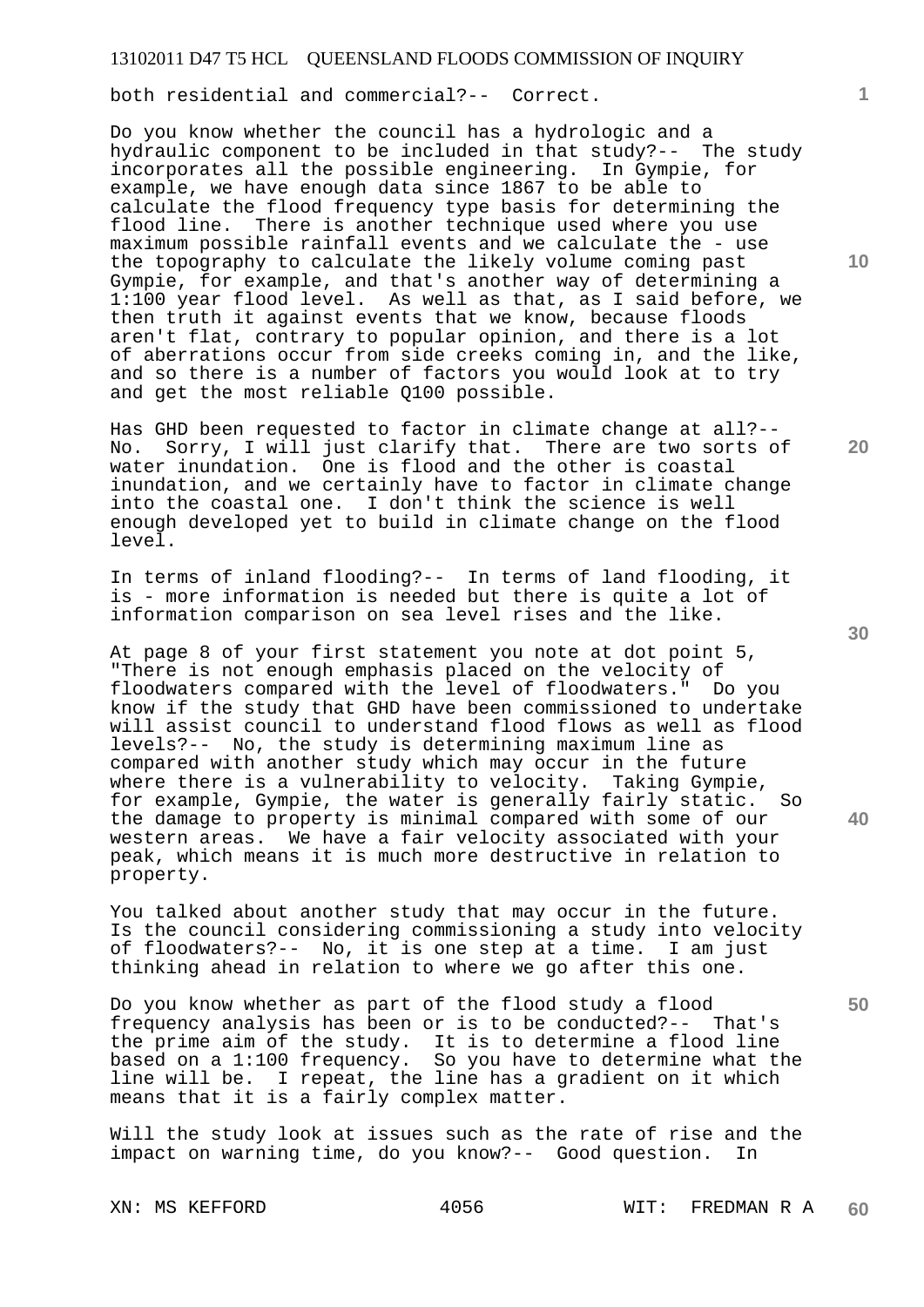Gympie, no. Gympie we get excellent advice from the Bureau of Meteorology. Their service has got quite remarkable degrees of accuracy now and there is a lot of warning time. So we don't have an issue in Gympie, which is probably obviously a vexed concern given 90 per cent of the population here. In other areas, warning time is an issue. I am sure catchments, for example - you know, a flood can occur within a couple of hours after the first rain, as Toowoomba found out. So it is horses for courses. We have got to assess the risk in different areas and take appropriate action in our flood policies to match the risk.

So is that something that you would recommend GHD consider, not so much in terms of Gympie but in terms of the other areas that the GHD study is to cover?-- It won't be part of the current study. As I say, we've got to get that finished yet. There is a lot of work in that. I suppose as councils mature in relation to their knowledge on flooding, that these sort of studies will be undertaken.

In terms of the GHD study identifying the one per cent annual exceedence probability line, do you know whether it will also include the Q50 or the probable maximum flood line as part of that information?-- Certainly won't be doing the probable the maximum flood line. In relation to the Q50, for example in Gympie, that is part of the outcome, there will be a Q50 line.

And what use does council intend to make of the study once it is received?-- The study is very, very important for council in relation to all decisions relating to development, relating to its own infrastructure.

So is there an intention to somehow incorporate the information in scheme amendments or-----?-- The new planning scheme will be based around the outcome of this study and arrangements are put in place to ensure the timing suits that process.

Now, obviously Gympie floods quite frequently and council obviously has a good appreciation of the issues for this city. Does the council have a similar level of knowledge with respect to the other towns that are within its jurisdiction?-- Council is an amalgam of three previous councils. The history of flood knowledge within the old Cooloola Council, which incorporates the townships of Kandanga, Imbil, Amamoor, Gympie, Tin Can Bay, Rainbow Beach and Cooloola Cove. It is is quite good. There is good knowledge coming from that council. The other councils haven't had that degree of knowledge, and so basically the work we're doing now in the current study is going back to first principles for the areas that amalgamated on the old Cooloola.

What do you mean by going back to first principles?-- I understand there was no flood policy or flood data kept by those councils.

Do you know whether the locals have any knowledge, or is

**20** 

**1**

**10** 

**30** 

**40**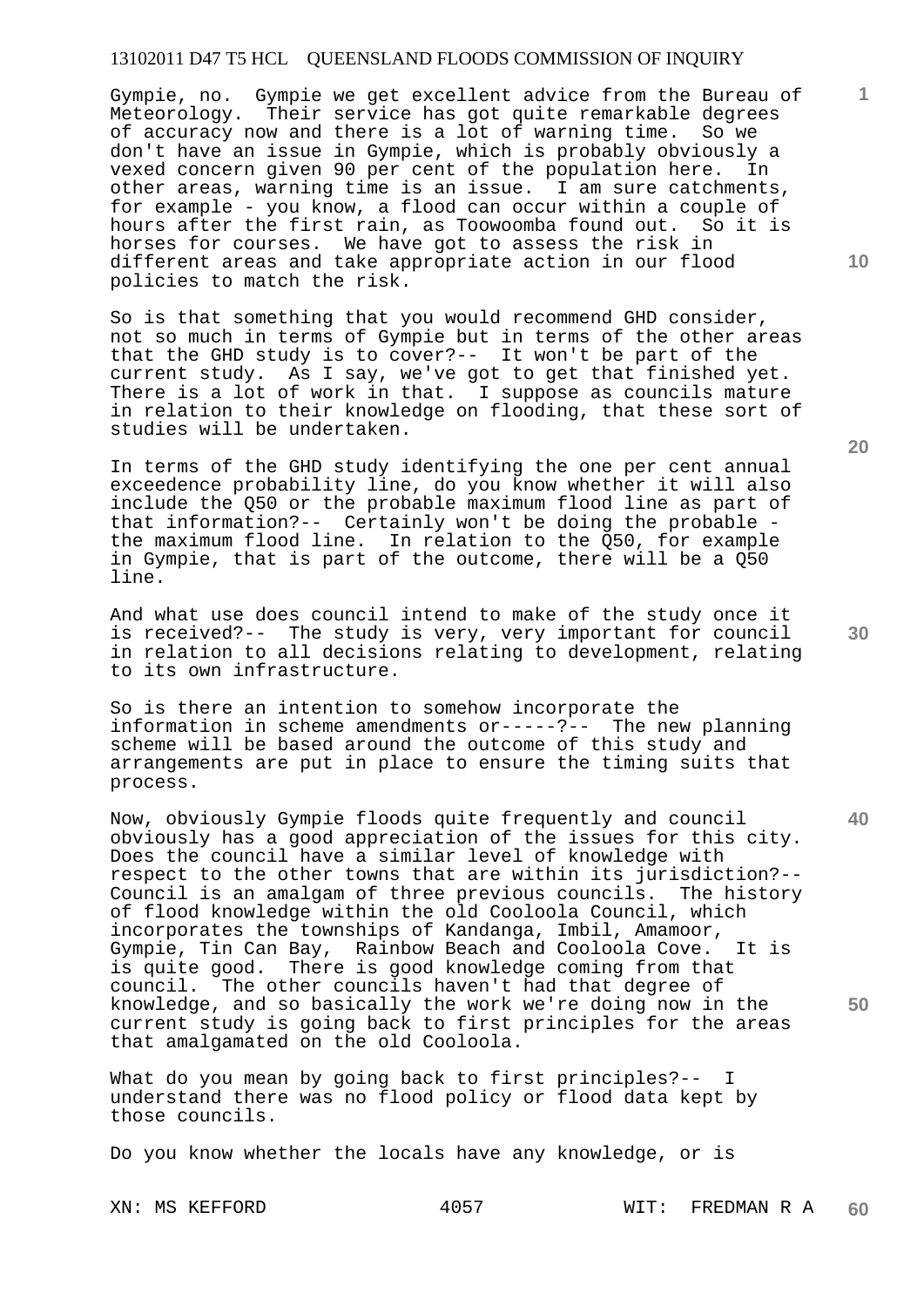flooding not an issue in those areas?-- It is amazing how much knowledge they have when you actually need it. There is obviously a body of local knowledge. As much as local knowledge isn't totally reliable, it is certainly a good way of ground truthing what our study will calculate.

And are any steps being taken to capture that local knowledge or to ground truth against that local knowledge?-- Yes, there are. It is an important part of the process to prove - to prove these outcomes.

Do you know what steps are being taken in relation to that?-- Well, for example, in areas where we're not certain, we've been inquiring of people. The most reliable flood in Gympie where people do have good memories is '99 and we've been checking with people in relation to the '99 levels. In relation to Kilkivan and Goomeri, our understanding at the moment is this latest flood is the highest in memory, which means that we do have at our fingertips the local knowledge.

Can I just ask you some questions about the matters in your statement associated with the council's infrastructure? At attachment 2 of your statement you have a document which records the council's treatment plants and whether they were affected in the 2011 floods, and it effectively records, as does paragraph 16 of your first statement, that the Gympie sewerage treatment plant is located above the 1:100 year flood level, as are the Tin Can Bay and Cooloola Cove treatment plants, apart from their chlorination process. No flood damage was sustained to those treatment plants, I understand?-- That's correct.

Flood damage did, however, overtop the treatment lagoons for the Kilkivan sewerage treatment plant?-- That's correct.

What are the treatment lagoons?-- I don't think I used the word "treatment lagoons", but correct me if I'm wrong. That's the effluent ponds. So in a sewerage treatment plant, you have a concrete structure that is the plant, and all the sewerage enters that plant and is treated as the sewage passes through the plant. What comes out the other side is called effluent. It is free of - let's just say some of the nasties in the sewerage, without - unless you want a full explanation, I will bypass that - and that liquor passes then into the lagoons where it is treated by natural means. It is UV light, oxidation and natural processes that occur in shallow lagoons. It is an integral part of the treatment plant but it is the secondary phase; it is not the initial phase.

Are you aware of reports that flooding in Kilkivan caused sewerage to be deposited on homes in the area surrounding the treatment plant?-- No. But I am aware of a claim that some of - a house had an odour which would indicate that sewerage had entered that house.

Has council investigated that matter?-- Yes, council has investigated that.

**20** 

**30** 

**50** 

**10**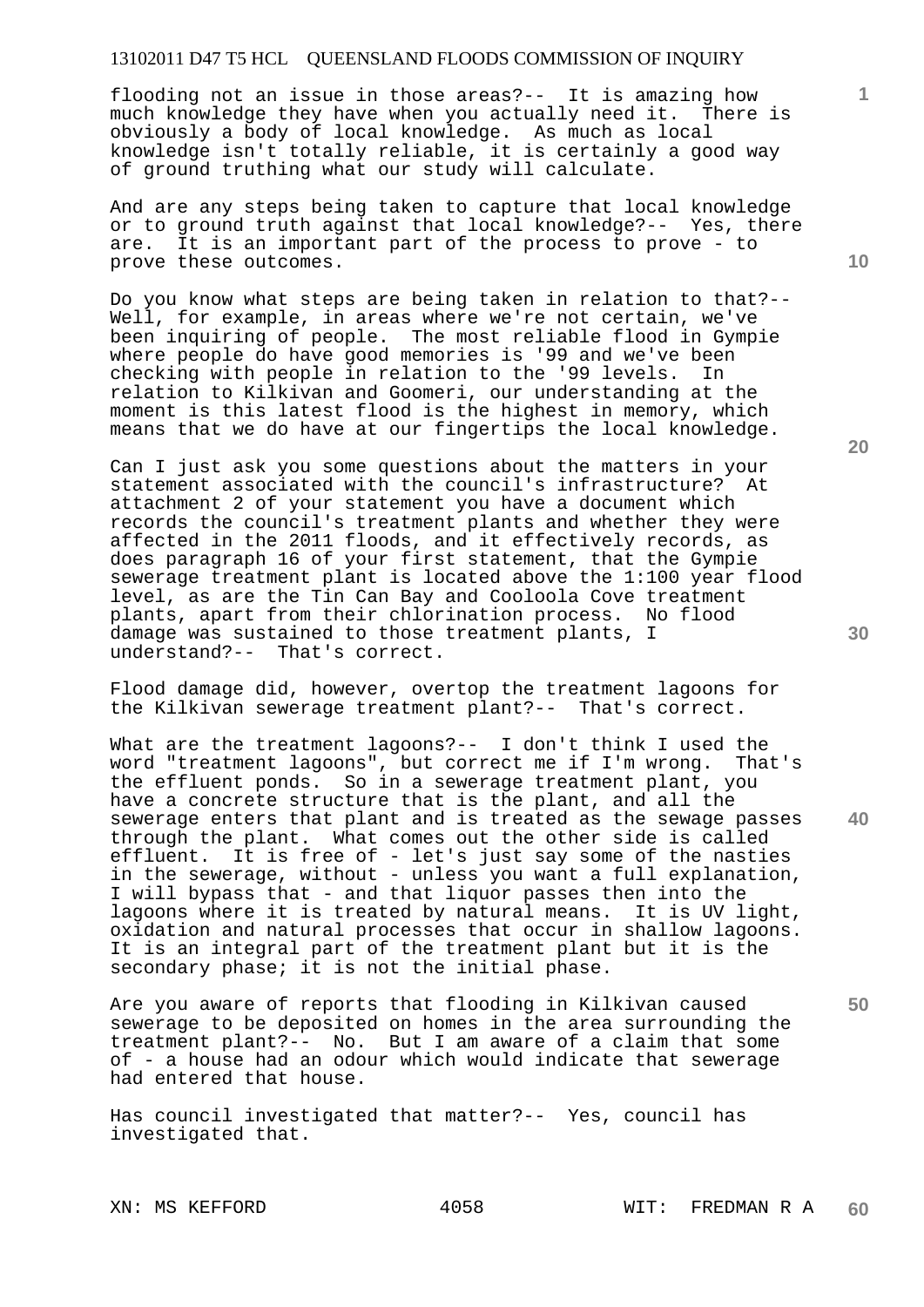Do you know whether that was related to the overtopping at the Kilkivan sewerage treatment plant?-- We certainly do not believe so.

Do you know whether the Kilkivan sewerage treatment plant has been affected by other flood events since it was opened in 1969, I understand?-- I am not aware.

**10** 

**1**

**20** 

**30**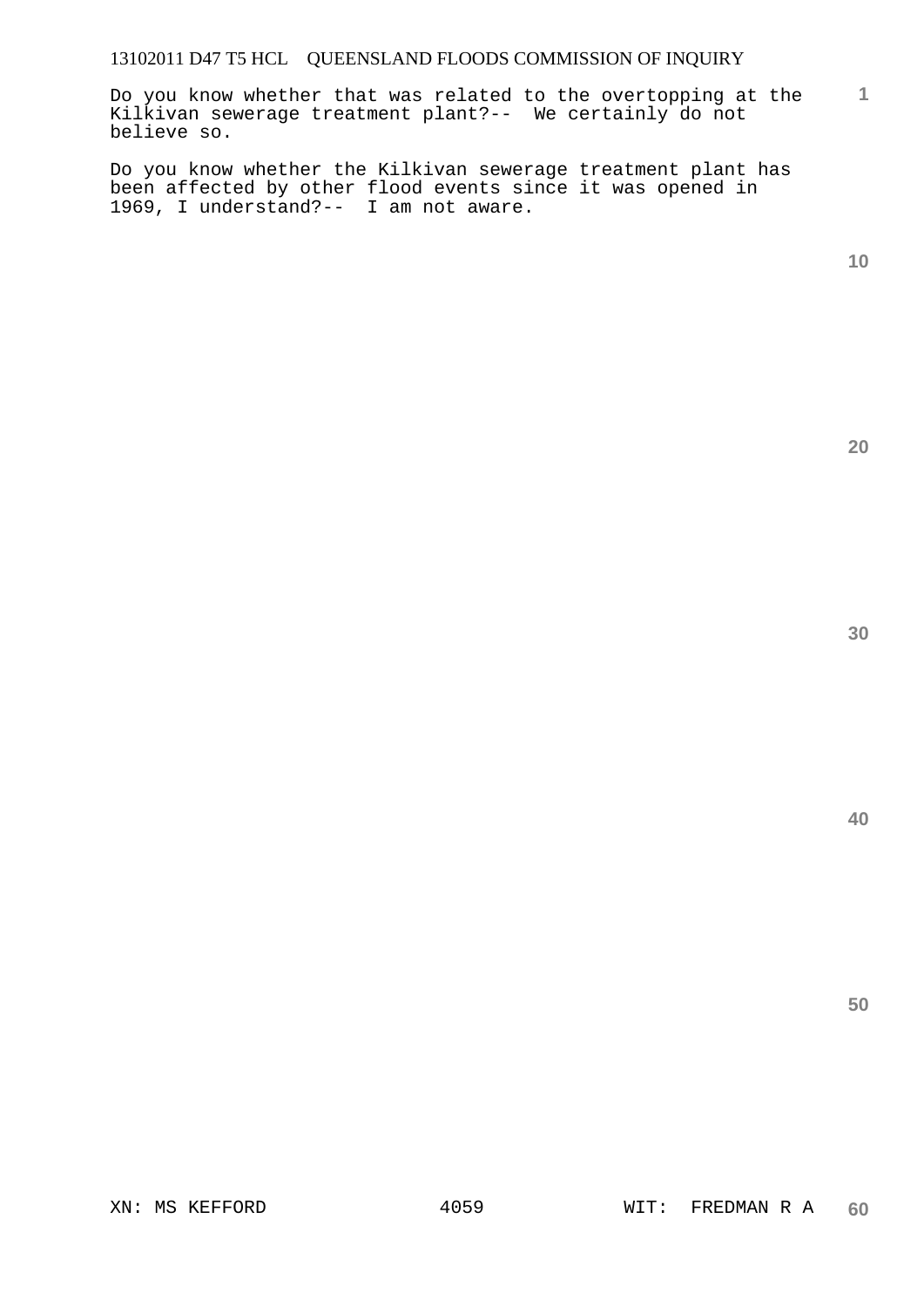Do you know if the council's intending to take any action in relation to the treatment ponds?-- There's no action planned at this stage, partially because we believe that the over topping of the effluent ponds did not cause anyone any harm. So it comes a lesser priority and effort. If it had been the source of some problem, without a doubt. That's not the case.

At attachment 4 to your statement there's a document called Annexure O flood proportions for Gympie and south side water and sewerage. Is that an emergency action plan for when flooding threatens certain sewerage treatment plans for Gympie and on the south side?-- That's an action plan from when flooding affects any sewerage infrastructure, whether it be the treatment plan, whether it be pump stations or any of the infrastructure.

And are you aware whether the procedures described in the plan were followed in the 2011 floods?-- Yes, they were.

Were they effective in minimising the damage to the plant?-- Yes, they were.

Do you know whether council has or intends to create similar documents for all of its sewerage and water treatment infrastructure?-- The balance of the schemes haven't had a problem that I know of in relation to flood impact on the - on the sewerage process. So at this point in time we have no plans. That said, Gympie's a major challenge so the other towns, for example, there's no flooding as such from a river in Tin Can Bay, Rainbow Beach and Cooloola Cove. The problem - 99.9 per cent of our problem is in Gympie and that's we're we've been concentrating and we're not aware of any other urgent problems.

And just, finally, just in relation to that attachment, step 3 of the flood precautions requires that owners of properties affected be advised. How does council undertake that step? Does it have a list of the people affected?-- Step 3 says, "Turn off all flood valves as directed".

Yes?-- "By an operator and advise owners of properties affected." There's one-on-one contact with those properties because in a time of heavy rainfall there's an enormous increase in the volume of sewerage in the system and it has to exit the system somewhere. So we do have one-on-one contact with the people that are impacted.

Thank you. I have no further questions.

COMMISSIONER: Mr Rolls?

MR ROLLS: Thank you, Commissioner. Mr Fredman, last Tuesday did you have a meeting with officers of the Queensland Reconstruction Authority?-- Yes.

**10** 

**1**

**30** 

**20** 

**40**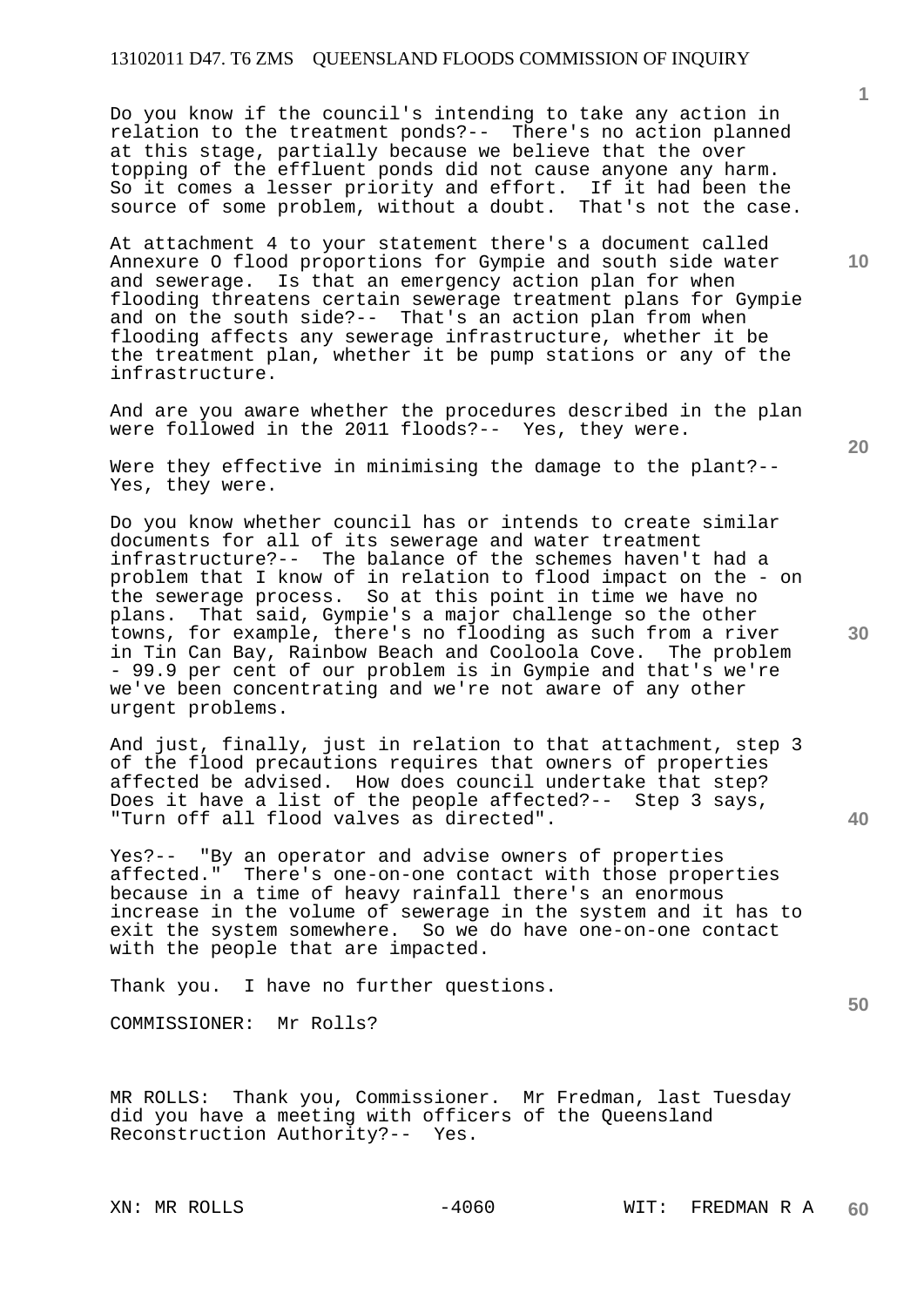Did that meeting discuss the reconstruction authorities flood plain overlays?-- Yes.

Were those overlays and the roles that they play in flood plain mapping and how they might be used in planning schemes, were they discussed?-- Yes.

And it's - did you undertake a comparison between the flood plain overlay that was prepared in relation to what I'll call the Gympie business district and the flood plain mapping that is presently in the possession of council?-- At that meeting we did compare the proposed flood line for all of Gympie with the flood line which is shown on the draft plans from QRA.

Do you have a copy of that comparison?-- I do.

Is it with you?-- By pure coincidence.

You've just got one copy of the map; is that the case?-- I have in my file here a copy of what we discussed in relation to the flood lines with QRA.

Could you just hold it up and show the Commissioners precisely what is shown - to the Commissioners, what is shown on that particular map. There are a series of colours, there's blue and perhaps I can call it brown or-----?-- Pink.

Pink. What are the significance? And there's also a grey colour. What's the grey, first of all?-- Okay. That's essentially a map of Gympie and environs and environs take in largely the rural residential areas. The Gympie urban area is the grey shaded area. Where am I supposed to be pointing?

The Commissioners. The most important people in the room?-- The grey is the urban area. The blue is the interim outcome of our current study, Q100 line, and the pink is the outcome of the draft plans from QRA.

Now, when you say the interim flood study, is that the 2011 study that you referred to previously in its interim form. Not final form?-- That's correct.

Commissioner, I tender that document - I'm sorry I only have one copy.

COMMISSIONER: Exhibit 819.

ADMITTED AND MARKED "EXHIBIT 819"

MR ROLLS: Do you intend to undertake further assessments of the QRA flood plain overlay and compare it with the flood mapping that you've already undertaken?-- At that meeting we put to Mr Moffatt, the representative of DERM, that we would like to analyse the differences between his mapping and ours

**10** 

**1**

**20** 

**30** 

**40**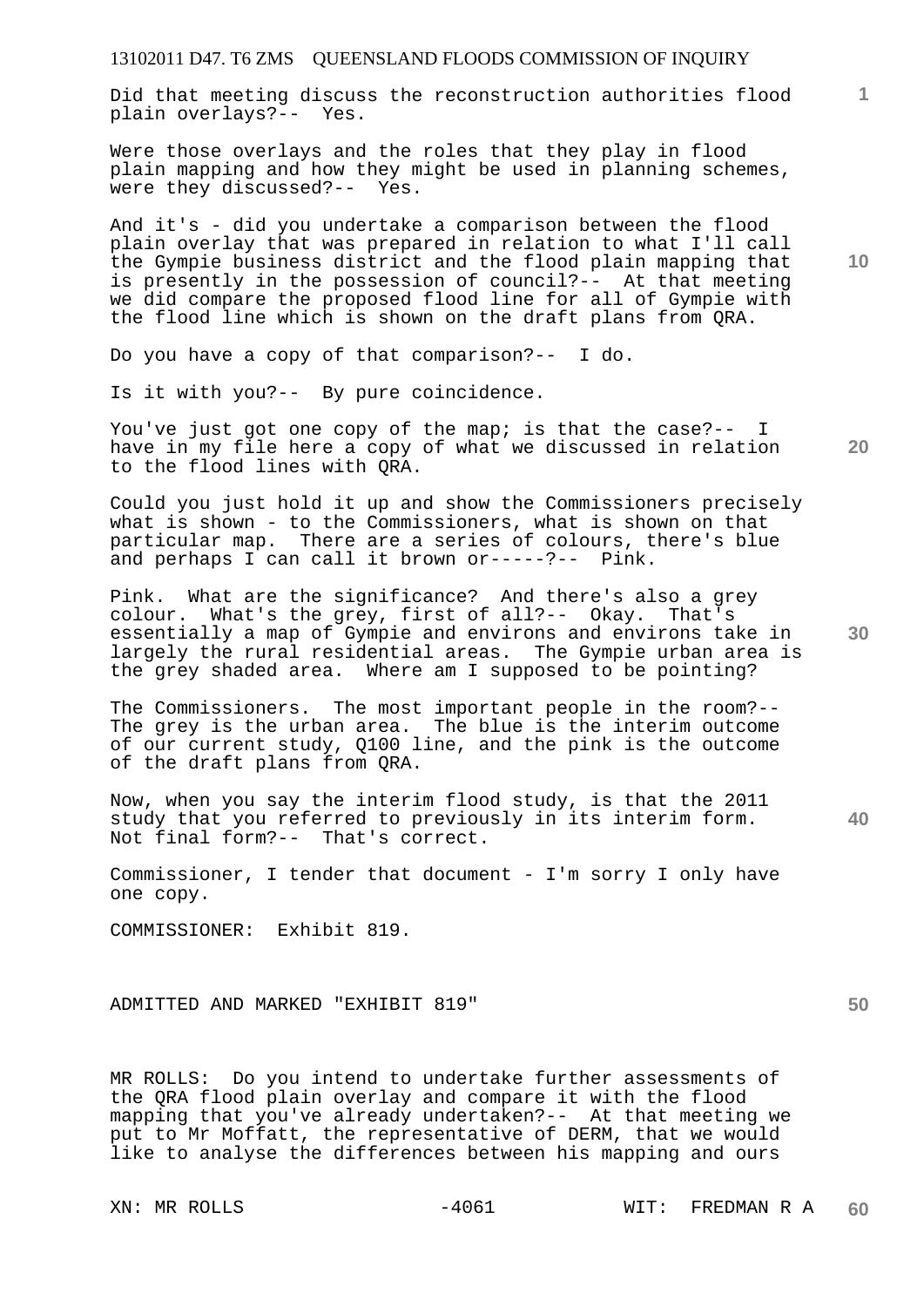with a view to reaching agreement on what a Q100 line would be. It was put that way because we're very close in most areas so we should be able to, between our staff and Mr Moffatt, actually reach agreement on the thing

When you say "very close", what do you mean by that, you're very close?-- In the Gympie - in the Gympie footprint I'd say we're 95 per cent the same line.

So is that - is your evidence that there's a 95 per cent correlation between the QRA mapping and the flood - the interim flood study mapping that you have undertaken?-- That's correct.

And for the protection of the citizens of Gympie, how much did the council incur in preparing that flood study?-- As in dollars?

Dollars?-- For the - it was somewhere between 100 and 200. We have been amending with the contract with variations as we go because, as I said, it's a complex matter and we found it to be more complex at times. I think 200 would probably pull it up.

That's your anticipation of the final cost of the flood study would be?-- I think it would be less than that, but that's a likely maximum.

Now, the Gympie regional or Gympie Regional Council incorporates not only Gympie City, but also other areas such as Kilkivan; is that the case?-- That's correct.

And do I understand your evidence earlier that areas such as Kilkivan are bereft of flood studies?-- They have been.

Until they've come under your good offices, that might be right, but when you acquired that area there was no flood studies?-- I'm not sure about the word "acquired".

Well, joined together. That might be more politically correct?-- That's correct.

All right. Perhaps acquired stewardship, that might be the way. Anyway, leaving that to one side, you're undertaking some flood studies for Kilkivan; is that the case?-- All our urban areas including Kilkivan. We are determining a Q100 line.

**50**  But is it true that the Queensland Reconstruction Authority have flood plain overlays for the entire former Kilkivan Shire Region?-- That's not correct. That was the intention. There are some areas which are missing from their plans.

Is that Goomeri?-- That happens to be Goomeri.

Any other regions?-- There - I'll just have to reference my file. In the old Cooloola area, a town called Imbil hasn't been mapped either.

**20** 

**10** 

**1**

**30**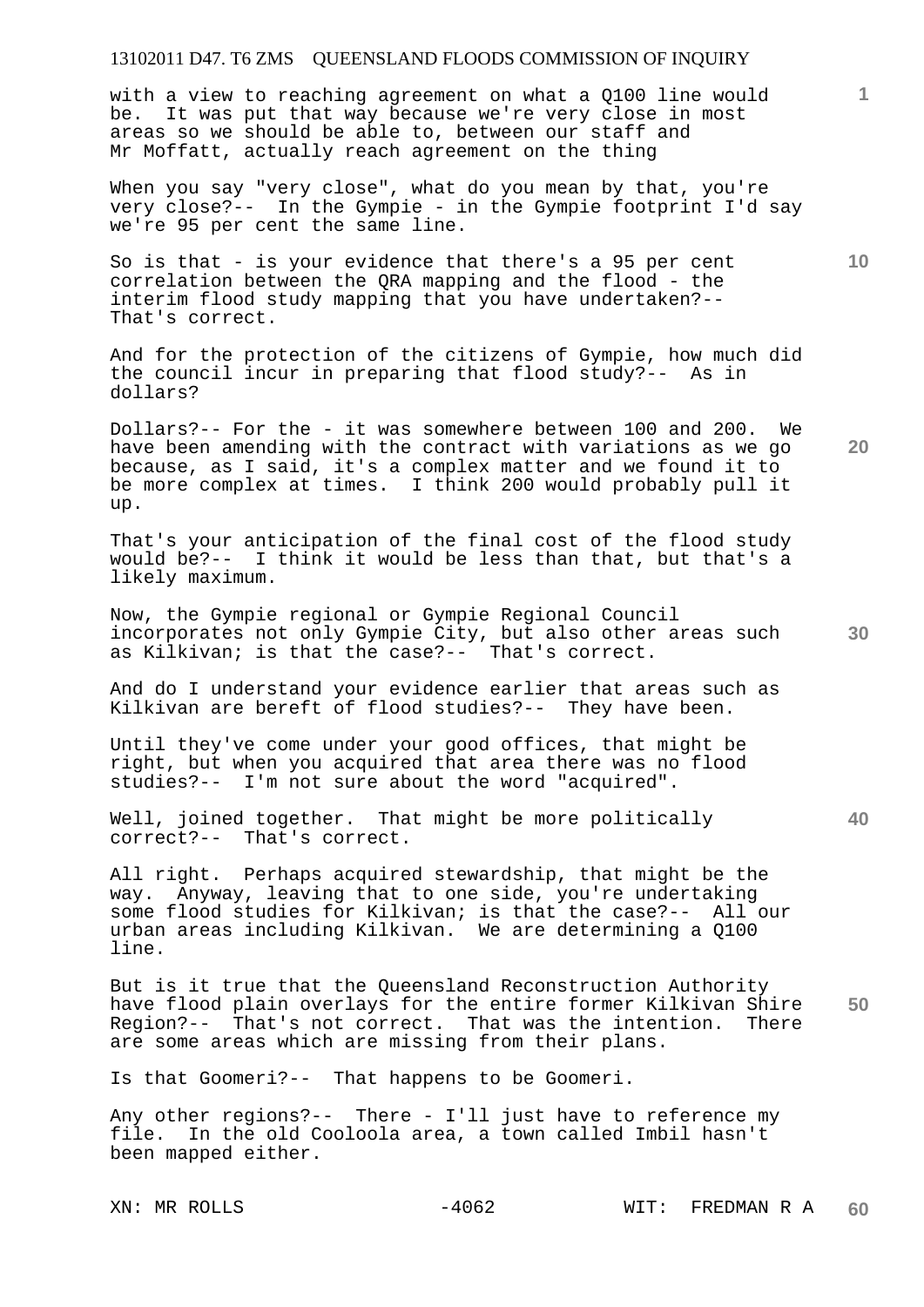And you pointed that out to the reconstruction authority representatives when you spoke to them on Tuesday?-- We certainly did.

And they intend to provide you with flood plain overlays in respect of those particular areas?-- I can't remember actually discussing the question the way you've put it, but the intentions from the QRA offices were very clear and very good and very positive and there was agreement that anything that was identified as a shortcoming in either plan would be discussed and finalised. So all shortcomings should be addressed.

Now, the way you're speaking, do you perceive that there's some role in relation to the QRA mapping in relation - with the Gympie Regional Council?-- The intention is after some meetings with them that the map is common, in other words, their - QRA's map is the same as our planning scheme map for Q100. So there would be - there would be no - there would be no differences, no issues so anyone accessing information from one source or the other gets the same answer which is very, very important.

Did you agree or suggest that there might be some benefit in participating in a pilot scheme with the Queensland Reconstruction Authority in relation to the continued use of these flood plain overlay?-- We did offer to be the first council that - that goes through the process of correlating the two maps to reach a common outcome. There wasn't any discussion about the long-term future given that flood line mapping is a function of time, but if we had, for example, a Q100 next year and we went back and crunched the frequency analysis we'd probably need to raise our line and then, of course, now that the State government has a set of lines, we would be in negotiation with them too to do the same.

In relation to areas where there is no flood plain mapping, there is a benefit in the QRA mapping, isn't there?-- An enormous benefit.

How so? How is it enormous benefit?-- I suppose it's easy for us to say here because we have to live with floods and it's an important part of everything we do, but I can imagine that councils that don't have an understanding of the potential of floods and haven't looked at it in the past, this would be an extremely valuable tool to either get something that's moving or to at least have a starting point before something can happen.

In practical terms how would you perceive it to be able to be used?-- I think the QRA maps given - the minute they're calculated it's different to the one that we use. So I can't comment on the accuracy of them, but I'd say as an alert for all planning considerations for every council in Queensland they must be invaluable if those councils don't have their own in-house information. It's probably best as an alert because I think the methodology are used as such you can't expect them

**10** 

**1**

**40**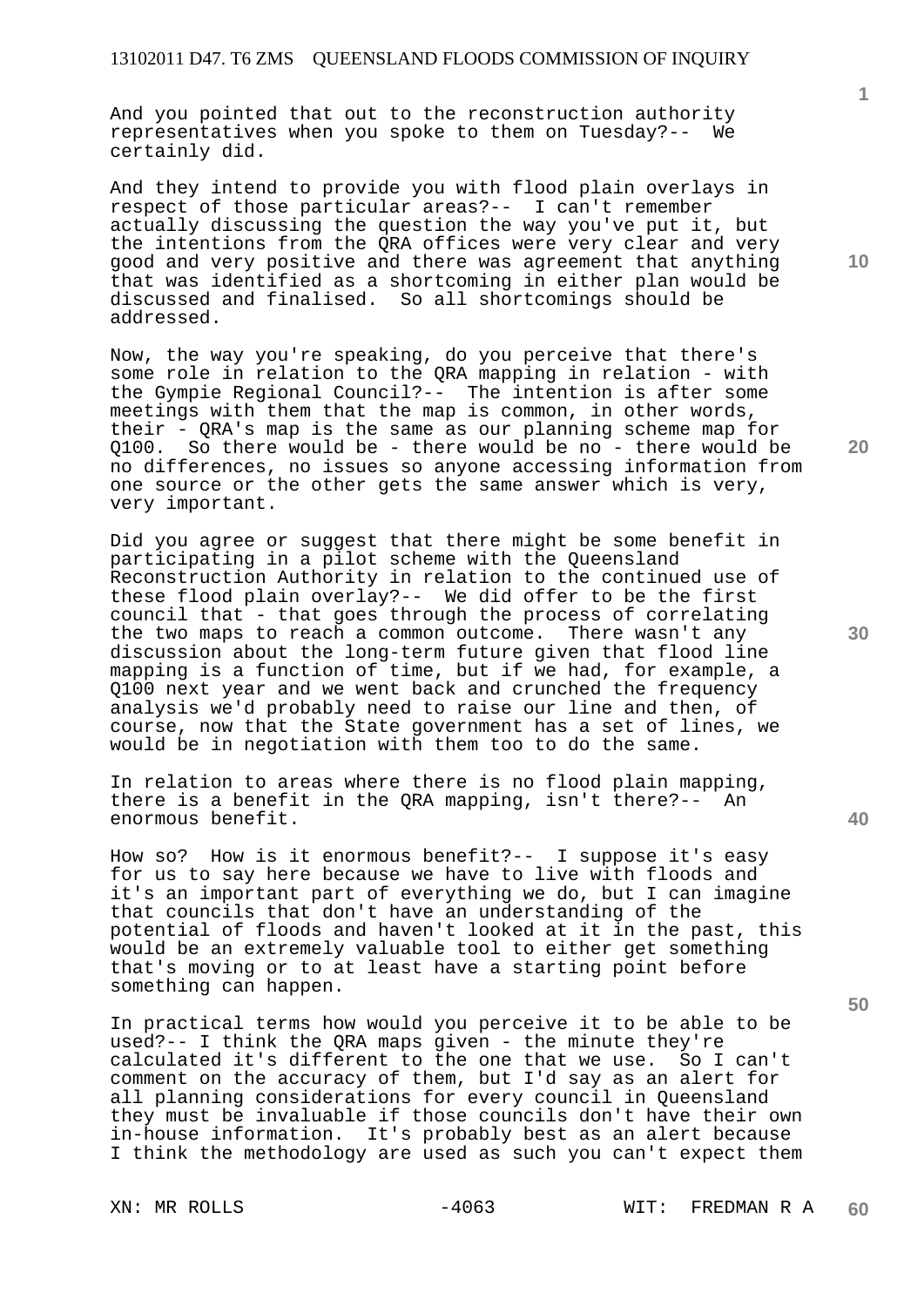to be a precise planning tool.

Although they're 95 per cent accurate on your examinations to the present point in time?-- That defies logic. I don't understand how that occurred.

But it's happened?-- I do concede it's happened. I handed over the evidence.

**10**  And the areas where there is no flood mapping, you say they're an alert - that would alert a planning officer in a regional council that that area would be subject to flooding; is that right?-- I think you need to be more specific than that. It would alert people to the need that they need to assess the likelihood of flooding. As I say, I don't - I don't think those maps were designed to be that reliable.

No. And to be used with other information?-- Correct.

**20**  It's readily available such as heights from gauging stations and contour maps; is that right?-- Correct.

And together those particular tools come together to assist to providing more information for a planning officer in considering flooding issues?-- Very much so.

Are there any other items in the toolkit which would be of assistance to a planning officer that didn't have access to other flood information in using the QRA material?-- I don't know how advanced council's west of here are in relation to what information they have, that they can supplement the QRA information with. It's, no doubt, over the fullness of time those maps will act as a catalyst for a lot of work and lot of other information that will be gathered that can be used. Each town, its rivers, haven't got the same characteristics. I can't generalise.

They're a building block; is that right?-- They're a stepping stone/building block.

And they're the start of the first principles that you referred to in your answer to my learned friend before?-- Yes.

Thank you, Commissioner. I have nothing further.

COMMISSIONER: Ms McLeod?

MS McLEOD: No questions, thank you.

COMMISSIONER: Mr Ure?

MR URE: I have nothing, thank you.

MS KEFFORD: Just a few questions. Do you understand the QRA maps to convey something about the actual risk or probability

**1**

**30** 

**40**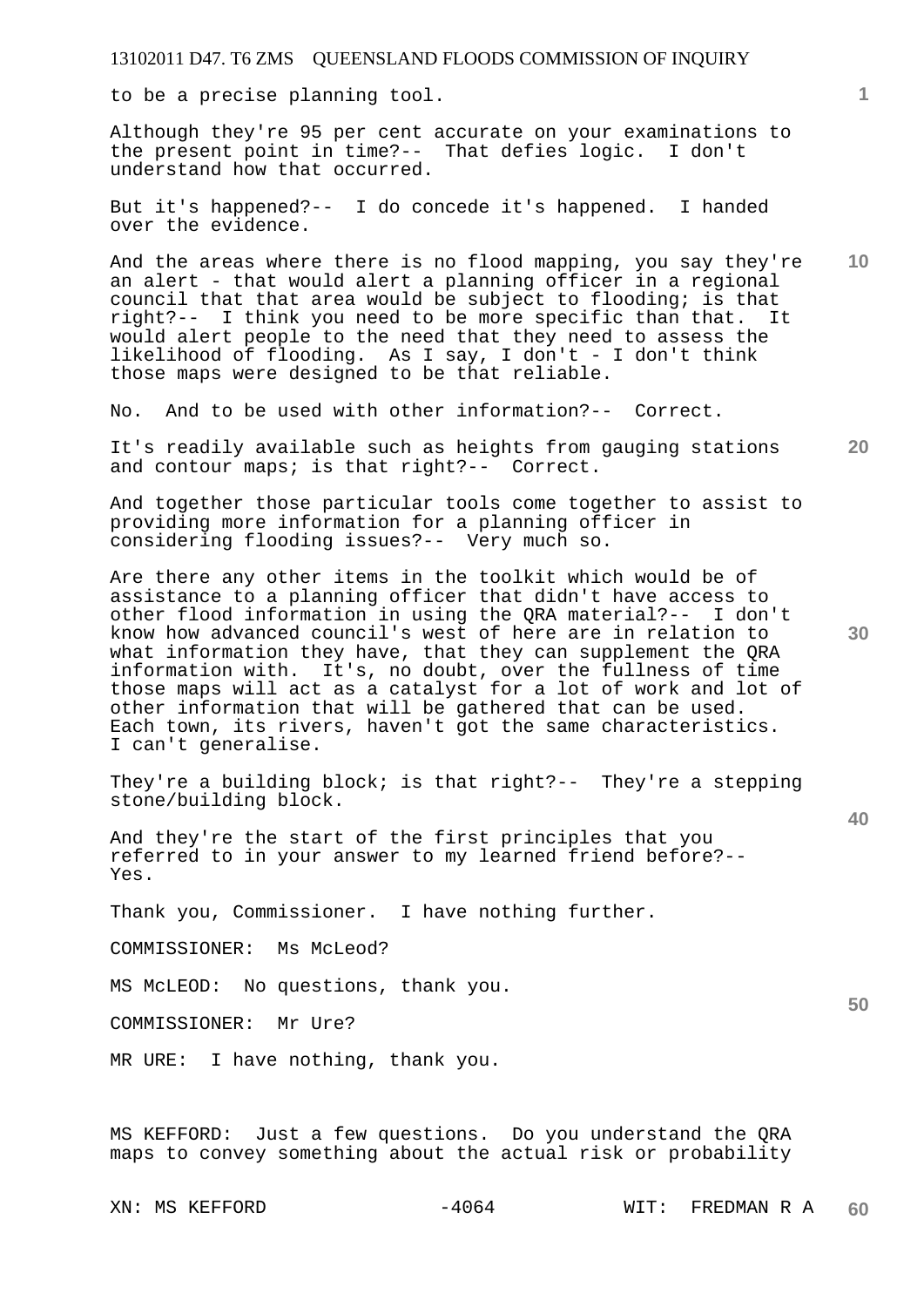of flooding?-- I know what they're - they're intended to be and they're - I repeat they're - in relation to how they correlate with the Q100 level, the true Q100 level, any one knows what it is, I don't know what the degree of accuracy across the State they're achieving.

Sorry, if I can go back to my question, though, do you understand the QRA map to convey something about the actual risk or probability of flooding?-- That's correct.

On its own?-- Yes.

What do you understand the QRA map conveys in terms of probability of flooding?-- That's what I'm talking about in my answer in relation to it. Whether or not it correlates with the Q100 line I can't answer. However, in our case it appears to be a good indicator of Q100. I can't comment for other parts of the State. It certainly serves as an alert that flooding is an issue wherever the map shows - shows colour, it should - it should trigger, depending on the importance of the infrastructure proposed, it should trigger further studies without question.

When you say you don't know whether it correlates in other areas is that because it doesn't convey any information about probability of flooding?-- It certainly doesn't appear to.

In terms of the methodology you gave an answer earlier about the methodology that was used in producing the QRA maps. What do you understand to be the methodology used?-- Can I read it out?

COMMISSIONER: By all means. Just read it?-- The methodology is based on a number of data sets including the vegetation, vegetation screening, including soil analysis for flood plain identification. There's some gauging station information. There's obviously land sat imagery and aerial photographs, bearing in mind that for Gympie, for example, it was probably a Q20 flood. So the photographs and the imagery don't necessarily correlate with a line for Q100. Any of the other methods they've used like, say, vegetation or siltation areas don't necessarily convey a flood frequency. They do, however, convey a risk.

Mr Fredman, can I ask you, on my understanding of the evidence I've heard previously, and it hasn't necessarily been from the people who actually did the mapping, so it may be that what we hear in the future will make it clearer, but the mapping actually shows you areas that have flooded in the past, but with no limitation on the period during which that might have happened. Is that your understanding?-- I don't know whether they can say it's areas that were flooded in the past with any certainty and there's certainly no discussion of when it could have been a thousand years ago. If there's a big silt deposit somewhere it would mean a flood a long, long time ago. It's a brilliant exercise for what it's trying to do but it - I repeat it doesn't correlate with an exact science of flood prediction.

**20** 

**40** 

**50** 

**10**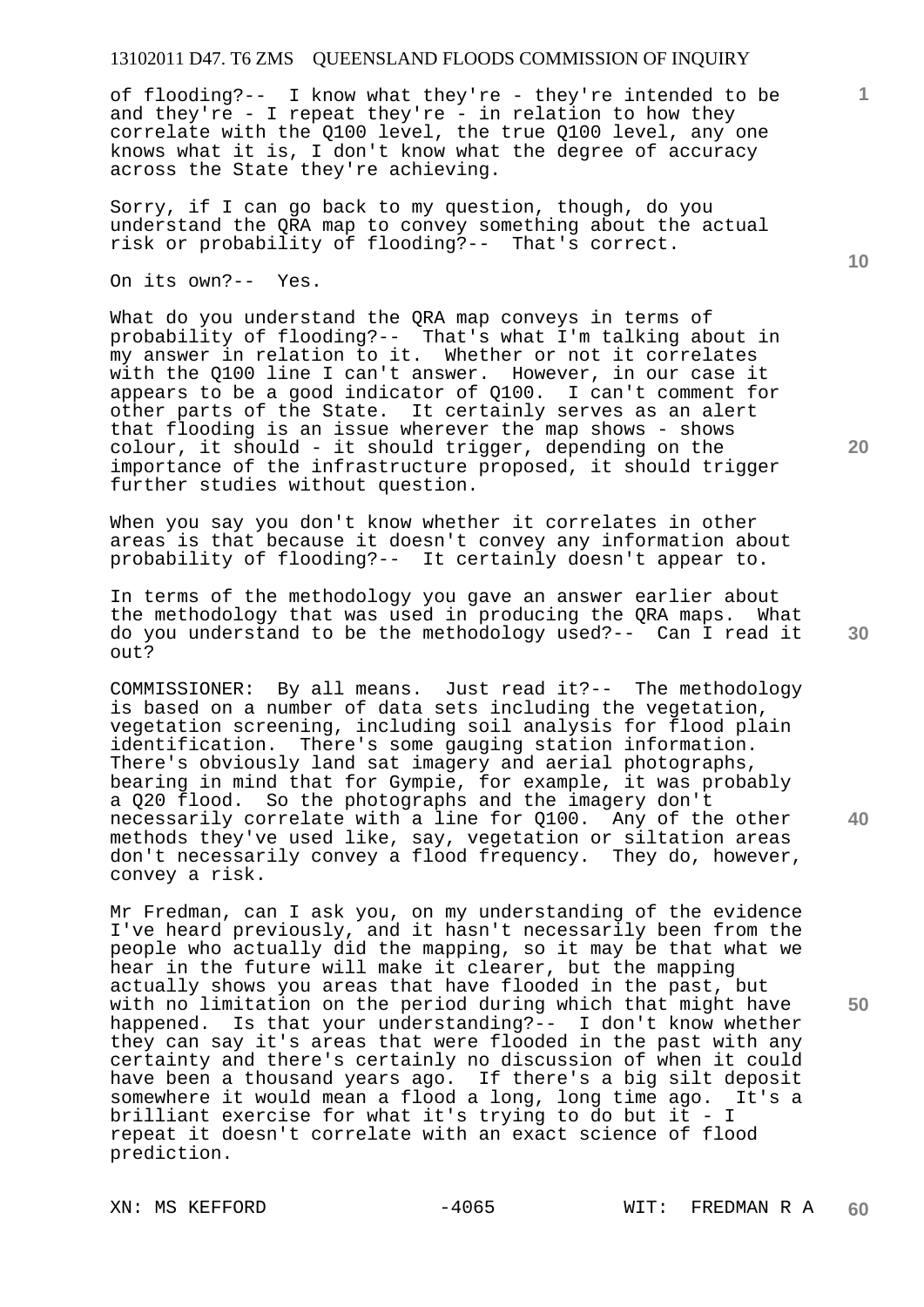Well, you would think if it's going to show you where it flooded a thousand years ago it might not tell you much about your risk in the present?-- I think they've used a number of other data sets which have possibly eliminated some of the risk to do with silt deposits. I think that is one of the 10 layers that they used. So it's interesting that it correlated for Gympie. I can't imagine it correlates that well in other places.

MS KEFFORD: Thank you, your Honour, I have no further questions.

COMMISSIONER: Do you have anything arising out of that Mr Rolls?

**20**  MR ROLLS: Yes. The document you're reading from, Mr Fredman, that's the guideline planning for more stronger and more resilient flood plains?-- That's the draft document.

That's the draft guideline?-- Yes.

For the record, that's Exhibited to Brendan Nelson's affidavit, Commissioner. You said there were 10 data sets used. Are you familiar with the data sets or would you simply be reading from that particular document?-- I'm reading from the document and I haven't seen any data sets as such, but it's quite understandable that they use these data sets.

Such as? What are they?-- Well, look, vegetation mapping, aerial photography taken at flood peak last flood. Gauging stations, land set imagery, stream orders, 10 metre contours and there's potential error in that alone, but they're the sort of - they're the data sets that they've used as compared with flood frequency analysis data sets which is where council has come from.

So it's a different methodology?-- Different methodology. Totally different.

Totally different. But it also provides for a more - it's a less expensive and more - it covers a wider area than what might be done with conventional flood plain or flood mapping?-- The amount of work that's been done is extraordinary in the time available. The only way you can do it is with nonspecific data sets like this. It's quite extraordinary how much they've done.

How long have you - has the Gympie Regional Council been spent - or has it spent on doing its most recent flood plain mapping, flood mapping?-- As in the current study-----

Current study?-- -----underway, it's probably been six months.

**1**

**10** 

**40**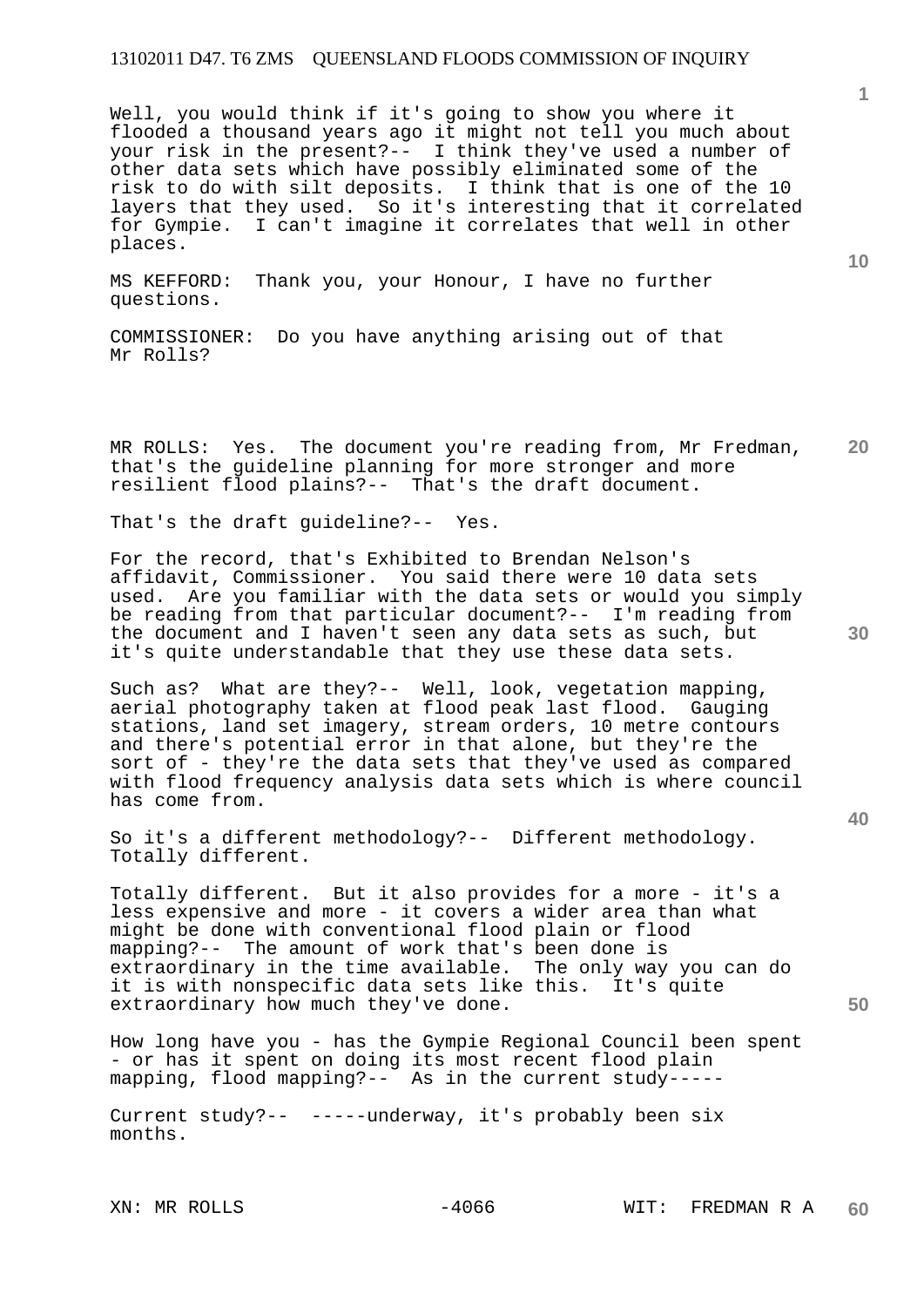I have nothing further. Thank you, Commissioner.

MS KEFFORD: Nothing further. May Mr Fredman be excused? COMMISSIONER: Yes. Thank you Mr Fredman, you're excused.

WITNESS EXCUSED

MS WILSON: Madam Commissioner, I call Michael Hartley.

MICHAEL PETER HARTLEY, SWORN AND EXAMINED:

MS WILSON: Your full name is Michael Peter Hartley?-- That's correct.

And you're the director of planning and development in the Gympie Regional Council?-- That's correct.

And you provided three statements to the Queensland Floods Commission of Inquiry. Your first statement is dated the 25th of August 2011. Is that your statement there?-- It is.

And you've got some attachments to that statement?-- That's right.

And that statement on the 25th of August 2011 sets out the planning schemes that the Gympie Regional Council administers?-- Yes.

And sets out how those planning schemes deal with flooding?-- That's right.

Madam Commissioner, I tender that statement.

COMMISSIONER: Exhibit 820.

ADMITTED AND MARKED "EXHIBIT 820"

MS WILSON: Another statement was provided the other - another statement was provided by you dated the 27th of September 2011?-- That's correct.

Madam Commissioner, I tender that statement.

COMMISSIONER: Exhibit 821.

**10** 

**20** 

**30** 

**40**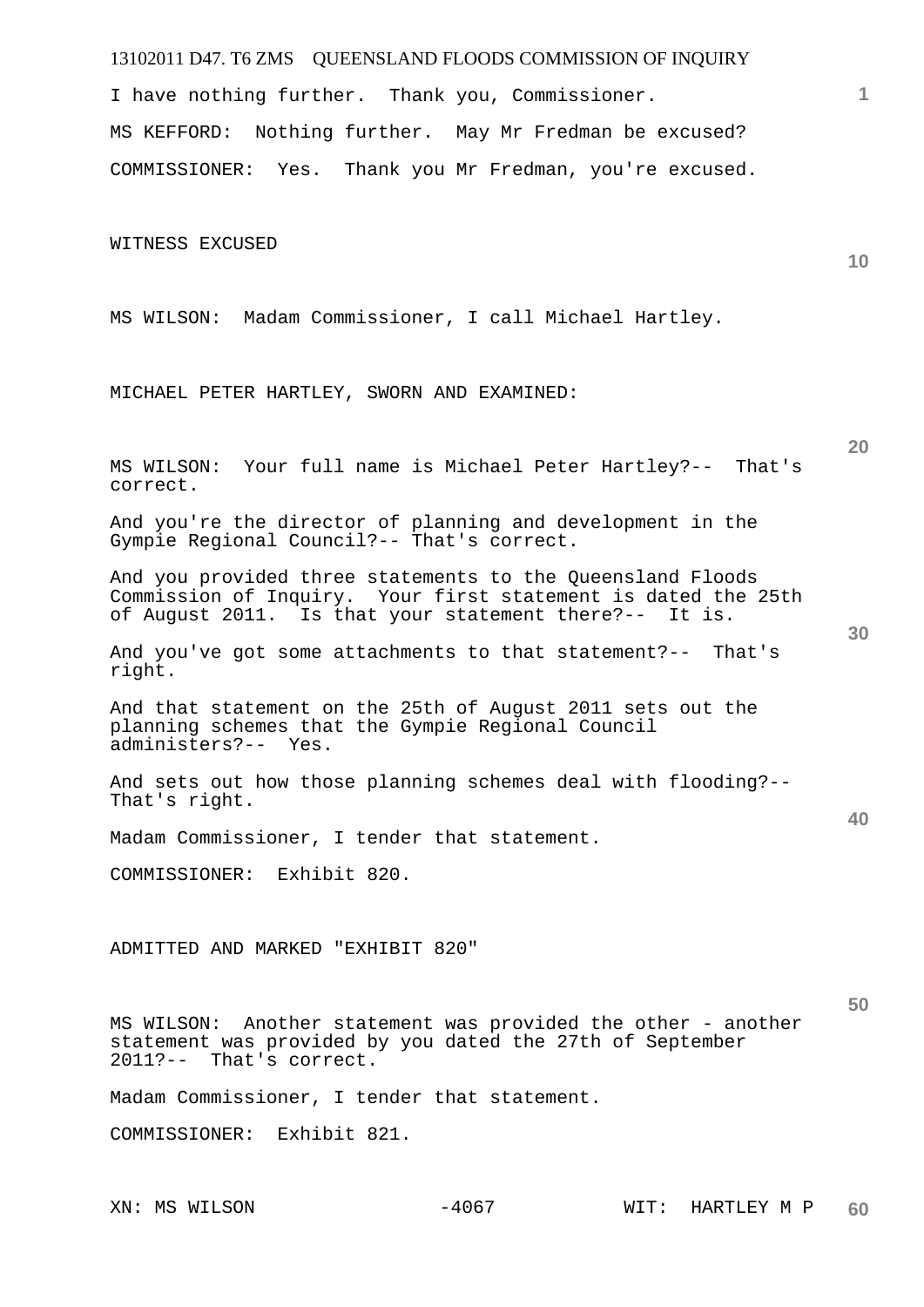ADMITTED AND MARKED "EXHIBIT 821"

MS WILSON: And the final statement that has been provided by you to the Queensland Floods Commission of Inquiry is the statement dated 6th of October 2011?-- That's correct.

And that is a statement that sets out some matters in relation to the Queensland reconstruction authority?-- It does.

Madam Commissioner, I tender that statement.

COMMISSIONER: Exhibit 822.

ADMITTED AND MARKED "EXHIBIT 822"

MS WILSON: Now, if we can, first of all, go to your first statement that's dated the 25th of August 2011. Have you got that statement there?-- I have.

And have you got the attachments to that statement?-- Sorry.

As long as you've got them with you in the witness box?-- I'm not sure there were attachments to that statement.

Okay. Well, if we can go through your statement. At paragraph 1 you referred to the - that there has been no changes to the council's land planning policies, processes or other statutory instruments in relation to the flooding?-- That's correct.

Is there any reason for that?-- There's been no changes since-----

Yes?-- -----between January and now?

Yes?-- Look, the main reason is that we - we have three planning schemes at the moment. The planning scheme that deals with the bulk of development in the Gympie region is the - from the Cooloola Shire Planning Scheme. It has quite a lot of regulation within it in relation to flooding and dealing with development applications in relation to flooding. We're also quite well advanced with preparing new planning schemes under the Sustainable Planning Act. We've undertaken over the last, sort of, two and a-half years a range of planning studies and supporting material that we're now-----

Mr Hartley, every word that you say will be taken down. So if you can just slow down?-- So we're well advanced. We've got all the supporting material that we need with the exception of the finalisation of the current flood studies that's been undertaken at the moment. So we are drafting the document proper at the moment and we're putting basically all our

**30** 

**50**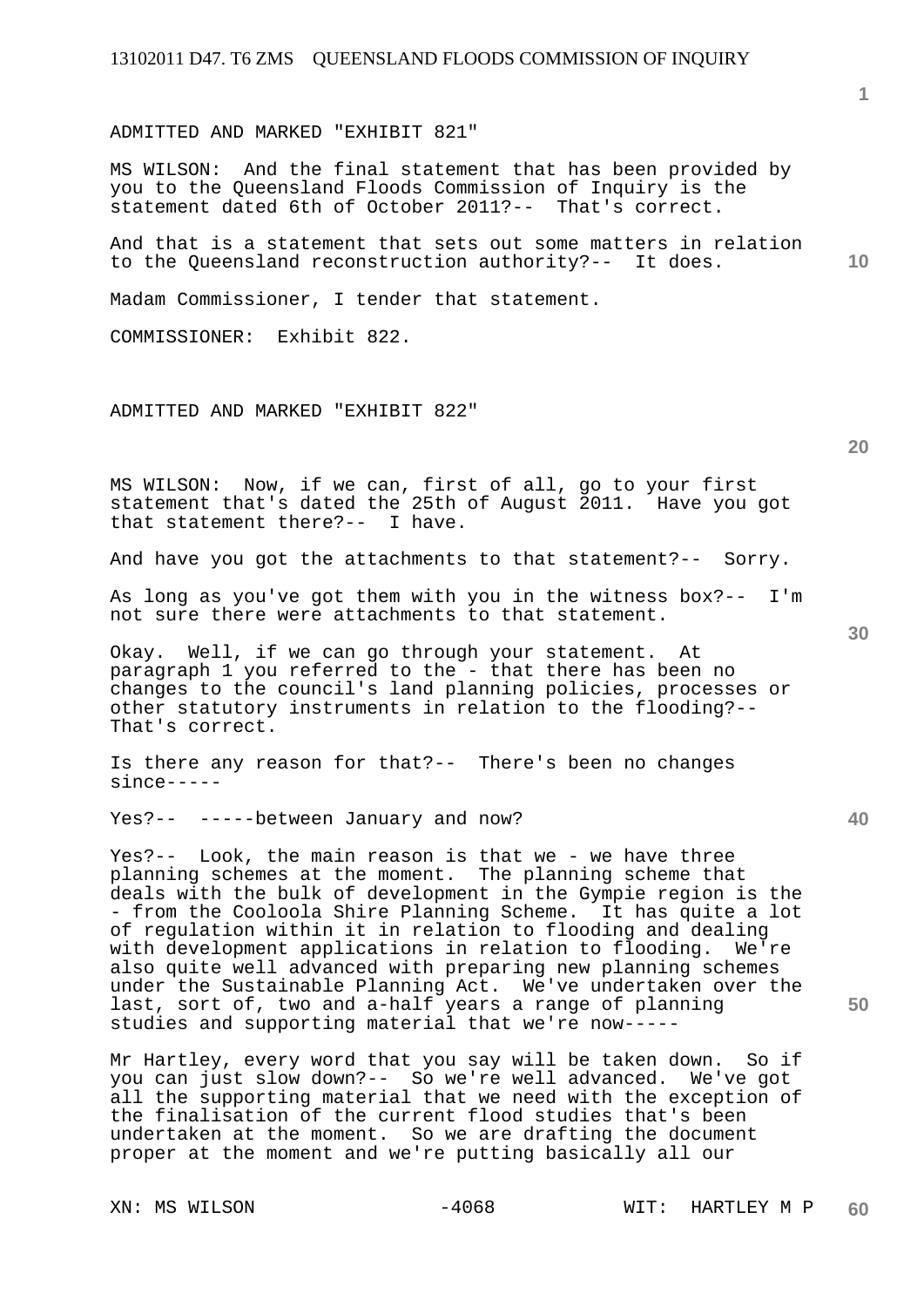| 13102011 D47. T6 ZMS QUEENSLAND FLOODS COMMISSION OF INQUIRY                                                                                                                                                                                                                                                                                        |                 |
|-----------------------------------------------------------------------------------------------------------------------------------------------------------------------------------------------------------------------------------------------------------------------------------------------------------------------------------------------------|-----------------|
| efforts and resources into the new planning scheme under the<br>Sustainable Planning Act.                                                                                                                                                                                                                                                           | 1.              |
| The three planning schemes that you currently set out are<br>Cooloola, Kilkivan and Tiaro?-- That's correct.                                                                                                                                                                                                                                        |                 |
| The new planning scheme that is being proposed will<br>incorporate those three planning schemes under a single<br>planning scheme; is that the case?-- That's correct.                                                                                                                                                                              | 10 <sup>°</sup> |
| And there will be one planning scheme with one set of<br>conditions for all - for the entire area of the Gympie<br>Regional Council?-- Well, that may not necessarily be so.<br>There may be different standards in different localities for<br>character and amenity reasons and under the circumstances, but<br>it will be one planning document. |                 |
| And distinctions will be made for-----?-- Yes.                                                                                                                                                                                                                                                                                                      |                 |
| -----different environments?-- Correct.                                                                                                                                                                                                                                                                                                             | 20              |
| So you've set out the three planning schemes in your statement<br>and if we can go through some of the matters that you raised<br>in relation to each of those three. The Cooloola Planning<br>Scheme is set out from paragraph 3 onwards?-- Yes.                                                                                                   |                 |
| If I can take you to paragraph 6. Now, paragraph 6 deals with<br>applications to subdivide land?-- It does.                                                                                                                                                                                                                                         |                 |
| The reconfiguring of the lot code contains two specific<br>outcomes and associated probable solutions. On the left-hand<br>side of that table we have the specific outcome. On the<br>right-hand side we have the probable solution?-- Yes.                                                                                                         | 30              |
| Is that the case?-- That's correct.                                                                                                                                                                                                                                                                                                                 |                 |
| So in terms of the residential use that is set out in SO17;<br>you can see that?-- That's right.                                                                                                                                                                                                                                                    |                 |
| And one way with complying with what is set out in SO17 is by<br>meeting the probable solutions which is the right-hand<br>column?-- Correct.                                                                                                                                                                                                       | 40              |
| So if we can now go to the probable solutions. One of the<br>ways that can be met is requiring the proposed lots to have a<br>minimum building pad above the 1 in 100 ARI flood level where<br>it is known?-- That's right.                                                                                                                         |                 |
| Does council have this type of information from any areas<br>covered by the scheme?-- The Q100 line?                                                                                                                                                                                                                                                | 50              |
| Yes?-- Yes, we do. It doesn't form part of the planning -<br>the Cooloola Planning Scheme in particular. It doesn't form<br>part of that scheme that that knowledge is available.                                                                                                                                                                   |                 |
| And how-----?-- Sorry.                                                                                                                                                                                                                                                                                                                              |                 |
| Sorry, how is that knowledge available?-- Through the GHED                                                                                                                                                                                                                                                                                          |                 |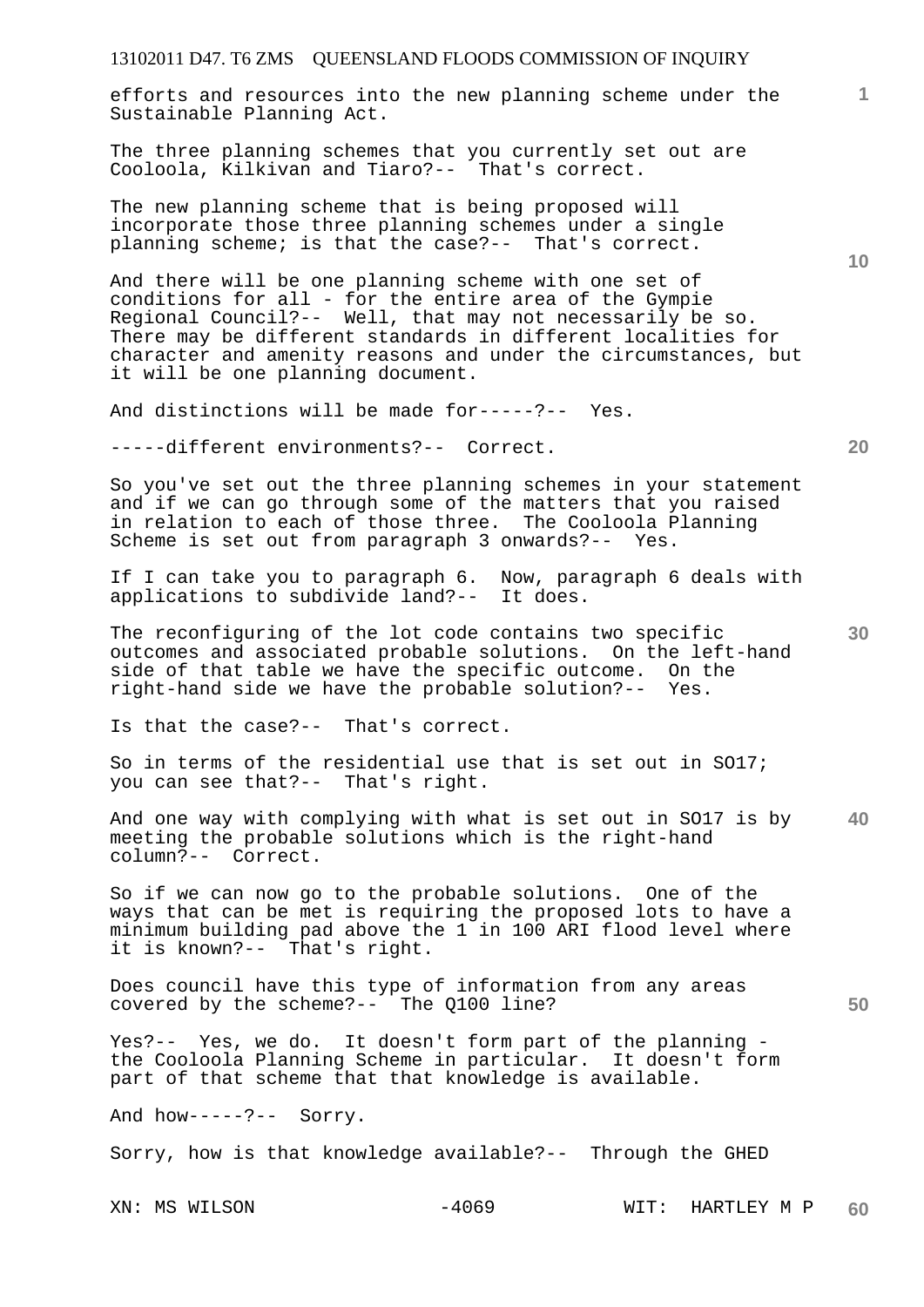study that was undertaken in 2000.

And then we can see then specific regions Tin Can Bay, Rainbow Beach and Rainbow Shores have particular matters that it can be met?-- That is right.

If we can go to E. If areas where the 1 in 100 ARI flood level is not known at or above the highest lying flood level in that locality?-- That's right.

So where does that information come from, Mr Hartley?-- Look, it would be up to individual development proponents to demonstrate that to council to enable officers to assess that and, if you like, whether that's done by a flood study, by a flood engineer engaged by the applicant to prepare a flood study on a particular development proposal, whether or not it's statements from locals, there are a range of ways of trying to find out. Ordinarily we would ask applicants to provide some information from a qualified engineer in relation to flooding on site that we new very little about.

If there is no information about the historical flooding for an area covered by this planning scheme, is it assumed that the land is not subject to flooding?-- Not necessarily.

And would the developers still have to go through and provide that additional information to you?-- If - yes, and there's a degree of, I suppose, judgment in that there's a degree of individual site analysis. But certainly if there was some concern in relation to the risk of flooding, once an application was lodged there would be every likelihood that there would be a request for further information from the applicant in relation to the issue of flooding.

**50** 

**1**

**10** 

**20**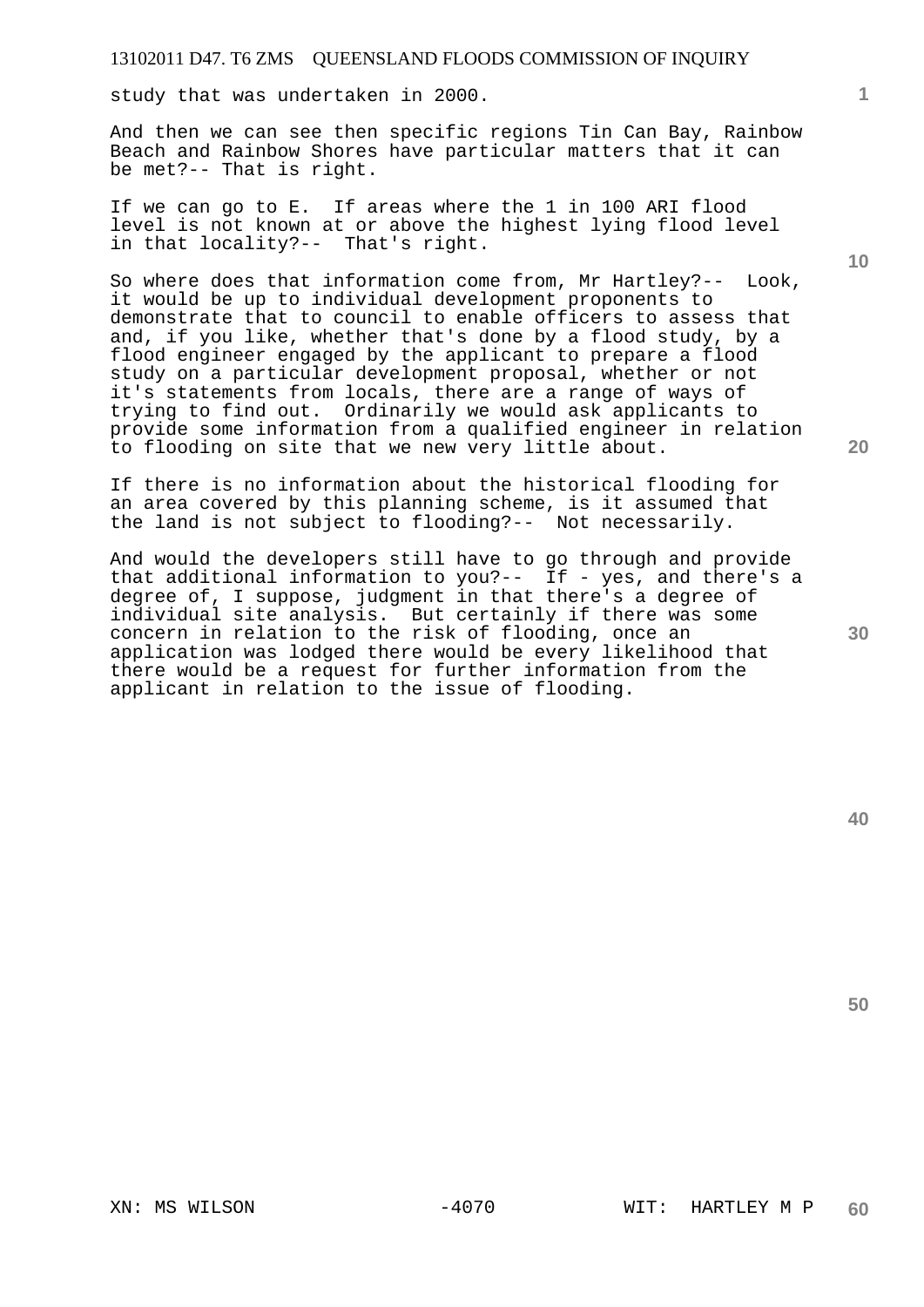SO17 sets out information in relation to residents. SO18 talks about nonresidential use, businesses, commercial use?-- That's right.

The specific outcome seeks to maintain the safety of people and minimise the potential damage to property in flooding. See that?-- That's right.

**10**  So there's two concepts there: one is maintaining the safety of people and the other is to minimise potential damage to property from flooding?-- That's right.

And that can be met by the probable solutions which are contained in the right-hand column?-- Correct.

Some of those solutions that are contained in that right-hand column, you'd agree that some are more likely to be effective than others in meeting that outcome?-- That's not the way the scheme was drafted. I mean, if you're asking - like, my personal - my professional personal opinion in answer to that is probably yes, but they're evenly weighted in the planning scheme.

When you say - well, let's look at - let's look at what is contained in the probable solution. For example, (d) and (e) - sorry, (e) and (f), "The outcome could be met to minimise the potential damage to property from flooding if lots are located in an area where there's sufficient flood warning time to enable safe evacuation."?-- That's right.

Well, that wouldn't meet the outcome, would it, of potential damage to property from flooding?-- Well, again, my opinion is that it may not, but strict interpretation of the planning scheme suggests that it does.

Well, is it the case that you can meet the specific outcome if you satisfy any one of those matters that is listed under PS18?-- Yes, that's correct.

So, it could be satisfied if each lot contains a safe refuge, for example, which is contained in (f)?-- Well, it would satisfy the specific outcome, but I appreciate the point that it wouldn't protect property.

Okay. So there are matters there that development could be approved that has no ability to protect property from damage from floods; do you agree with that?-- I think compliance with the code can be achieved without necessarily ensuring protection of buildings. In fact, I think that's what you're saying.

Yes?-- That any one of those acceptable solutions will achieve compliance with the specific outcome, and that's the way the word - the scheme is drafted, if you like. That's a scheme structure issue more than anything else.

And that is a scheme structure issue that could be addressed

**30** 

**20** 

**50**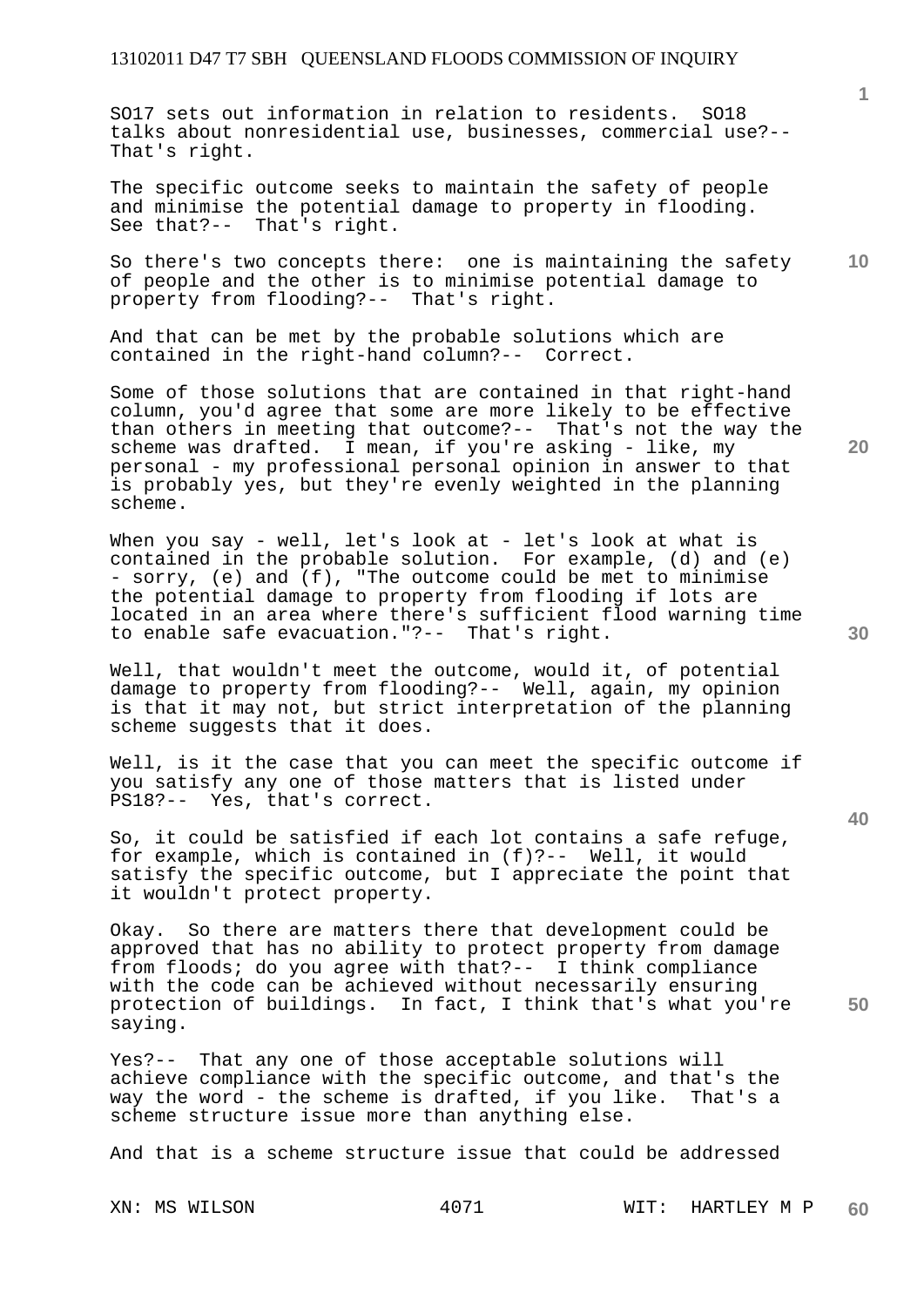when you're looking at it again with fresh eyes and looking at the new scheme being proposed?-- It will be, and maybe just on that comment, one of the prerequisites of the 2011 flood study that's being commissioned is that that flood study will inform the drafting of the new planning scheme to the extent that the new scheme will reflect SPP 1/03 in relation to flooding. So, there is every expectation in the supporting material that the standard of the new scheme will entirely reflect the new SPP.

And in the new scheme, would it be possible to satisfy the specific outcome by just meeting one of those matters that are set out in SP18 - PS18?-- I'm not in a position to comment on the structure and the exact wording of the codes that are likely to appear in the scheme.

I appreciate that, but are you alert to the fact that PS18-----?-- Yes.

-----does not satisfy the outcome-----?-- Yes.

-----in some respects?-- Look, very much, and I think a comment, for what it is worth, "resilience of nonresidential buildings in times of flood", is an important and a laudable outcome. Whether or not that's actually built into planning schemes, whether or not there's a better mechanism of planning and development framework, like the Queensland Development Code or some other document like that, I think that's yet to be determined, but, as an outcome, it is certainly a positive one.

Now, SO18 deals with new lots intended for nonresidential use?-- That's right. That's right.

What about the situation where we have a vacant lot or some other lot that there's going to be a proposed material change of use? How does the Cooloola Planning Scheme deal with that in relation to flooding?-- Well, that's further in my statement.

Well, paragraph 5 deals - refers to material change of use. Depending on the location of a particular development site, one of these planning area codes will apply to any development application for material change of use?-- That's right.

Is that what you were looking for in your statement?-- Yes, it is.

Okay?-- And that's-----

So, what probable solutions are there to specific outcomes of minimising potential damage to property from flooding in that situation?-- Well, again, I'd go to paragraph 3 in my statement, which has got probable solution 10, which talks about residential building levels complying with those that are established in a particular table, and that table is on the very next page, and for nonresidential buildings, there is no solution-----

**40** 

**50** 

**20** 

**10**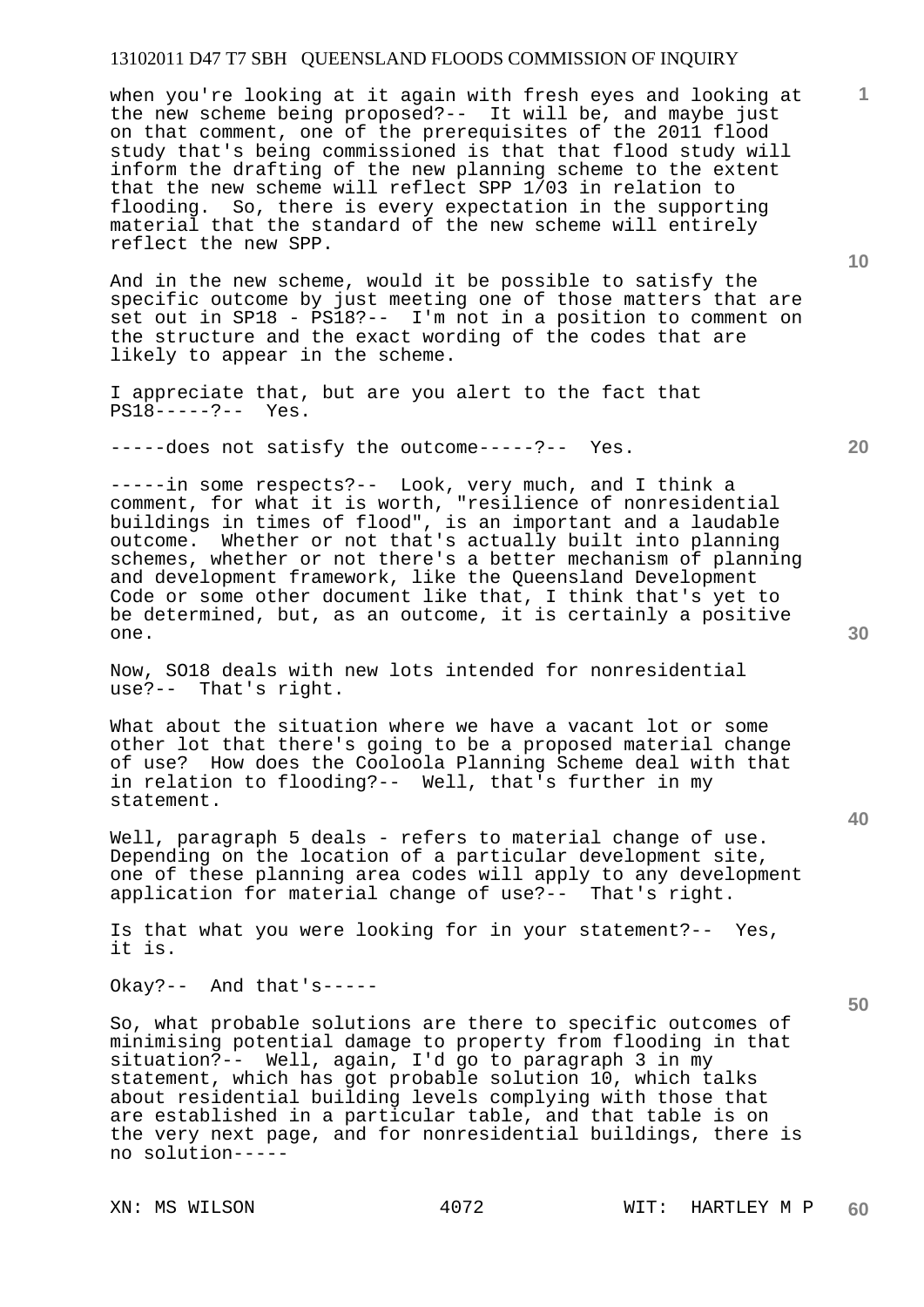No?-- -----described in the planning scheme.

No. And that's where my question was directed at nonresidential; that is, business or commercial. So, in that situation where there is a material change of use proposed, there is no specific outcome or probable solution to deal with flooding presently in the planning scheme; is that the case?-- Oh, yes, there is. You say to deal with - I don't think there is a specific provision that requires resilience in relation to building materials or whatever, but there are certainly provisions in the scheme in relation to evacuation routes, in relation to safe refuge. There is still - for want of a better word, there is still a test that applications have to be assessed against in relation to flooding.

What about the specific outcome of minimising potential damage to property from flooding?-- No, there are no further provisions in relation to commercial and industrial development.

And is that something that really needs to be addressed in the new planning scheme?-- Yeah, look, it is something that needs to be addressed. I just go back to my earlier comment. If every planning scheme in Queensland attempts to address building resilience in areas of flood, you're going to end up with 70-odd potentially different standards because each drafter of each local planning scheme may want to use different words, different terminology, there may be different outcomes. It may be it's one of those circumstances where a state-wide code, like the Queensland Development Code or some other State-wide standard, should deal with that issue of nonresidential building resilience in identified flood areas.

But why couldn't there be a specific outcome, like as drafted, of specific outcome 18, that deals with nonresidential use when there's going to be a proposed material change of use to a property lot?-- There certainly could be. It could be incorporated and incorporated in the planning scheme.

And we've heard evidence this morning from Ms Blaich about the damage that was suffered to her business?-- Yes.

And that sort of amendment to a planning scheme would, in some way, address those issues about ensuring that there is a specific outcome for a - minimising potential damage to property from flooding?-- An amendment to the existing planning scheme.

Or - no, when you are looking at the new planning scheme?-- No doubt about that. I think the issue of resilience will need to be taken into account, whether or not it is through the planning scheme or through a higher order code. I mean, if there is no Queensland development standard for it or some other State-wide requirement, then the idea of building resilience of buildings in the planning scheme is the right one.

**10** 

**1**

**20** 

**30** 

**40**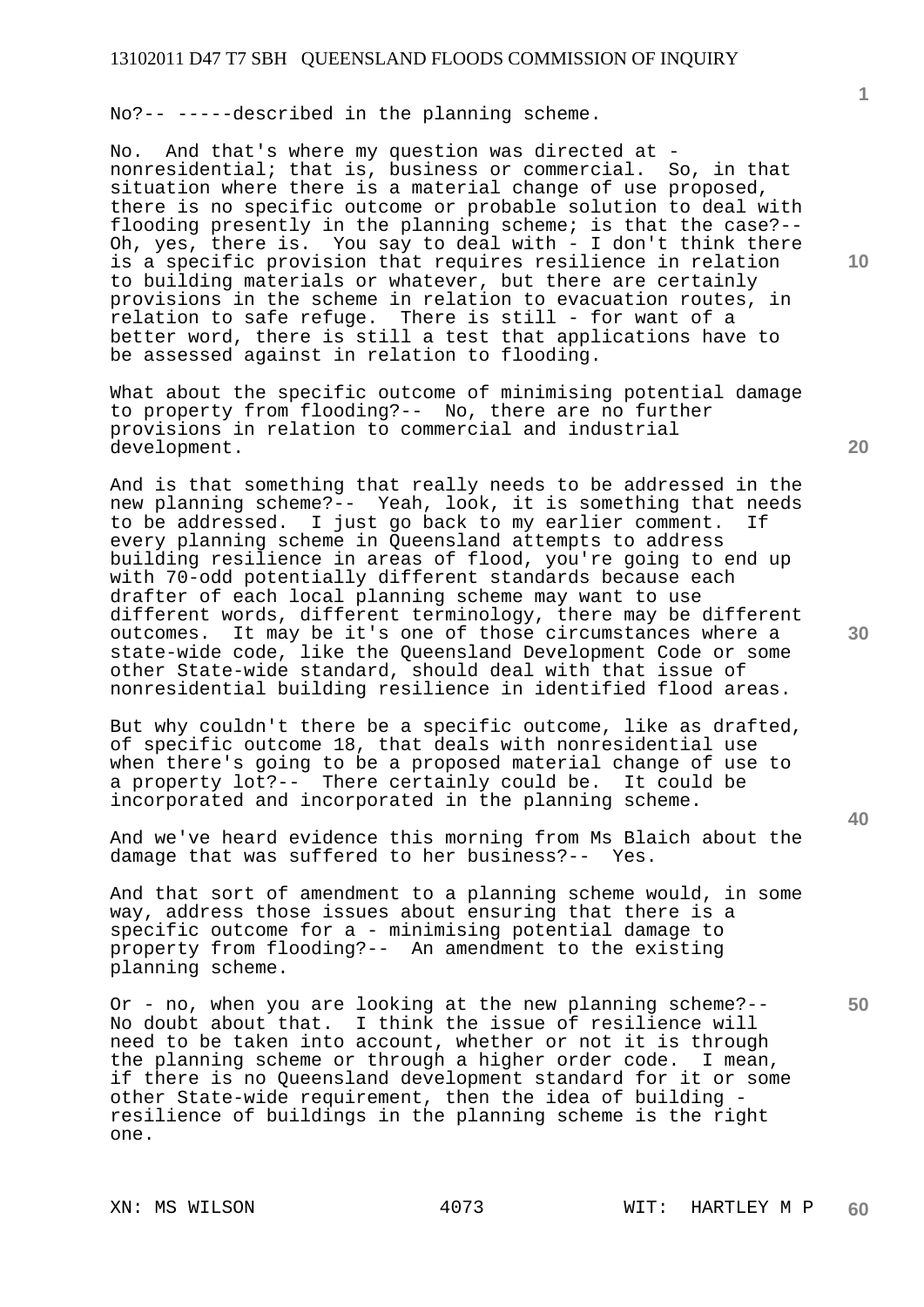Why couldn't a specific outcome for a material change of use for a nonresidential use have some of those matters that are set out at PS18 (a) to (c)? Why couldn't that occur?-- Look, they could. They could. There's no reason why they couldn't if that was the policy position of the planning authority, being the Council.

And will that be the planning policy for the Gympie Regional Council in relation to the future?-- Look, I can't say that it will be or that it won't be. Will I be - would I, as the Director of Planning and Development, be recommending to Council that some level of building resilience be built into the relevant codes? Look, the answer to that is "yes" if there is no other State-wide control.

Why do you need "if there is no other state-wide control"? Why do you need that?-- Only because there's little point in duplicating what would already be - if it is already in the Queensland development code, then it is unnecessary and immaterial to duplicate it in the planning scheme.

If we can go to the Kilkivan Planning Scheme that you set out in paragraph 7 and following? The specific outcome that is set out there provides that areas susceptible to hazards associated with, and relevant for our purposes, flooding-----?-- Yes.

-----are maintained in a state which minimises things such as damage to property and essential services and infrastructure, unacceptable changes to local flooding and drainage characteristics. There is no map to define what specific area that outcome applies to, is there?-- No.

So that specific outcome must be addressed in any development application that has to address this code?-- That's correct.

And in terms of addressing the specific outcome - the probable solution again is one way that it can be addressed?-- That's right.

And the probable solution S2.25 is set out there?-- That's right.

And refers to the 1 per cent AEP. Does Council have information with respect to the 1 per cent AEP?-- In the former Kilkivan Shire, not to my knowledge. Not to my knowledge. And that's something that we are acquiring through the flood study that's nearing completion at the moment.

So, in practical terms, S2.25 couldn't be used?-- Well, that's right. That's right.

As a physical use?-- That's right, we don't have that knowledge.

Does Council have information on the highest known flood level in this area?-- I think just based on Mr Fredman's testimony this morning, what happened earlier this year I think is the

**10** 

**1**

**20** 

**40** 

**50**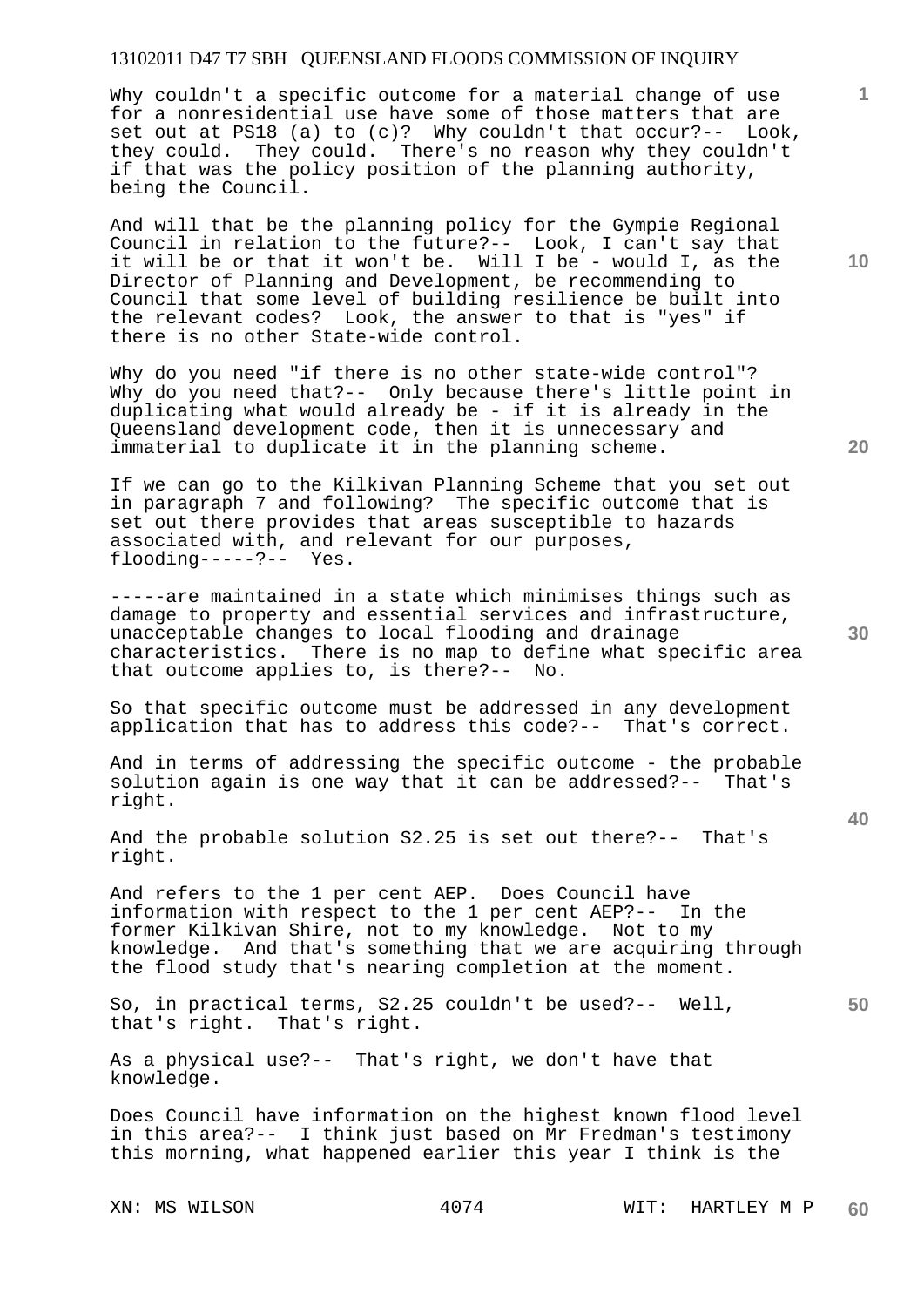highest known flood, in that - so, the answer to that is yes, but we're only based on January-----

Post-2011?-- Yes.

So, prior to 2011, how did applicants address compliance with this provision?-- I suppose very simply there's not a lot of development activity occurring in the Kilkivan Shire. An example I can give is a development application that we did receive for a range of - a small number of urban lots on the outskirts of Kilkivan. We, Council, as part of the information request, insisted on a flood study, because that knowledge just wasn't available to us, and the lot in question was on the banks of a creek. Now, the applicant refused to provide that information. They said, "Look, the family has owned the land for 100 years, we know we're not going to flood and we're not going to provide that information." From an assessment perspective, that wasn't sufficient for us to determine it complied or that that requirement had been achieved, and just as a matter of procedure, whilst the site was suitably located for urban development, we didn't have all that detailed flooding information, so the Council actually approved a-----

Just slow down?-- -----Council actually approved a preliminary approval for that site and required a further application to be accompanied by a detailed flood study to demonstrate that the lots can actually conform in terms of flood, and, look, the applicant refused to - refused to accept that and actually lodged an appeal, and they're now in the process of preparing a flood study. So, that's - at this stage, that's an example of how we have to deal with flooding in the form of Kilkivan<br>Shire. That will change, hopefully, once we have the That will change, hopefully, once we have the knowledge of the flood study, and appropriate mapping is built into the planning scheme.

A preliminary approval, though, means that a development couldn't proceed until that further information was obtained?-- That's absolutely correct.

Well, now, if we can move to the Tiaro Planning Scheme and go to paragraph 9 of your statement? The Tiaro Planning Scheme does not reflect the State Planning Policy?-- That's right.

And it's the case that all three planning schemes that you administer don't reflect the State Planning Policy?-- That's correct.

But it does have provisions with respect to flooding - Tiaro?-- It does.

Now, we see there residential uses are established in localities, and the solution refers to that being above the highest available flood level. What does "available" mean?-- I'm sorry, where are you reading that from?

See your paragraph 9?-- Paragraph 9, yes.

**10** 

**1**

**20** 

**30** 

**40**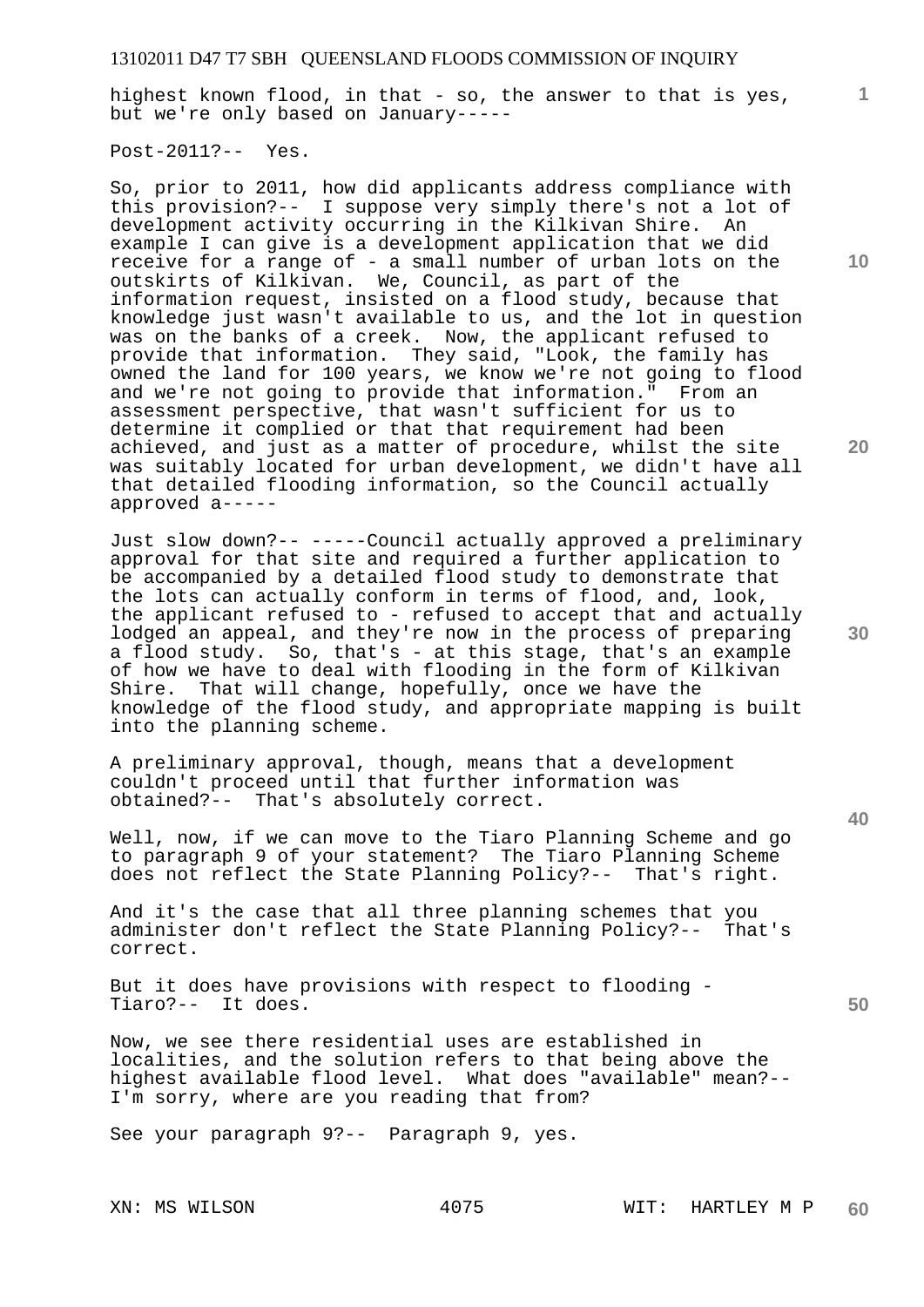Yes. And you see the right-hand column, which would be the probable solution?-- Yes.

And that is that new residential areas are developed on land which has the characteristic of being above the highest available flood level. So, where - I'm interested in the term "available"?-- Well, I mean, the former Tiaro Shire Council Mayor may not have had some information in relation to a flood that may have exceeded the Q100. I'm not aware of any such mapping, and for the purposes of interpreting that acceptable solution, it would be the Q100 line.

And is that Q100 line available?-- There is a flood map that forms part of the Tiaro scheme, that's right.

You referred to before that none of these State Planning Policies reflect the SPP 1/03. If I can-----

COMMISSIONER: Planning scheme.

MS WILSON: None of these planning schemes reflect the SPP 1/03. If I can show you this letter, please? This is a letter from the Gympie Council, a letter from the Chief Executive Officer to the Queensland Floods Commission of Inquiry?-- That's right.

Paragraph 3 sets out the Council has not made any application to the Minister for Local Government and Planning seeking a finding as to whether or not a planning scheme administered by the Council appropriately reflects SPP 1/03?-- That's correct.

Were you aware that that was the case?-- I was.

Do you know why the Council has not made any application?-- There has been - certainly since 2008 there has been no amendments to the Tiaro or Kilkivan planning scheme, and nor has there to the Cooloola scheme. There has been no occasion for Council to seek the Minister's advice. There has been no trigger, if you like, to seek the Minister's advice as to whether or not the schemes don't reflect the SPP. At the time of drafting - I mean, again, I don't think this is that unique in Queensland. I suspect the vast majority of planning schemes operating in Queensland at the moment don't fully reflect SPP 1/03. It's a timing issue. The State Planning Policy was introduced when the vast majority of planning schemes under the Integrated Planning Act had been three-quarters drafted. There was certainly a push on at the time to get a large number of planning schemes through the process. That was the fifth year, if you like, after the Integrated Planning Act commenced which said new planning schemes had to be prepared within five years. So, there was a genuine push at the time to try to get planning schemes through, and I think you'll find that's probably why there's an exception, if you like, in relation to flooding in the State Planning Policy, which is probably linked to the timing of its introduction, more than anything else.

**10** 

**1**

**20** 

**40**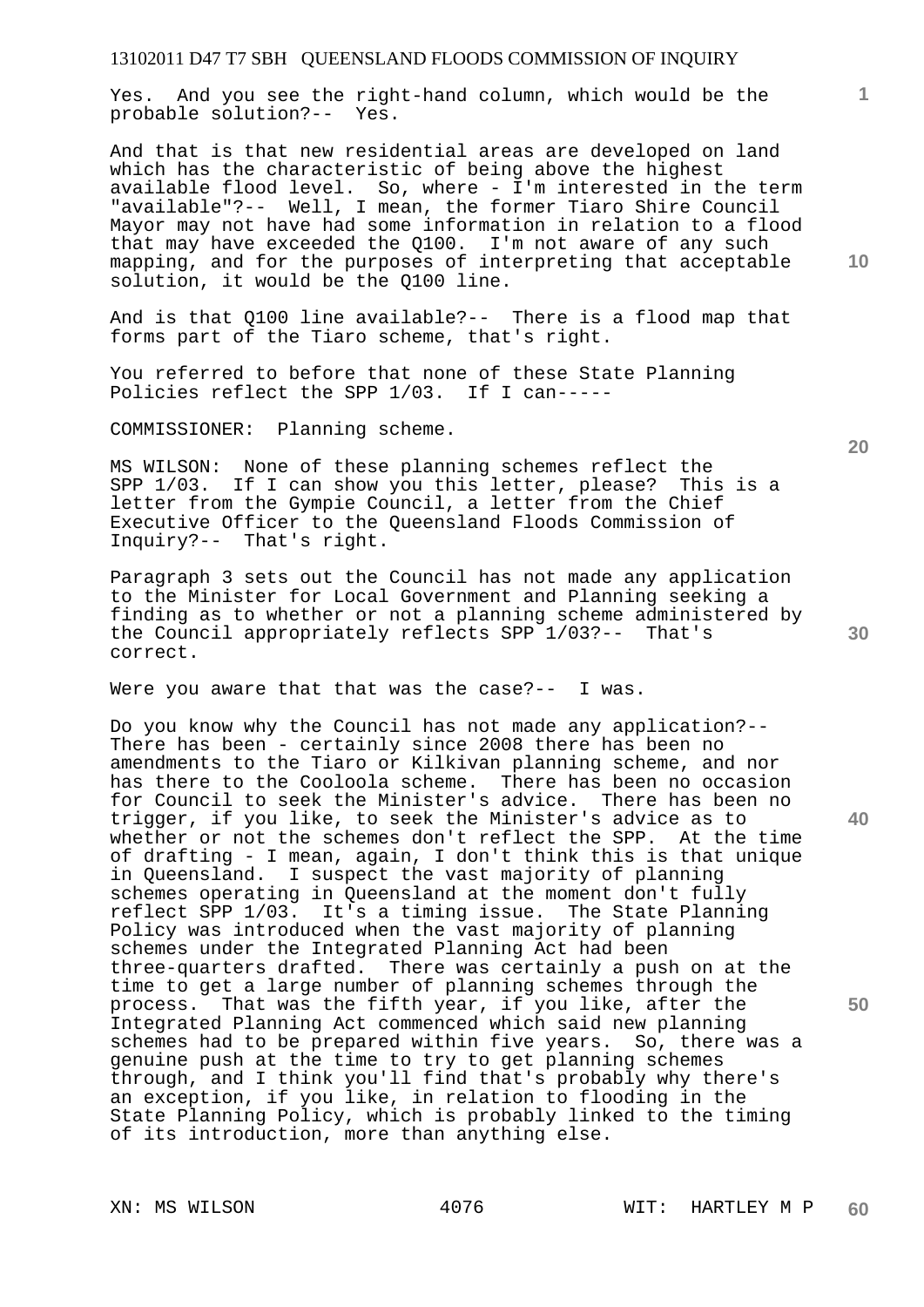So, we're now coming up to eight, nine years on-----?-- That's right.

-----some may think that's been sufficient time for councils to have their planning schemes reflect SPP 1/03?-- Look, I don't have the document with me, but if I remember correctly, when the Minister signed off particularly the Cooloola scheme - signed it off as suitable for adoption, the Minister of the day did state that there would be a requirement to undertake the necessary flood studies and reflect the SPP for the next planning scheme, which is the one that's currently under preparation right now.

Okay. And when do you expect the future planning scheme to take into account all of these three planning schemes that we have been referring to? When do you expect that to be completed?-- Always a bit difficult to predict how long a draft planning scheme is going to take to get through the state interest process and through the whole process.

Well, when will-----?-- Look, an educated guess for me is 12 months from now.

And is Council at the stage that it's nearly completed the work that it needs to do before it goes on to the state interests?-- Yes, the advice that I've received from consultants who are assisting us draft the planning scheme is that we should have almost an entire draft by Christmas this year.

Thank you, Mr Hartley.

COMMISSIONER: Yes?

MR ROLLS: Commissioner, I have no questions, thank you.

MS O'GORMAN: We have no questions, thank you.

COMMISSIONER: Mr Ure?

MR URE: Just a couple of matters, Madam Commissioner. Mr Hartley, Ms Wilson asked you some questions early on in your evidence with respect to specific outcome 18 which you deal with in paragraph 6 of your first statement, the one of the 25th of August 2011?-- Yes.

Which has become Exhibit 820 before the Commission. That, of course, deals with new lots, correct?-- That's correct.

It was suggested that there weren't any specific outcomes that dealt with material changes of uses in the way that the probable solutions A, B and C are reflected in specific outcome 18. That may well be true, but in paragraph 3 of your statement, you reproduce specific outcome 10. Whether or not there is a probable solution identified with respect to that specific outcome, is it the scheme of both the Integrated

**10** 

**1**

**40**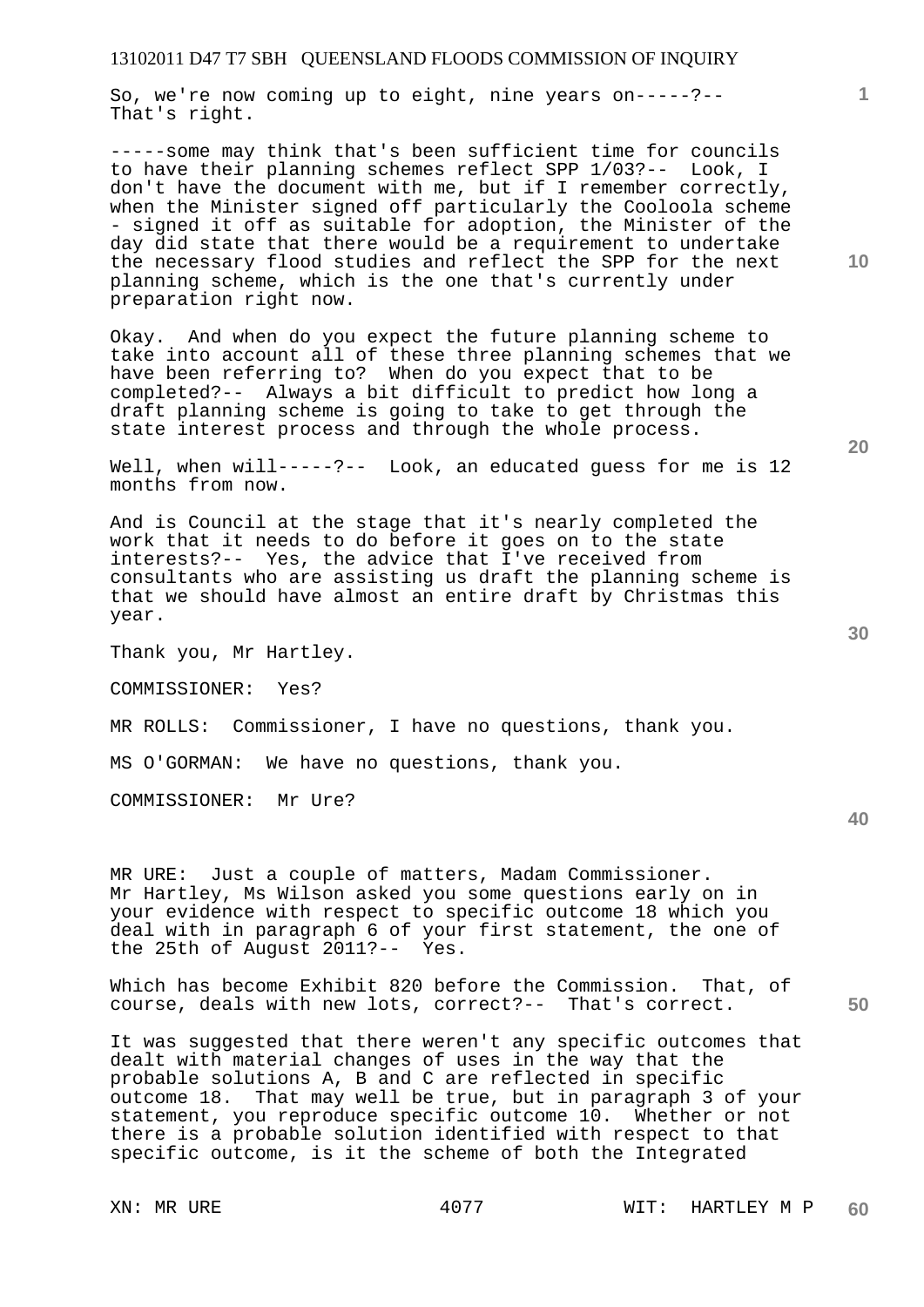Planning Act and the Sustainable Planning Act and, in fact, the scheme that the specific outcome applies, whether or not there's a probable solution or not?-- Yes.

All right, so if we start from the position that specific outcome 10 does operate with respect to assessing an application for a commercial building, to achieve compliance with specific outcome 10, is it necessary that there be absolutely no impact from inundation by flooding on a building or not?-- No.

All right. That brings me to some matters that Ms Stenholm was asked about earlier this morning. Do you have a copy of her statement, Exhibit 811 before the Commission? You may not need it. She reproduced specific outcome eight from the Cooloola Planning Scheme which was, "Developer maintains the safety of people from floods." Now, that's a different concept, but related to specific outcome 10?-- Yes.

If you can just turn your mind, please, to 34 Violet Street, which is the property that we heard some evidence about from Ms Blaich this morning, given the use that's being made of that land, in your view, having regard to the provisions of the scheme, both SO8 referred to in Stenholm's statement and SO10 in your statement, is that an appropriate land use for that land given that land's attributes?-- Yes, it is.

Why is that?-- There's a number of reasons. It is zoned commercial, but it's also in what's called a highway services precinct, indicating that the preferred land use outcome on that site would be related, if you like, or linked to activities on the highway. That's precisely what that use is. So flooding aside for the moment, from a very rudimentary planning assessment, it's an ideal use for that site at that location. Look, in relation to the flooding issue, there are not a lot of employees on the site, there are not a lot of permanent employees there. There may be one or two people there from time to time for maintaining the equipment and surveillance and security and what have you, but there are not a lot of employees on the site, so people that are going to the site are in cars, they can get on and off the site really very quickly. You know, in terms of protecting people, it's probably a very good land use planning outcome for land in an area affected by flood.

Is it essential that properties for all the spectrum of commercial enterprises be immune from flood or not?-- No.

We heard from - I think it was Ms Lang this morning that a conscious decision was made, aware of the flood characteristics of the parcel of land on which her business was carried out, to utilise that parcel because it offered a reduction in rental?-- That's right.

Other similar questions, in your experience, arise with respect to exposure from business with respect to passing traffic that developers may take into account in deciding whether or not to utilise a constrained parcel of land for a

**10** 

**1**

**20** 

**30** 

**50**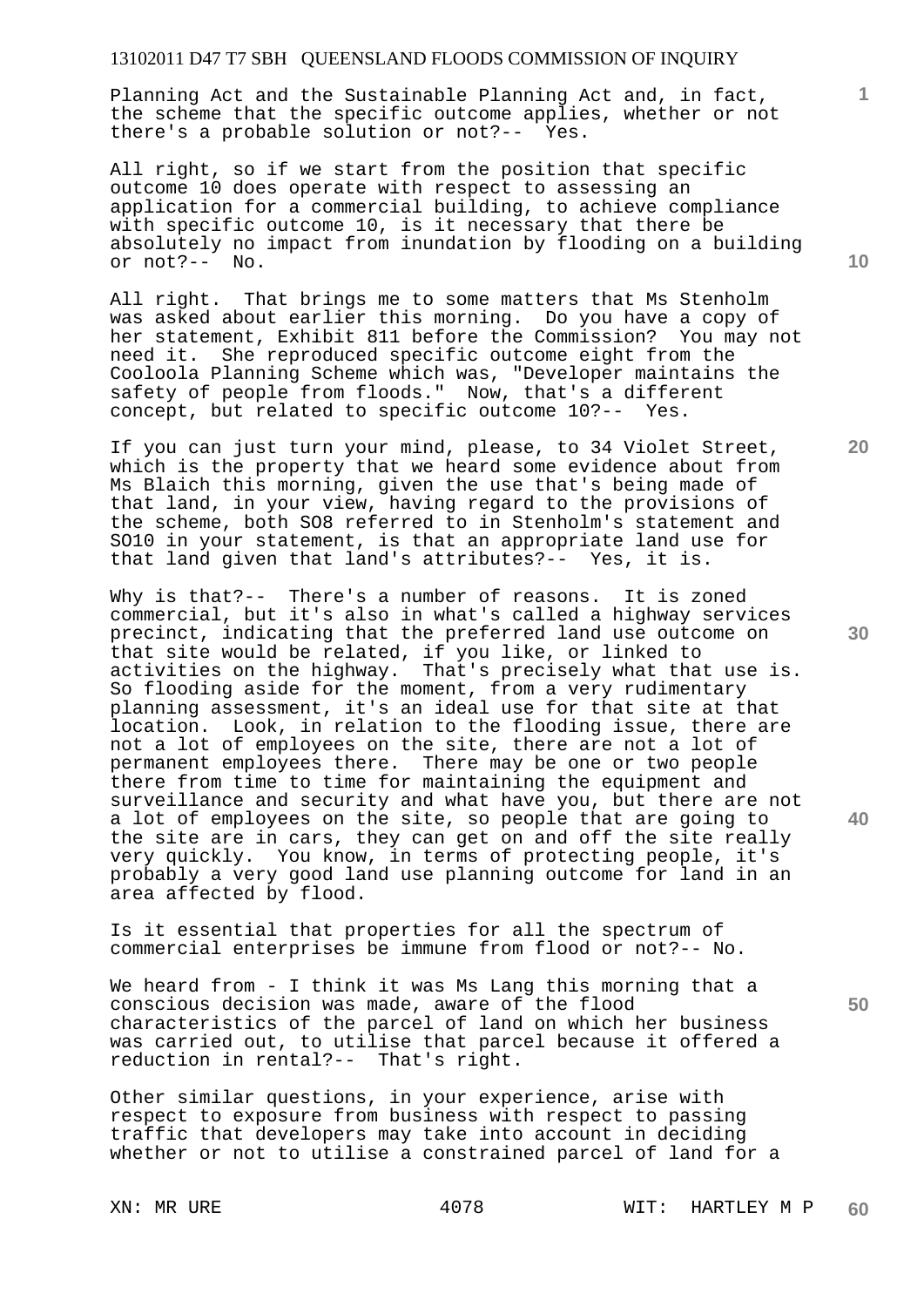business?-- Certainly. Certainly that's right.

In your view, is it necessarily a wise planning principle to ensure that all commercial businesses are on land immune from flooding?-- No, it's not, and in the Gympie context, it's really an unreasonable explanation. It just wouldn't be achievable. I think the key planning outcome for commercial and industrial buildings in Gympie in flood-prone areas is to deal with the resilience of those buildings and the resilience of the onsite infrastructure in times of flood.

Thank you.

COMMISSIONER: Ms Wilson?

MS WILSON: I have no further questions. May Mr Hartley be excused?

COMMISSIONER: Thank you, Mr Hartley, you're excused.

**20** 

**1**

**10** 

WITNESS EXCUSED

COMMISSIONER: How long do you expect the remaining witnesses to take?

**30**  MR CALLAGHAN: I think we only have Mr Thomas left, and I would have thought, for myself, no more than about 10 or 15 minutes, unless anyone wants to indicate that they're going to be any length of time with him?

COMMISSIONER: All right.

MR CALLAGHAN: I call Thomas William Brian Thomas.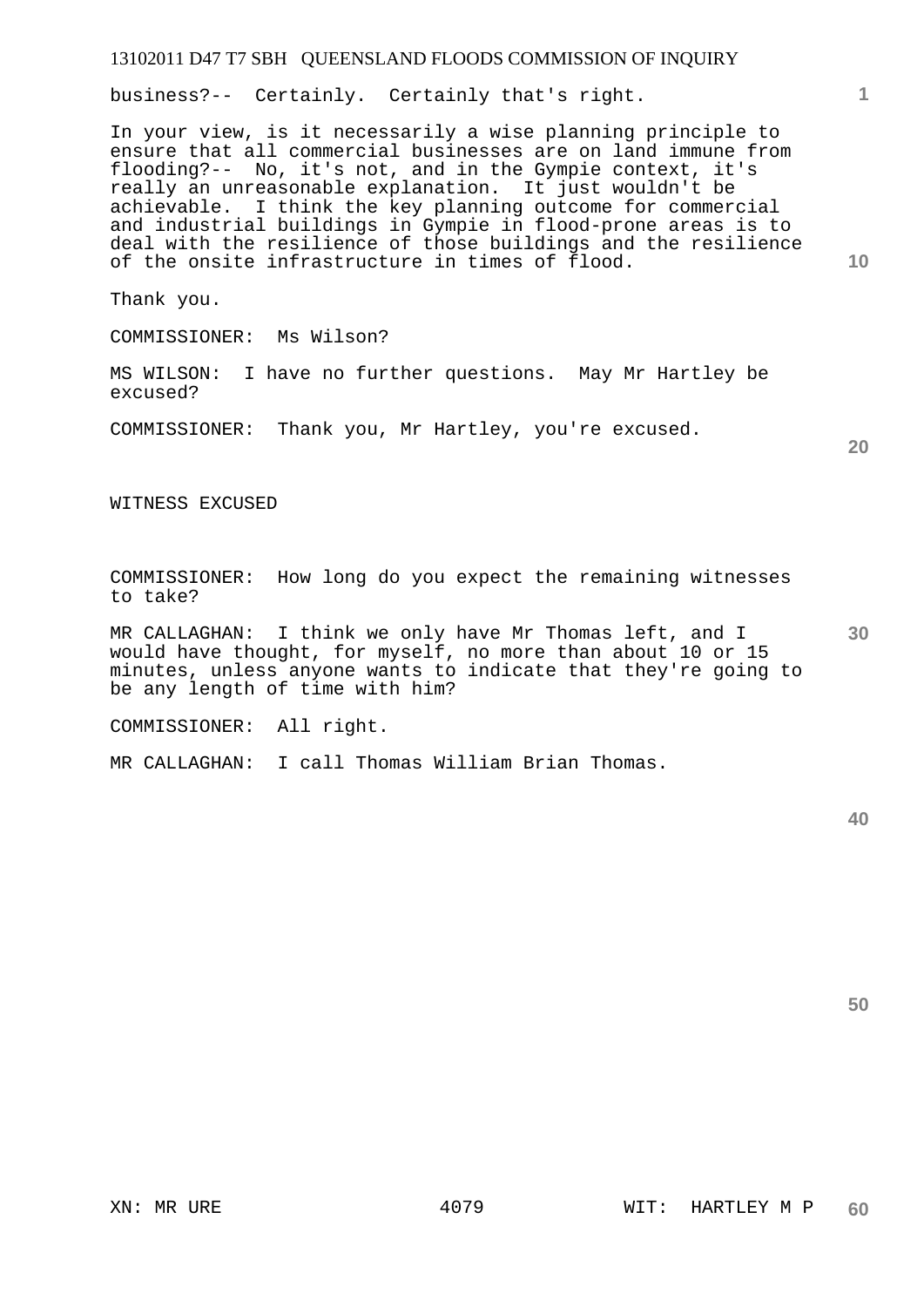THOMAS WILLIAM BRIAN THOMAS, SWORN AND EXAMINED:

MR CALLAGHAN: Can you tell the Commission your full name, please?-- Thomas William Brian Thomas.

**10**  And you reside at Thomas Road in Kilkivan, is that right?-- Yes.

Mr Thomas, you have prepared a statement for the purpose of the Commission, is that correct?-- Yes.

That's the document that's in your hand now?-- Yes.

I tender that.

COMMISSIONER: Exhibit 823.

ADMITTED AND MARKED "EXHIBIT 823"

MR CALLAGHAN: Mr Thomas, you've lived in the Kilkivan area all your life?-- Yes, that's correct.

And you indicate in the first paragraph some of your local involvements. You've also been on the - were on the Kilkivan Shire Council for a period, too, is that correct?-- That's correct.

Can you just tell us in brief terms what happened in Kilkivan on the 7th of January this year?-- Basically we had a warning that there was going to be a heavy downpour of rainfall. I started shifting cattle from my creek flats to safety, and I returned to the house. As an SES officer I started receiving phone calls for assistance. People were reporting that their businesses were being inundated by rainfall that was spilling over town drains.

And in paragraph 9 of your statement you speak about a large wall of water emanating from the creek which flows to the east of Kilkivan, is that right?-- That's correct.

You're familiar with the area. Has there ever been anything like that before in the area, to your knowledge?-- This was about one and a half metres higher than any flood that I'd seen before.

And what about in history, going back before your time, or whether it is stuff that you've been told about or know about; were you aware of anything as significant as this?-- My father observed a flood in about 1954/55 that was equal to about the '89, '88 floods.

**30** 

**20** 

**40** 

**50**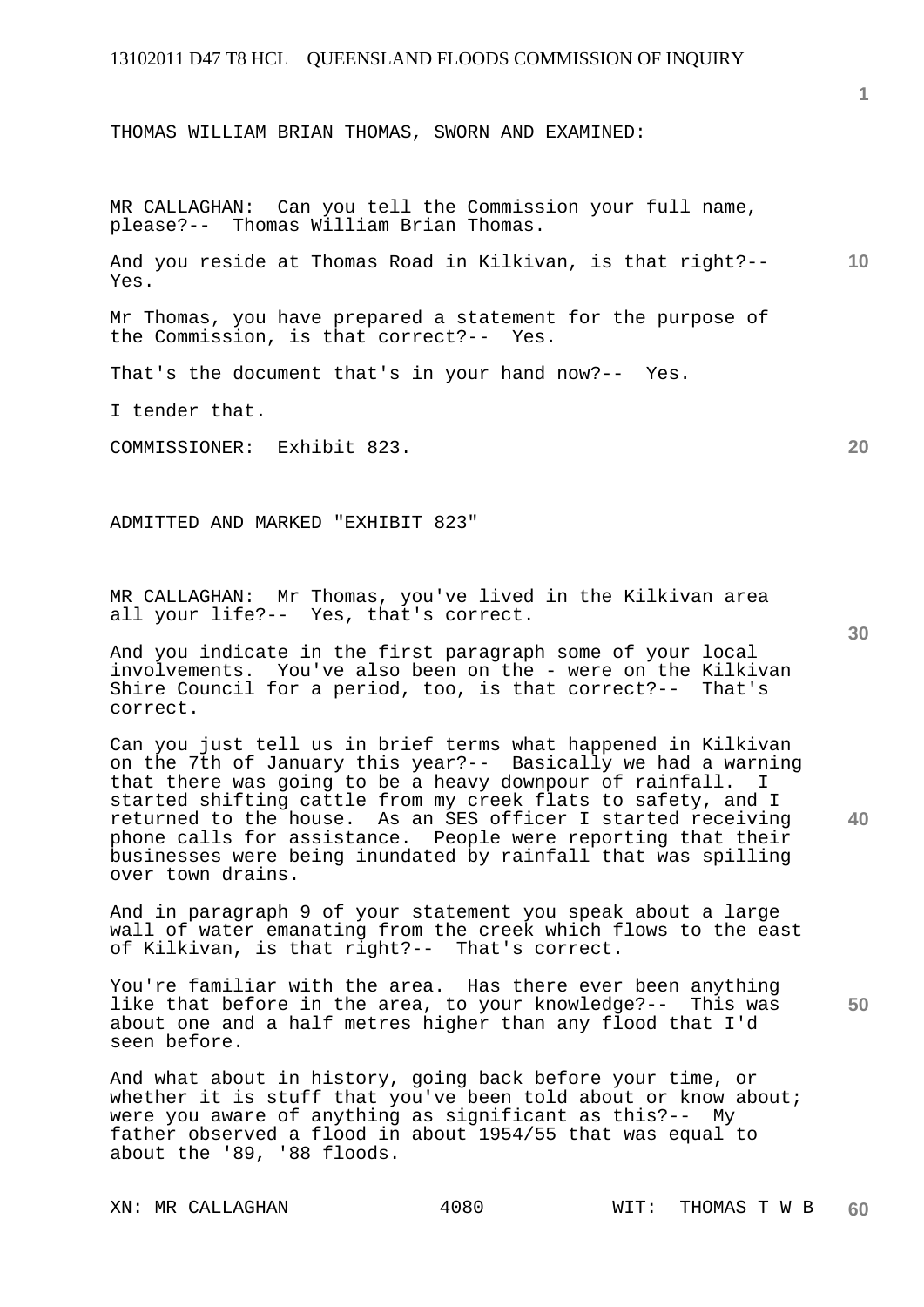Where did that rate compare with this one?-- Probably about a metre lower.

Part of the response that you've spoken about in your statement involves your role in the SES. You're the group leader of the Kilkivan SES, is that right?-- I am now group leader. I was a community member of the SES.

What does the position of being group leader now involve? Do you get paid or do you get particular training or anything like that?-- I get an allowance during December, about \$350 odd to cover phone calls and office expenses. I am responsible for recruiting, seeing to it that all members are up to standard with their training, and I am responsible for calling out members if there is an event.

During the 2011 event there weren't many members, is that right?-- There was only three members in town on the night. The acting group leader had taken sick. He was 79 years of age.

And of the others members, as you say, one was 55 and one was 40?-- Around that age group.

Around about that. Moving on, as we understand it you have been able to recruit some more volunteers since January, is that right?-- That's correct. Last meeting we had nine members.

How did that come about? It was clearly in response to the flood, but did you have to do anything in particular<br>or-----?-- I put a flyer out around Kilkivan reques I put a flyer out around Kilkivan requesting assistance for the SES with new members.

You have noted that these sorts of recruitment efforts are limited by the fact that young people leave the area to go and work in the mines and so on?-- That's correct. It is a small community. Various people volunteer for different services. We have first respondents, we have rural fire brigades, we have the SES.

Do you have any suggestions about means by which recruitment might be improved?-- Council could assist us with recruiting drives.

With what, I'm sorry?-- Council could assist us with recruiting drives, campaigns.

**50**  Okay. On the topic of equipment and training, as you've said in your statement there is limited equipment; one rescue boat and it requires a marine operator's licence to operate, is that right?-- That's correct. It needs a coxswain.

But it couldn't be used in January because no-one with the relevant training was available?-- The previous coxswain, a former group leader back in 2010, was the last one to hold a coxswain ticket.

**30** 

**40** 

**10**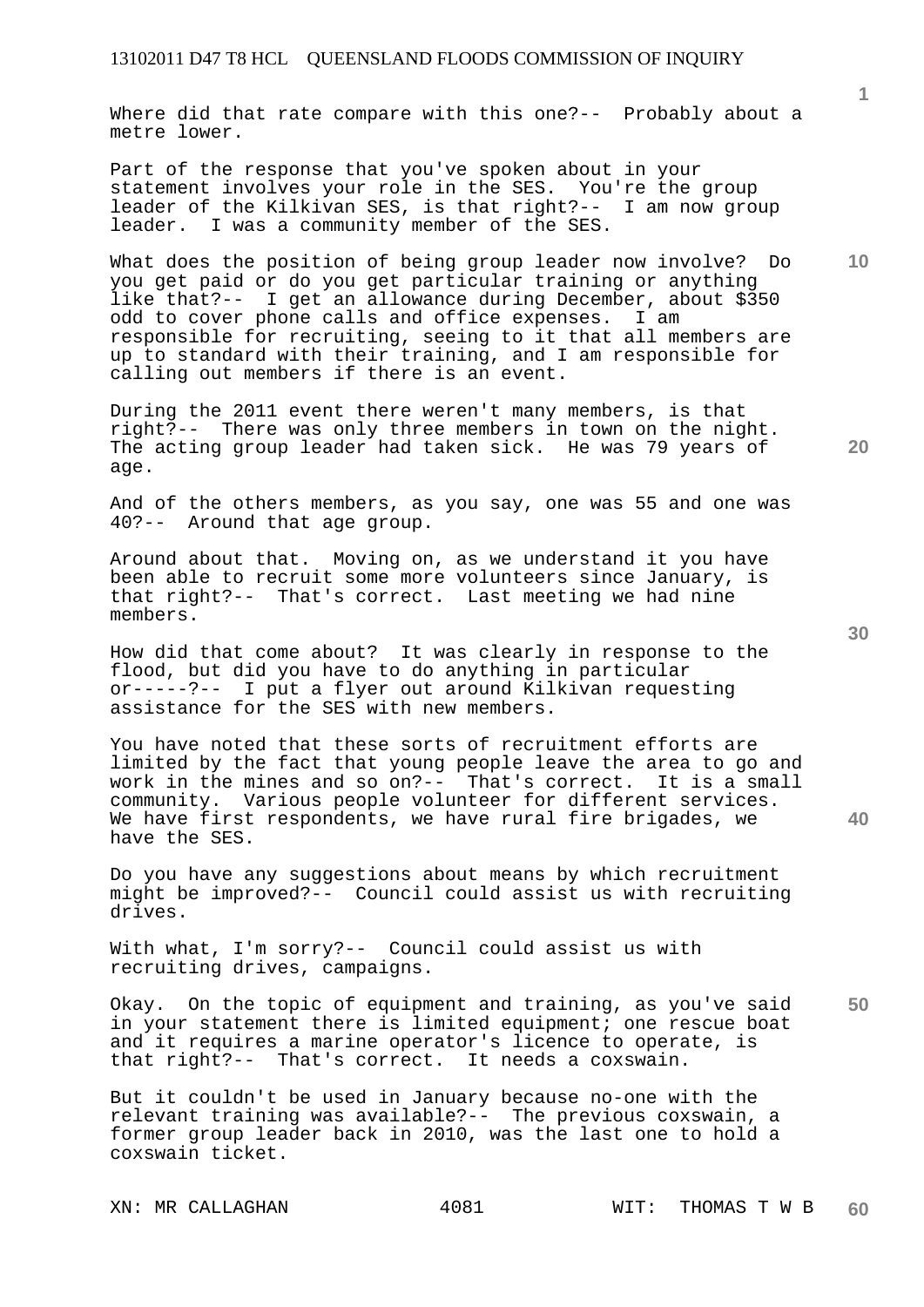So what's the story there with the training? Is that an EMQ thing? Would they be the ones who provide it?-- EMQ are going to work with the new recruits. We've picked out four new members that will train for the flood boat.

All right. On the topic of communications, you've said at paragraph 8, I think, of your statement, you normally use UHF radio channel during emergencies but you weren't able to do that on this occasion because of the extreme weather, is that right?-- Kilkivan is a very hilly place surrounded by ranges. We normally have to put up a portable repeater on the ridges but with only three members it was not practical to go and spend time doing that.

I think there is a suggestion that the communications for the Kilkivan SES are going to be enhanced. Can you tell us more about that?-- EMQ are presently testing new radio sites throughout the Gympie region, from Imbil through to Kilkivan, to try and pick up the best possible positions for new repeaters.

Another topic we've looked at over the last months is the question of evacuation centres which you discuss at paragraph 12. The Kilkivan Town Hall proved to be inadequate and people were moved to the retirement units, is that right?-- That's correct. I didn't take part in that evacuation. The residents took it upon themselves to try to find a position a place for the evacuees to go to.

I see. How were people made aware of that?-- Most people were brought into town by the local police officer, flood boat crew, and they met in the main street and were advised to try and get into the hall. There is no showers there. Some of the people had been in houses flooded by sewerage. It was decided to find some other place where they could at least have a shower and change their clothes.

**40**  Is the thought that the retirement units will be used as an evacuation centre instead in the future?-- Depends. Council is presently working on a Western Disaster Management Plan. This will set aside an area that we will take people to in the future.

I was going to ask you about that next. Is that what you talk about in paragraph 16 of your statement?-- Yes.

And is that something that is being looked into because of the January floods?-- Yes.

Okay. And what role do you understand this group will perform in emergencies - presumably any emergency, not just flood?-- We will meet all the standard operating procedures of SES, depending on what disaster we face; storm damage, flooding.

All right. In case anyone's reading this transcript at a later point, we can cross refer to the interim report at pages 163 and 164.

**10** 

**1**

**50**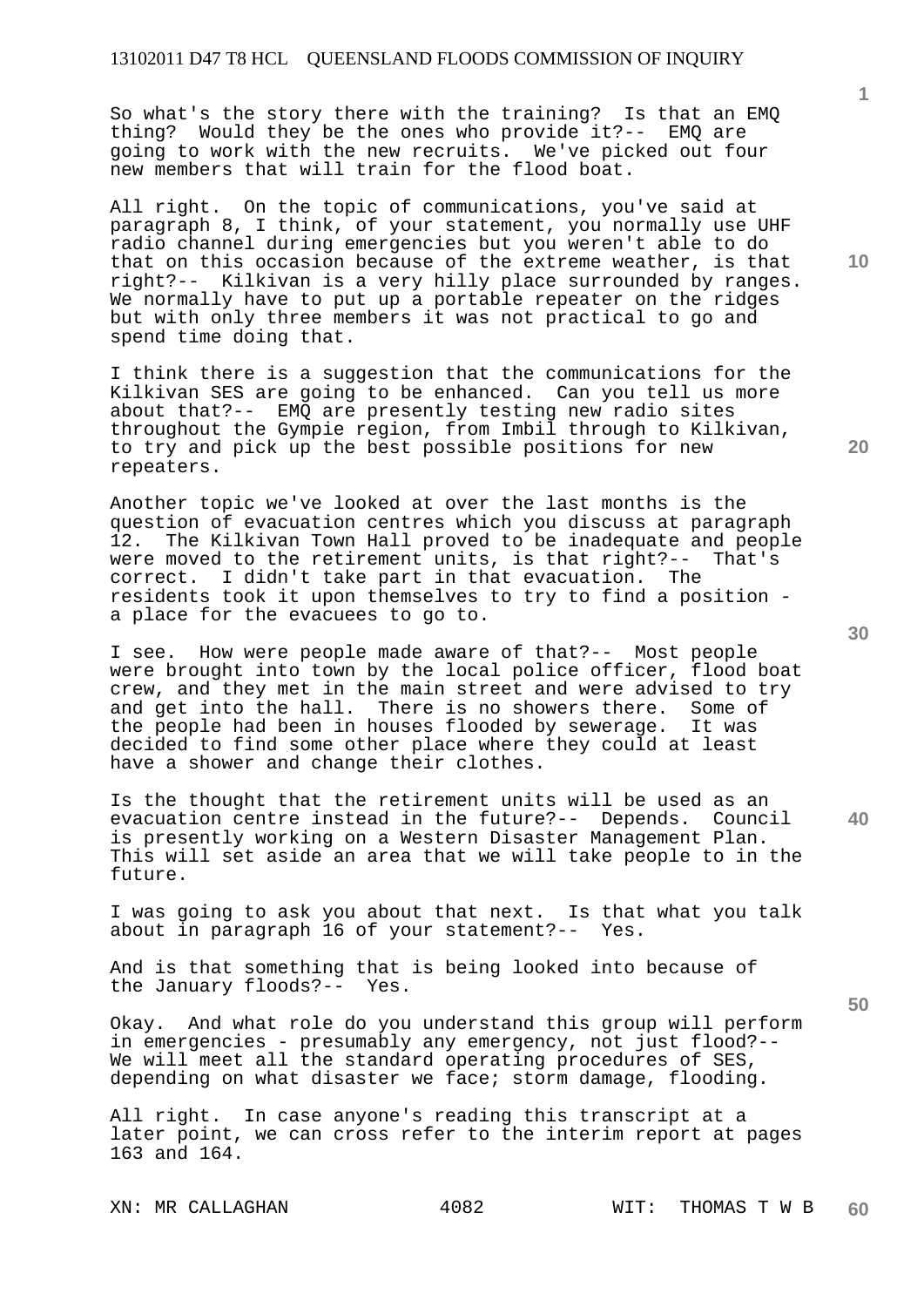Were you present here when Mr Fredman was giving evidence about the question of the sewerage issues?-- Yes, I believe I was.

And I think, in essence, his evidence was that the belief was that the overtopping of the sewerage treatment lagoons resulted in no harm to anyone. Is that consistent with the local opinion on the issue?-- The family that were affected by the sewerage, we helped clean the house in the days after the flood. It was then declared that it was condemned and the order was that it would be completely stripped of all its internal linings or cupboards. The cost to this family would have been \$75,000. They asked me to intervene on their behalf to give a report from SES on the matter, so that they could present this to their insurers. It came down to the fact that the insurers were bringing in a hydrologist, and he did not keep the appointment. So the insurance company informed the family that they would, therefore, pay up because they had not met the terms of their agreement. And it was only through that stroke of luck that the family avoided paying \$75,000 out of their retirement investments to refurbish their house. So I believe there would have been quite a considerable loss to this family because of sewerage in the house.

COMMISSIONER: You did think it was sewerage?-- From my knowledge as a former Kilkivan Shire Councillor, I believe it would have had to be at least three stages where sewerage would have entered the house. There is a discharge into One Mile Creek where sewerage ponds for a considerable amount of time, there then would have been the run off from the gravity fed ponds - up to a megalitre of water would have probably accumulated in these ponds - and then there would have been floodwater to the ponds. And this would have all proceeded downstream in stages during the flood event into the Wilan house.

**40**  MR CALLAGHAN: Well, someone might spoil it after I sit down, but it would be good to end this round of hearings on a positive note. To that end, I would refer you to paragraph 17 of your statement where you have very positive things to say about the manner in which the community banded together?-- Yes, that's correct. Quite a few of the community were upset that I didn't call them out during the night. Some of the CWA women in their 70s and 80s were willing to turn up that night but I considered it would probably cause more harm than good to call them out in a storm.

But you got bagged for it anyway?-- Yes, they were quite upset.

Thank you. I have no further questions.

COMMISSIONER: Mr Ure?

**1**

**20** 

**10** 

**30**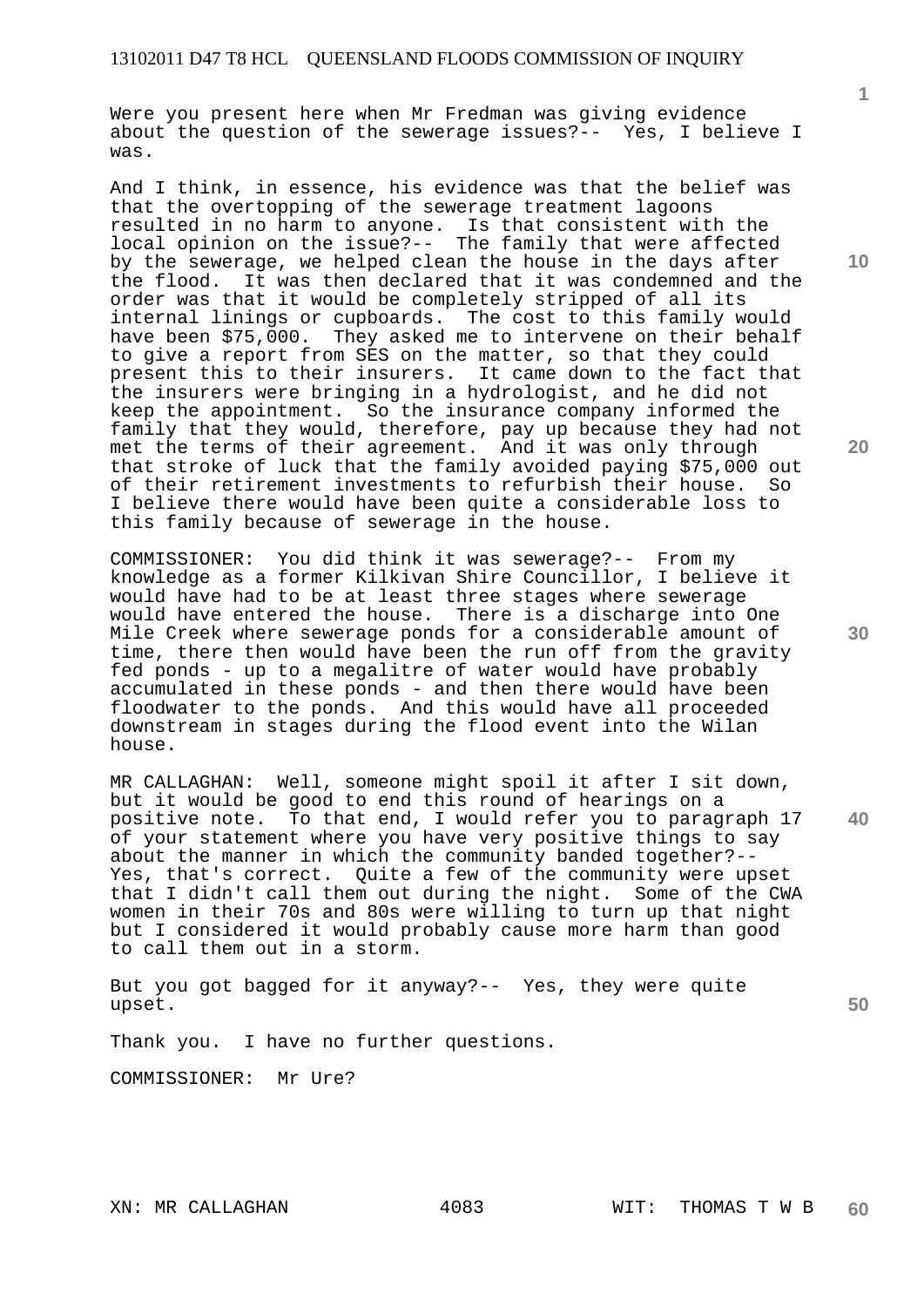## 13102011 D47 T8 HCL QUEENSLAND FLOODS COMMISSION OF INQUIRY

MR URE: Just one matter. It may be a matter of terminology, Mr Thomas, but paragraph 15 of your statement you say, "I am aware that council had claimed to the Wilans that there was no leak of sewerage from their waste pits." I assume you mean their sewerage. Is it the solids - you are not talking about or you are not saying, necessarily, there was any intrusion of solids into the house, because perhaps if I develop this: if there was an overtopping of anything, it was an overtopping of effluent ponds?-- Yes.

And by the time that material gets into the effluent ponds it is liquid?-- Yes.

With no solids. And assuming that there was, in a flood event such as this, an overtopping of the effluent ponds as a consequence of the ingress of floodwater, there would be a very significant dilution factor as a consequence of that, would there not?-- That's true.

It is also the case, isn't it, that albeit it is proximate to the sewage treatment plant, there are also septic tanks in the neighbourhood - sorry, septic tanks and also septic effluent disposal systems?-- It was stated to the Wilans it could be their own septic tank but they had pumped theirs out the week before.

So the Wilans themselves operate on a septic system and neighbours in the vicinity also have septic systems?-- That's true.

Yes, I have nothing further.

COMMISSIONER: Mr Rolls?

MR ROLLS: This witness is a State officer of the SES so perhaps I should go last.

COMMISSIONER: I clearly regard Mr Thomas as a more local witness but I suppose that's strictly correct.

MS McLEOD: I have no questions.

MR ROLLS: Now I have no questions.

COMMISSIONER: We can adjourn for lunch on the sewerage note.

MR CALLAGHAN: May Mr Thomas be excused?

COMMISSIONER: Yes. Thanks very much, Mr Thomas.

MR CALLAGHAN: Until Ipswich on the 18th of October.

COMMISSIONER: Sorry, which date was it?

MR CALLAGHAN: The 18th. Tuesday the 18th.

XN: MR URE  $4084$  WIT: THOMAS T W B **60** 

**20** 

**10** 

**1**

**30**